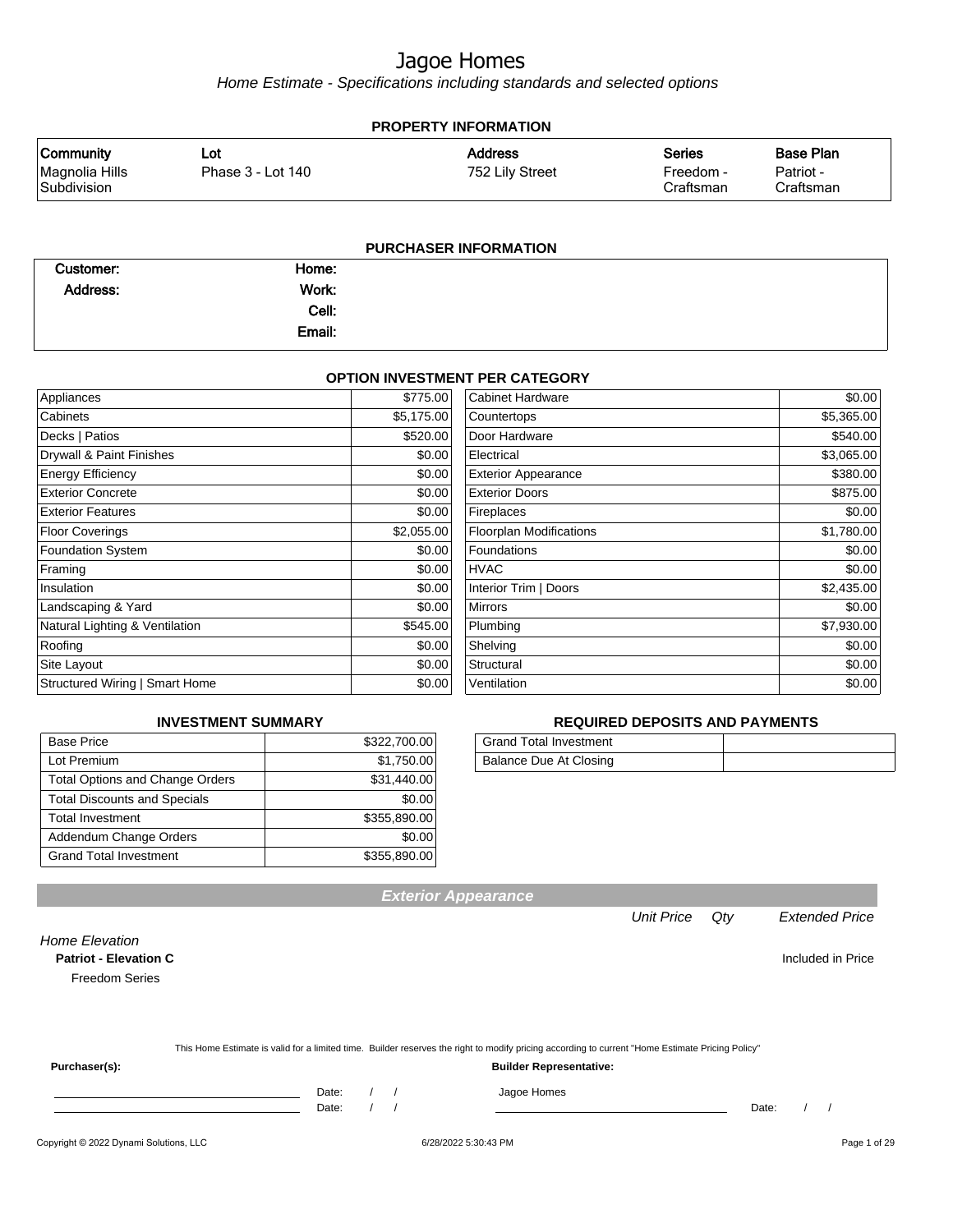|                                                                    |                                                                                                                                                                                                                            |                                   | <b>PROPERTY INFORMATION</b>                   |                                         |     |                                            |
|--------------------------------------------------------------------|----------------------------------------------------------------------------------------------------------------------------------------------------------------------------------------------------------------------------|-----------------------------------|-----------------------------------------------|-----------------------------------------|-----|--------------------------------------------|
| Community<br>Magnolia Hills<br>Subdivision                         | Lot<br>Phase 3 - Lot 140                                                                                                                                                                                                   |                                   | <b>Address</b><br>752 Lily Street             | <b>Series</b><br>Freedom -<br>Craftsman |     | <b>Base Plan</b><br>Patriot -<br>Craftsman |
|                                                                    |                                                                                                                                                                                                                            |                                   | <b>Exterior Appearance</b>                    |                                         |     |                                            |
|                                                                    |                                                                                                                                                                                                                            |                                   |                                               | <b>Unit Price</b>                       | Qty | <b>Extended Price</b>                      |
| <b>Home Exterior Brick</b><br><b>Brick Veneer Front - Per Plan</b> | Includes brick front of home. See plan for details. Does not include drop brick ledge.                                                                                                                                     |                                   |                                               |                                         |     | Included in Price                          |
| <b>Brick Color</b>                                                 | Selected Brick Color: Brownstone                                                                                                                                                                                           |                                   |                                               |                                         |     | Included in Price                          |
| Drop Brick Ledge<br>Drop Brick Ledge, Included                     |                                                                                                                                                                                                                            |                                   |                                               |                                         |     | \$0.00                                     |
| <b>Brick Skirt</b><br><b>Brick Skirt</b>                           |                                                                                                                                                                                                                            |                                   |                                               |                                         |     | \$0.00                                     |
| <b>Brick Color</b>                                                 | Selected Brick Color: Brownstone                                                                                                                                                                                           |                                   |                                               |                                         |     | Included in Price                          |
| <b>Address Stone</b><br><b>Address Stone</b>                       |                                                                                                                                                                                                                            |                                   |                                               |                                         |     | \$380.00                                   |
|                                                                    | Includes one 8"x16" address stone for front of the house. Street Number ONLY will be on the<br>stone. Location of address stone will be predetermined by builder.                                                          |                                   |                                               |                                         |     |                                            |
|                                                                    |                                                                                                                                                                                                                            |                                   | <b>Foundation System</b>                      |                                         |     |                                            |
| <b>Foundation System</b>                                           |                                                                                                                                                                                                                            |                                   |                                               | <b>Unit Price</b>                       | Qty | <b>Extended Price</b>                      |
| <b>Insulated Concrete Slab</b>                                     |                                                                                                                                                                                                                            |                                   |                                               |                                         |     | Included in Price                          |
|                                                                    |                                                                                                                                                                                                                            |                                   | <b>Energy Efficiency</b>                      |                                         |     |                                            |
| <b>HERS Rating</b>                                                 |                                                                                                                                                                                                                            |                                   |                                               | <b>Unit Price</b>                       | Qty | <b>Extended Price</b>                      |
|                                                                    | <b>HERS Rated Home (Less than 85 Score)</b><br>Note - Jagoe Homes receives all applicable rebates for energy efficiency, utilities,<br>manufacturers, etc. Rebates have been reflected as a discount in Base Price of Home |                                   |                                               |                                         |     | Included in Price                          |
|                                                                    |                                                                                                                                                                                                                            |                                   | <b>Floorplan Modifications</b>                |                                         |     |                                            |
|                                                                    |                                                                                                                                                                                                                            |                                   |                                               | <b>Unit Price</b>                       | Qty | <b>Extended Price</b>                      |
| <b>Floorplan Modifications</b><br>See plans for details.           | Home Office/Storage ILO Living Room                                                                                                                                                                                        |                                   |                                               |                                         |     | \$1,780.00                                 |
|                                                                    | Relocate Storage Closet Door into Office<br>Relocate Storage Closet Door into the Office                                                                                                                                   |                                   |                                               |                                         |     | \$0.00                                     |
| Purchaser(s):                                                      | This Home Estimate is valid for a limited time. Builder reserves the right to modify pricing according to current "Home Estimate Pricing Policy"                                                                           | Date:<br>$\sqrt{ }$               | <b>Builder Representative:</b><br>Jagoe Homes |                                         |     |                                            |
|                                                                    |                                                                                                                                                                                                                            | $\sqrt{ }$<br>Date:<br>$\sqrt{2}$ |                                               |                                         |     | Date:<br>$\prime$<br>$\sqrt{2}$            |
| Copyright © 2022 Dynami Solutions, LLC                             |                                                                                                                                                                                                                            |                                   | 6/28/2022 5:30:43 PM                          |                                         |     | Page 2 of 29                               |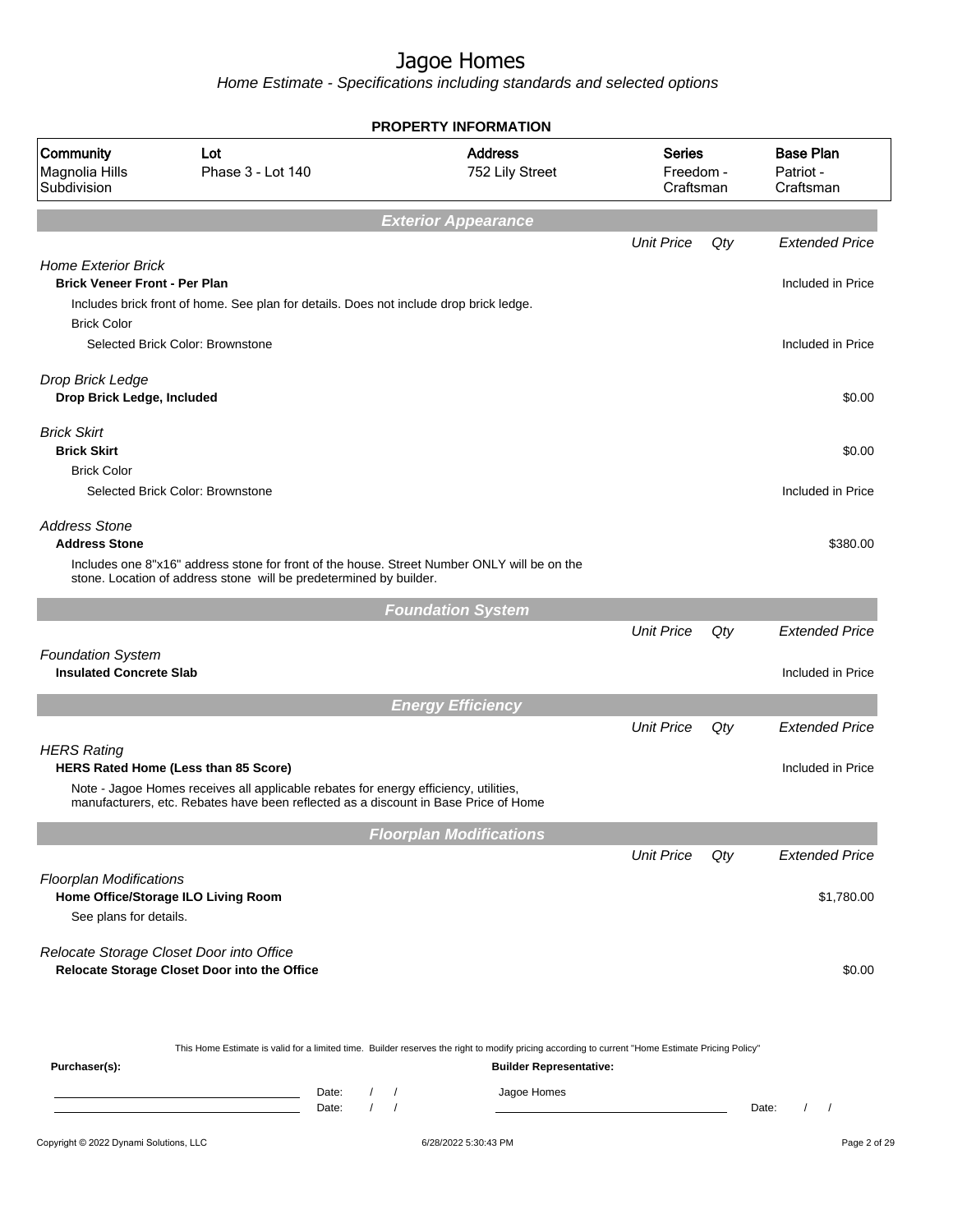Home Estimate - Specifications including standards and selected options

|                                                   |                                                                                                                                                                          | <b>PROPERTY INFORMATION</b>       |                                         |     |                                            |
|---------------------------------------------------|--------------------------------------------------------------------------------------------------------------------------------------------------------------------------|-----------------------------------|-----------------------------------------|-----|--------------------------------------------|
| Community<br>Magnolia Hills<br>Subdivision        | Lot<br>Phase 3 - Lot 140                                                                                                                                                 | <b>Address</b><br>752 Lily Street | <b>Series</b><br>Freedom -<br>Craftsman |     | <b>Base Plan</b><br>Patriot -<br>Craftsman |
|                                                   |                                                                                                                                                                          | <b>Structural</b>                 |                                         |     |                                            |
|                                                   |                                                                                                                                                                          |                                   | <b>Unit Price</b>                       | Qty | <b>Extended Price</b>                      |
| Concrete Slab<br>Barrier, Termite Warranty 1 year | Concrete Slab 4" thick (avg), 3500 psi, Slab fill 6" minimum, 6 mil polyethylene Vapor                                                                                   |                                   |                                         |     | Included in Price                          |
| <b>Foundation Block</b>                           | Block Size - Dropped Brick Ledge 12"x8"x16" & 8"x8"x16"                                                                                                                  |                                   |                                         |     | \$0.00                                     |
| <b>Foundation Drain</b>                           | <b>Foundation Drain - Gravel French Drain</b>                                                                                                                            |                                   |                                         |     | Included in Price                          |
|                                                   |                                                                                                                                                                          | <b>Decks   Patios</b>             |                                         |     |                                            |
|                                                   |                                                                                                                                                                          |                                   | <b>Unit Price</b>                       | Qty | <b>Extended Price</b>                      |
| Finish                                            | Outside Retreat Concrete Patio or Covered Patio<br>12' Wide x 12' Deep Concrete Patio, 3500 psi                                                                          |                                   |                                         |     | \$520.00                                   |
|                                                   | Selected Finish: Broom Finish                                                                                                                                            |                                   |                                         |     | Included in Price                          |
|                                                   |                                                                                                                                                                          | <b>Exterior Doors</b>             |                                         |     |                                            |
|                                                   |                                                                                                                                                                          |                                   | <b>Unit Price</b>                       | Qty | <b>Extended Price</b>                      |
| Front Entry Door                                  | HD Smooth Steel 3/0 Painted Craftsman MHD-217-010-2 w/ 22x17 Clear Glass Insert<br>Consult with Design Coordinator for Glass Pattern, Door Handle, and Paint Selections. |                                   |                                         |     | Included in Price                          |
|                                                   |                                                                                                                                                                          |                                   |                                         |     |                                            |
|                                                   | 16' Craftsman Garage Overhead Door<br>Carriage House Stamped 16x7 Garage Door                                                                                            |                                   |                                         |     | Included in Price                          |
| Color                                             | CHI 5250   Stamped Carriage House Steel   Includes Decorative Hardware                                                                                                   |                                   |                                         |     |                                            |
|                                                   | Selected Color: Desert Tan                                                                                                                                               |                                   |                                         |     | Included in Price                          |
| Dining Area Patio Door                            | Vinyl 6/0 Sliding Door w/ NO Grilles, Screen, and 1/0 Transom<br>Vinyl 6/0 Sliding Door w/ NO Grilles, Screen, and 1/0 Transom                                           |                                   |                                         |     | \$875.00                                   |
| Color                                             |                                                                                                                                                                          |                                   |                                         |     |                                            |
| Selected Color: White                             |                                                                                                                                                                          |                                   |                                         |     | Included in Price                          |
| Garage-to-Home Door                               |                                                                                                                                                                          |                                   |                                         |     |                                            |
|                                                   | Solid Core Smooth 5 Panel Equal 2/8 Door                                                                                                                                 |                                   |                                         |     | \$0.00                                     |
|                                                   | Solid Core Smooth 5 Panel Equal 2/8 Door. Door will match interior door paint selection.                                                                                 |                                   |                                         |     |                                            |

This Home Estimate is valid for a limited time. Builder reserves the right to modify pricing according to current "Home Estimate Pricing Policy"

| Purchaser(s): |                |  |  | __          | <b>Builder Representative:</b> | __    |  |
|---------------|----------------|--|--|-------------|--------------------------------|-------|--|
|               | Date:<br>Date: |  |  | Jagoe Homes |                                | Date: |  |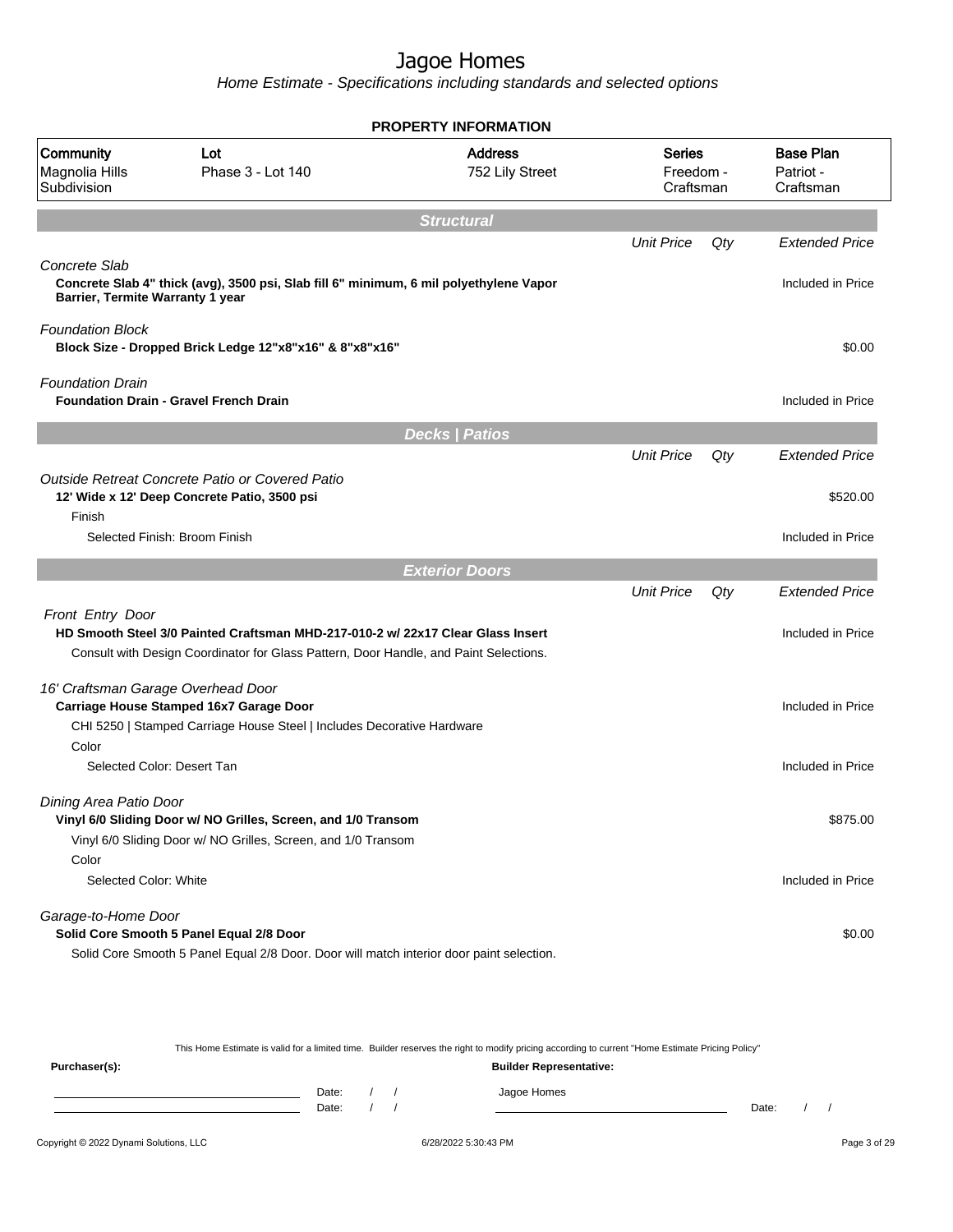|                                                               |                                                                                                                                                                                                                                                                              | <b>PROPERTY INFORMATION</b>               |                                         |     |                                            |
|---------------------------------------------------------------|------------------------------------------------------------------------------------------------------------------------------------------------------------------------------------------------------------------------------------------------------------------------------|-------------------------------------------|-----------------------------------------|-----|--------------------------------------------|
| Community<br>Magnolia Hills<br>Subdivision                    | Lot<br>Phase 3 - Lot 140                                                                                                                                                                                                                                                     | <b>Address</b><br>752 Lily Street         | <b>Series</b><br>Freedom -<br>Craftsman |     | <b>Base Plan</b><br>Patriot -<br>Craftsman |
|                                                               |                                                                                                                                                                                                                                                                              | <b>Exterior Doors</b>                     |                                         |     |                                            |
|                                                               |                                                                                                                                                                                                                                                                              |                                           | <b>Unit Price</b>                       | Qty | <b>Extended Price</b>                      |
| Garage Door Opener                                            | <b>Garage Door Opener(s) with 2 Transmitters</b>                                                                                                                                                                                                                             |                                           |                                         |     | Included in Price                          |
|                                                               |                                                                                                                                                                                                                                                                              | <b>Natural Lighting &amp; Ventilation</b> |                                         |     |                                            |
|                                                               |                                                                                                                                                                                                                                                                              |                                           | <b>Unit Price</b>                       | Qty | <b>Extended Price</b>                      |
| <b>Entire Home Windows</b>                                    |                                                                                                                                                                                                                                                                              |                                           |                                         |     |                                            |
|                                                               | Vinyl Low E Single Hung Window w/ GBG & Half Screen                                                                                                                                                                                                                          |                                           |                                         |     | Included in Price                          |
|                                                               | Vinyl Low E Single Hung Window w/ GBG & Half Screen. Glass is Clear unless otherwise<br>noted. Grilles are between the glass. Grille patterns will differ based on Home Series. Please<br>confirm with New Home Consultant.                                                  |                                           |                                         |     |                                            |
| <b>Window Color</b>                                           |                                                                                                                                                                                                                                                                              |                                           |                                         |     |                                            |
|                                                               | Selected Window Color: White Exterior/White Interior                                                                                                                                                                                                                         |                                           |                                         |     | Included in Price                          |
| <b>Entire Home Additional Windows</b><br><b>Screen</b>        | Additional 4034 (approx 44" W x 73" H) Vinyl Low E Single Hung Window w/ GBG & Half                                                                                                                                                                                          |                                           |                                         |     | \$545.00                                   |
| (Bonus Room 3)                                                | Vinyl Low E Single Hung Window w/ GBG & Half Screen. Grilles are between the glass. Grille<br>patterns will differ based on Home Series. Please confirm with New Home Consultant.<br>Technical Specification: This option is not available for the finished room over garage |                                           |                                         |     |                                            |
| <b>Window Color</b>                                           |                                                                                                                                                                                                                                                                              |                                           |                                         |     |                                            |
|                                                               | Selected Window Color: White                                                                                                                                                                                                                                                 |                                           |                                         |     | Included in Price                          |
|                                                               | <b>Comments: Family Room</b>                                                                                                                                                                                                                                                 |                                           |                                         |     |                                            |
|                                                               | Entire Home Extended Jambs and Casing                                                                                                                                                                                                                                        |                                           |                                         |     |                                            |
|                                                               | <b>Extended Jambs and Casing (No Window Stool) Package for Windows</b>                                                                                                                                                                                                       |                                           |                                         |     | Included in Price                          |
|                                                               | Includes extended jambs and casing on all additional windows                                                                                                                                                                                                                 |                                           |                                         |     |                                            |
|                                                               | Extended Jambs and Casing for Additional Windows                                                                                                                                                                                                                             |                                           |                                         |     |                                            |
|                                                               | Extended Jambs and Casing (No Window Stool) Package for Windows                                                                                                                                                                                                              |                                           |                                         |     | Included in Price                          |
|                                                               | Includes extended jambs and casing on all additional windows                                                                                                                                                                                                                 |                                           |                                         |     |                                            |
|                                                               |                                                                                                                                                                                                                                                                              |                                           |                                         |     |                                            |
|                                                               |                                                                                                                                                                                                                                                                              | <b>Exterior Concrete</b>                  |                                         |     |                                            |
|                                                               |                                                                                                                                                                                                                                                                              |                                           | <b>Unit Price</b>                       | Qty | <b>Extended Price</b>                      |
| Driveway   Maximum Width<br>24' Maximum Width at Right of Way |                                                                                                                                                                                                                                                                              |                                           |                                         |     | \$0.00                                     |
|                                                               | Driveway will widen past property line to accommodate selections requiring additional width.                                                                                                                                                                                 |                                           |                                         |     |                                            |
|                                                               |                                                                                                                                                                                                                                                                              |                                           |                                         |     |                                            |
|                                                               |                                                                                                                                                                                                                                                                              |                                           |                                         |     |                                            |
|                                                               |                                                                                                                                                                                                                                                                              |                                           |                                         |     |                                            |
|                                                               |                                                                                                                                                                                                                                                                              |                                           |                                         |     |                                            |
|                                                               |                                                                                                                                                                                                                                                                              |                                           |                                         |     |                                            |
|                                                               | This Home Estimate is valid for a limited time. Builder reserves the right to modify pricing according to current "Home Estimate Pricing Policy"                                                                                                                             |                                           |                                         |     |                                            |
| Purchaser(s):                                                 |                                                                                                                                                                                                                                                                              | <b>Builder Representative:</b>            |                                         |     |                                            |
|                                                               | Date:                                                                                                                                                                                                                                                                        | Jagoe Homes<br>$\prime$                   |                                         |     |                                            |
|                                                               | Date:                                                                                                                                                                                                                                                                        |                                           |                                         |     | Date:                                      |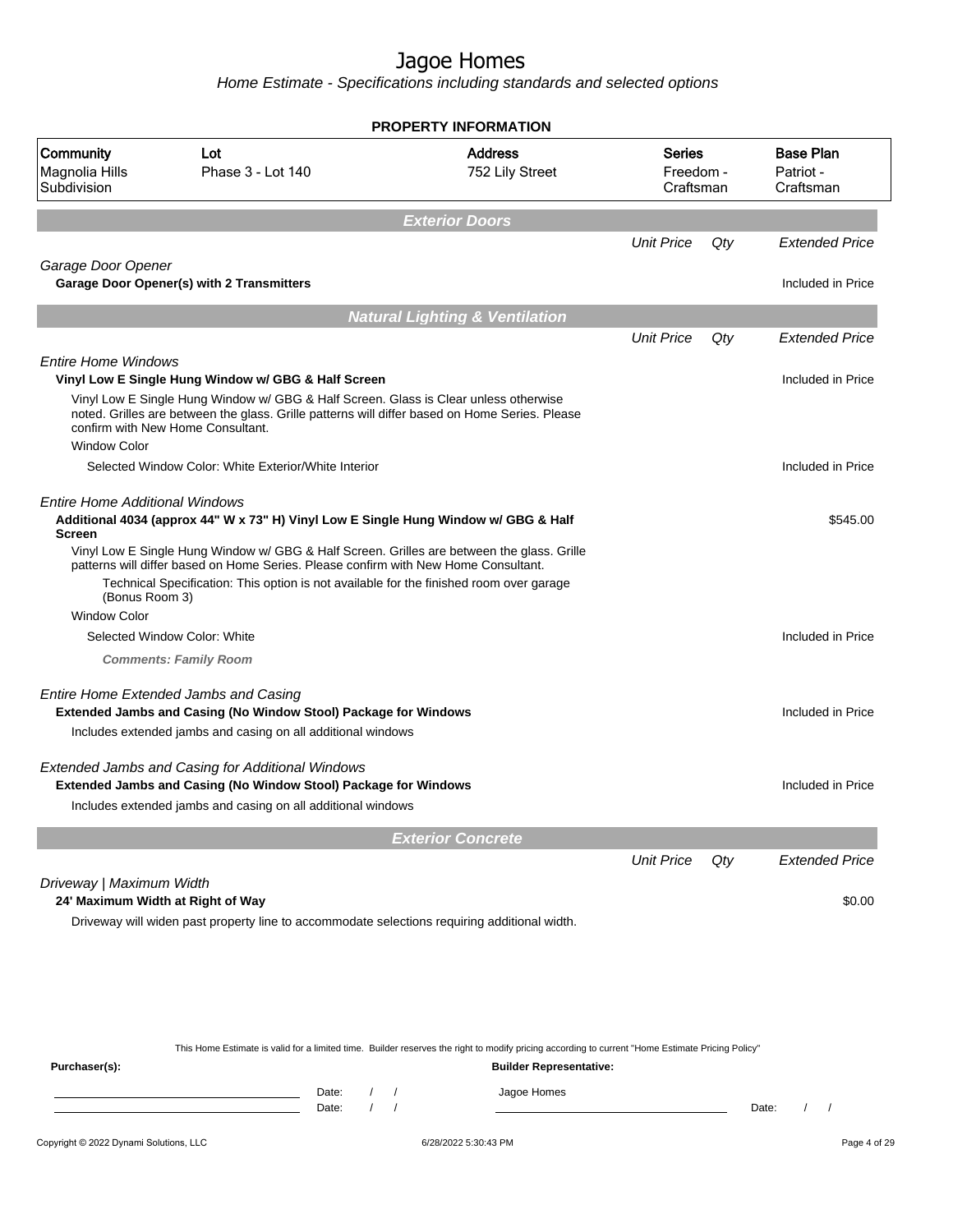Home Estimate - Specifications including standards and selected options

|                                                                                 |                                                                                                                                                                       | <b>PROPERTY INFORMATION</b>       |                                         |     |                                            |
|---------------------------------------------------------------------------------|-----------------------------------------------------------------------------------------------------------------------------------------------------------------------|-----------------------------------|-----------------------------------------|-----|--------------------------------------------|
| Community<br>Magnolia Hills<br>Subdivision                                      | Lot<br>Phase 3 - Lot 140                                                                                                                                              | <b>Address</b><br>752 Lily Street | <b>Series</b><br>Freedom -<br>Craftsman |     | <b>Base Plan</b><br>Patriot -<br>Craftsman |
|                                                                                 |                                                                                                                                                                       | <b>Exterior Concrete</b>          |                                         |     |                                            |
|                                                                                 |                                                                                                                                                                       |                                   | <b>Unit Price</b>                       | Qty | <b>Extended Price</b>                      |
| Driveway   Concrete<br>Finish                                                   | Driveway/Parking Double Garage: 16' 3" wide, 3500 psi                                                                                                                 |                                   |                                         |     | Included in Price                          |
|                                                                                 | Selected Finish: Broom Finish                                                                                                                                         |                                   |                                         |     | Included in Price                          |
| <b>Front Porch &amp; Sidewalk</b><br>Finish                                     | Exterior Concrete - Front Porch & Sidewalk, 3500 psi                                                                                                                  |                                   |                                         |     | Included in Price                          |
|                                                                                 | Selected Finish: Broom Finish                                                                                                                                         |                                   |                                         |     | Included in Price                          |
| <b>City Sidewalk</b>                                                            | Exterior Concrete - City Sidewalk, 3500 psi, Broom Finish                                                                                                             |                                   |                                         |     | Included in Price                          |
|                                                                                 |                                                                                                                                                                       | <b>Exterior Features</b>          |                                         |     |                                            |
|                                                                                 |                                                                                                                                                                       |                                   | <b>Unit Price</b>                       | Qty | <b>Extended Price</b>                      |
| <b>Exterior Siding</b><br>Color                                                 | Exterior Portfolio - Double 4" Vinyl Siding                                                                                                                           |                                   |                                         |     | Included in Price                          |
| Selected Color: Cypress                                                         |                                                                                                                                                                       |                                   |                                         |     | Included in Price                          |
| Exterior Bracket/Corbel                                                         |                                                                                                                                                                       |                                   |                                         |     |                                            |
|                                                                                 | Exterior Bracket(s), Corbel(s) Painted                                                                                                                                |                                   |                                         |     | Included in Price                          |
| Color                                                                           |                                                                                                                                                                       |                                   |                                         |     |                                            |
|                                                                                 | Selected Color: SW7568 Neutral Ground (Pearl Coordinate)                                                                                                              |                                   |                                         |     | Included in Price                          |
| <b>Exterior Decorative Siding</b><br><b>Exterior Portfolio Perfection Shake</b> |                                                                                                                                                                       |                                   |                                         |     | Included in Price                          |
| Color                                                                           | Perfection shingles have a more finished appearance than a hand-split shake. They are<br>patterned from #1 Red Cedar and offer a cleaner and more uniform appearance. |                                   |                                         |     |                                            |
|                                                                                 | Selected Color: Country Beige                                                                                                                                         |                                   |                                         |     | Included in Price                          |
|                                                                                 | Exterior Vertical Board & Batten Decorative Siding<br><b>Exterior Portfolio Vinyl Board and Batten</b>                                                                |                                   |                                         |     | Included in Price                          |
| replicate real cedar.<br>Color                                                  | Exterior Portfolio Vinyl Board and Batten features architecturally correct 10-inch boards that                                                                        |                                   |                                         |     |                                            |
| Selected Color: Graphite                                                        |                                                                                                                                                                       |                                   |                                         |     | Included in Price                          |

This Home Estimate is valid for a limited time. Builder reserves the right to modify pricing according to current "Home Estimate Pricing Policy" **Purchaser(s): Builder Representative:** Date: / / Jagoe Homes<br>Date: / / Jagoe Homes Date: / / **Date: / / 2006** Date: / / **Date: / / / 2006** Date: / / / 2006 Date: / / / 2006 Date: / / / 2006 Date: / / / 2007 Date: / / / 2007 Date: / / / 2008 Date: / / / 2008 Date: / / / 2008 Date: / / / 2008 Date: / / / 2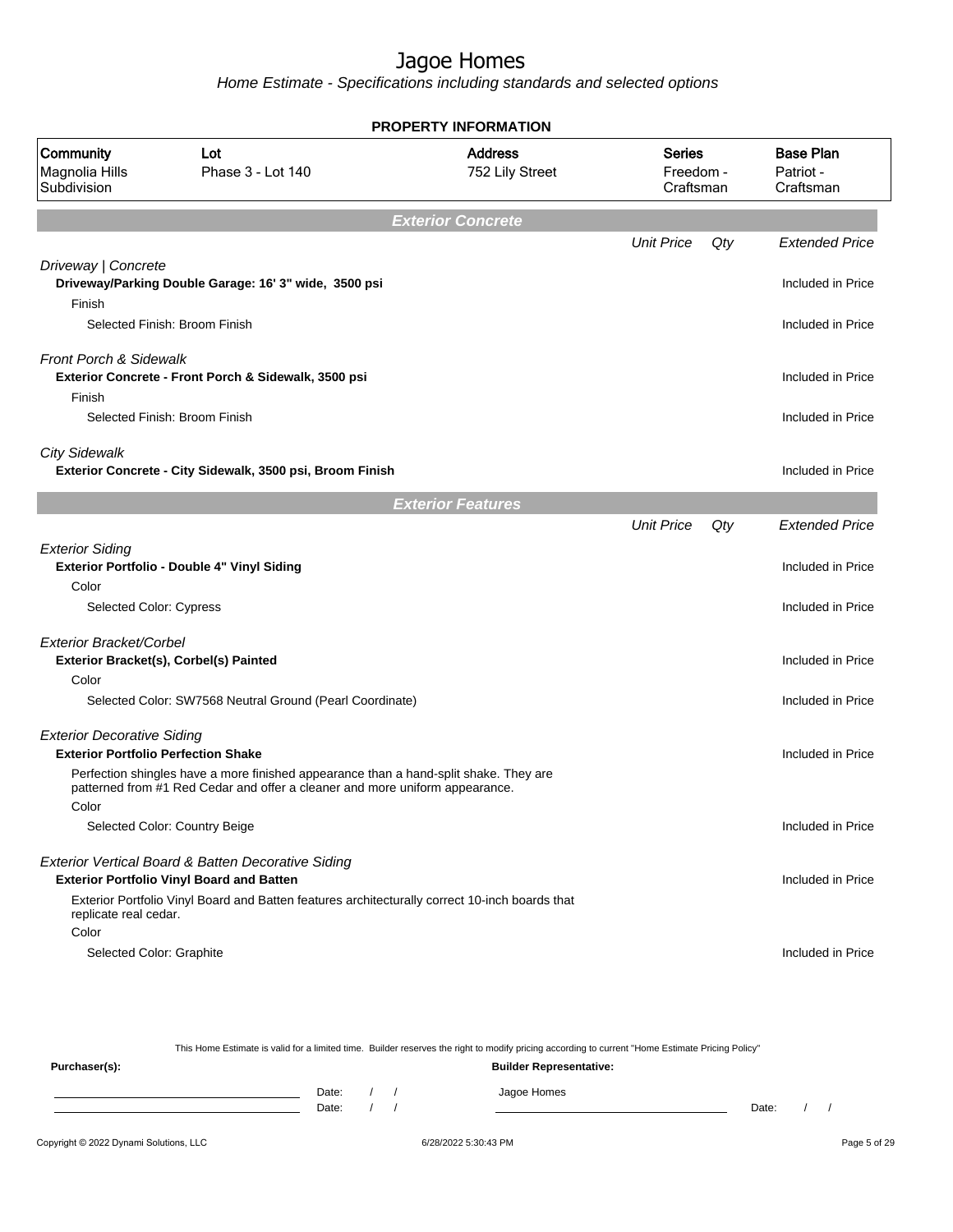|                                                              |                                                                                                                                                       | <b>PROPERTY INFORMATION</b>       |                                         |                                            |
|--------------------------------------------------------------|-------------------------------------------------------------------------------------------------------------------------------------------------------|-----------------------------------|-----------------------------------------|--------------------------------------------|
| Community<br>Magnolia Hills<br>Subdivision                   | Lot<br>Phase 3 - Lot 140                                                                                                                              | <b>Address</b><br>752 Lily Street | <b>Series</b><br>Freedom -<br>Craftsman | <b>Base Plan</b><br>Patriot -<br>Craftsman |
|                                                              |                                                                                                                                                       | <b>Exterior Features</b>          |                                         |                                            |
|                                                              |                                                                                                                                                       |                                   | <b>Unit Price</b><br>Qty                | <b>Extended Price</b>                      |
| <b>Exterior Special Trim Areas</b><br>color selected.        | Aluminum Wrapped Trim: Window Trim, Beams, Rake/Fascia, etc. Color will match Soffit<br>See plan for details. Color will match Soffit Color Selected. |                                   |                                         | Included in Price                          |
| Exterior Vinyl Corner Trim(s)<br><b>Vinyl Corner Trim(s)</b> |                                                                                                                                                       |                                   |                                         | Included in Price                          |
| Color                                                        |                                                                                                                                                       |                                   |                                         |                                            |
| Selected Color: Pearl                                        |                                                                                                                                                       |                                   |                                         | Included in Price                          |
| Fascia<br><b>Fascia Aluminum</b>                             |                                                                                                                                                       |                                   |                                         | Included in Price                          |
|                                                              | Color will match Soffit Color Selected                                                                                                                |                                   |                                         |                                            |
| Soffit                                                       |                                                                                                                                                       |                                   |                                         |                                            |
| Soffit - Continuous Perforated Vinyl                         |                                                                                                                                                       |                                   |                                         | Included in Price                          |
| Color                                                        |                                                                                                                                                       |                                   |                                         |                                            |
| Selected Color: Pearl                                        |                                                                                                                                                       |                                   |                                         | Included in Price                          |
| Gutter                                                       |                                                                                                                                                       |                                   |                                         |                                            |
| Gutters Aluminum 5" (.027 gauge)                             |                                                                                                                                                       |                                   |                                         | Included in Price                          |
| Color                                                        |                                                                                                                                                       |                                   |                                         |                                            |
| Selected Color: Pearl                                        |                                                                                                                                                       |                                   |                                         | Included in Price                          |
| Downspout                                                    | Downspouts Aluminum 3" x 2" (.027 gauge)                                                                                                              |                                   |                                         | Included in Price                          |
|                                                              |                                                                                                                                                       |                                   |                                         |                                            |
| Splash Block<br>Splash Blocks 24" precast concrete           |                                                                                                                                                       |                                   |                                         | Included in Price                          |
| Front Porch Post                                             | Front Porch Column(s) Size & Type per plan, Painted<br>Placement predetermined. Check plan for details.                                               |                                   |                                         | Included in Price                          |
| Color                                                        | Selected Color: SW7568 Neutral Ground                                                                                                                 |                                   |                                         | Included in Price                          |
| Flashing<br><b>Flashing see Plan Detail</b>                  |                                                                                                                                                       |                                   |                                         | Included in Price                          |
| <b>Exterior Mailbox</b>                                      | <b>Centralized Mailbox - Cluster Box Unit</b>                                                                                                         |                                   |                                         | \$0.00                                     |
|                                                              | This Home Estimate is valid for a limited time. Builder reserves the right to modify pricing according to current "Home Estimate Pricing Policy"      |                                   |                                         |                                            |
| Purchaser(s):                                                |                                                                                                                                                       | <b>Builder Representative:</b>    |                                         |                                            |
|                                                              | Date:<br>$\sqrt{2}$                                                                                                                                   | Jagoe Homes<br>$\prime$           |                                         |                                            |
|                                                              | Date:                                                                                                                                                 |                                   |                                         | Date:<br>$\prime$<br>$\sqrt{ }$            |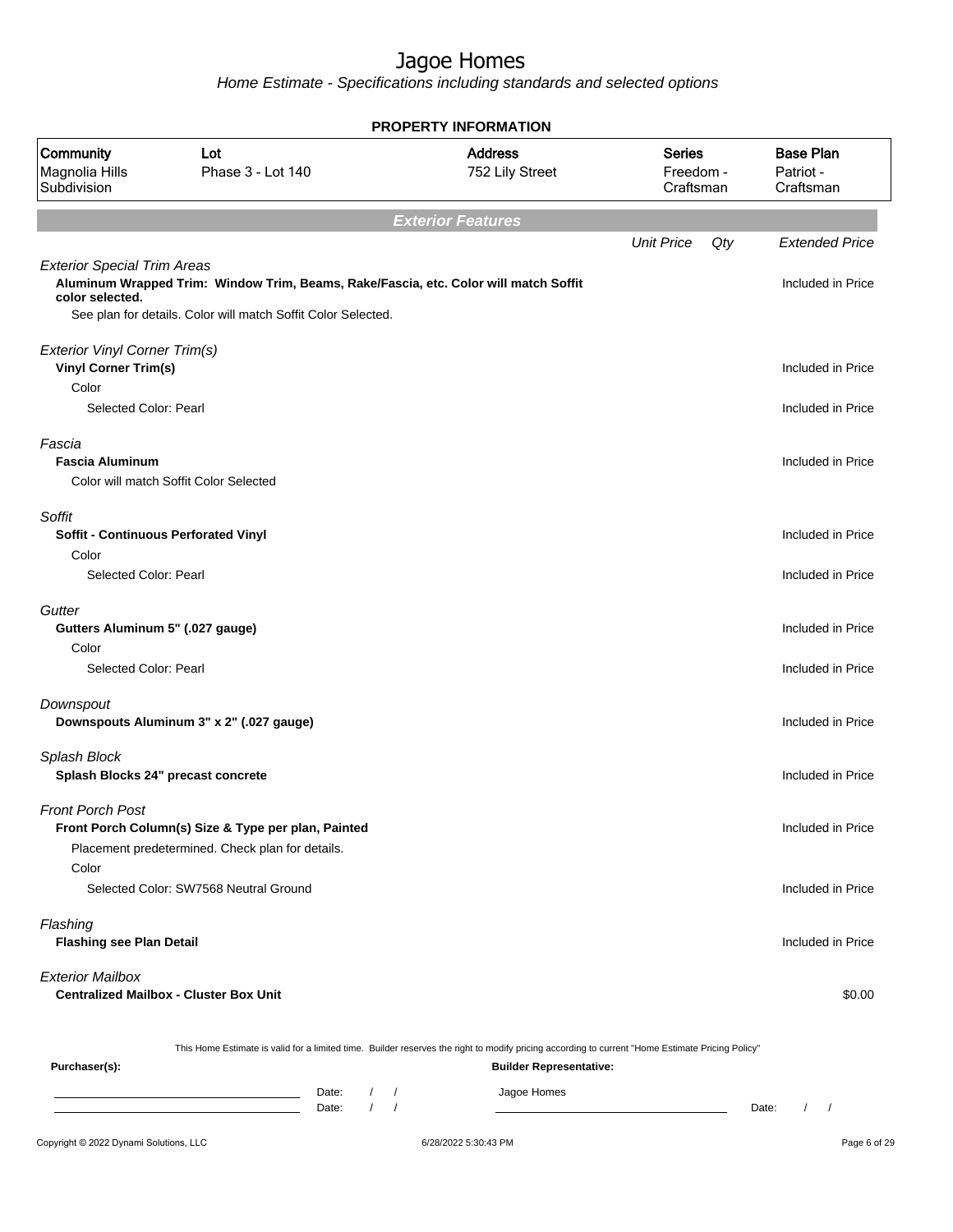|                                                                             |                                                                                                                                                               | PROPERTY INFORMATION                    |                                         |     |                                            |
|-----------------------------------------------------------------------------|---------------------------------------------------------------------------------------------------------------------------------------------------------------|-----------------------------------------|-----------------------------------------|-----|--------------------------------------------|
| Community<br>Magnolia Hills<br>Subdivision                                  | Lot<br>Phase 3 - Lot 140                                                                                                                                      | <b>Address</b><br>752 Lily Street       | <b>Series</b><br>Freedom -<br>Craftsman |     | <b>Base Plan</b><br>Patriot -<br>Craftsman |
|                                                                             |                                                                                                                                                               | <b>Roofing</b>                          |                                         |     |                                            |
|                                                                             |                                                                                                                                                               |                                         | <b>Unit Price</b>                       | Qty | <b>Extended Price</b>                      |
| Roof Felt                                                                   | Synthetic Underlayment or Felt, Aluminum Drip Edge                                                                                                            |                                         |                                         |     | Included in Price                          |
| <b>Roof Shingles</b>                                                        | 30 Year GAF Dimensional Roof Shingles                                                                                                                         |                                         |                                         |     | Included in Price                          |
| Roofing Color                                                               | Selected Roofing Color: Weathered Wood                                                                                                                        |                                         |                                         |     | Included in Price                          |
| Roof Valley Material<br>Ice and Water Shield or Equivalent                  |                                                                                                                                                               |                                         |                                         |     | Included in Price                          |
| Roof Flashing<br>Roof Flashing- required by design                          |                                                                                                                                                               |                                         |                                         |     | Included in Price                          |
|                                                                             |                                                                                                                                                               | <b>Fireplaces</b>                       |                                         |     |                                            |
|                                                                             |                                                                                                                                                               |                                         | <b>Unit Price</b>                       | Qty | <b>Extended Price</b>                      |
| Fireplace   Family Room<br><b>None</b>                                      |                                                                                                                                                               |                                         |                                         |     | Included in Price                          |
|                                                                             |                                                                                                                                                               | <b>Insulation</b>                       |                                         |     |                                            |
|                                                                             |                                                                                                                                                               |                                         | <b>Unit Price</b>                       | Qty | <b>Extended Price</b>                      |
| <b>Entire Home Foundation Insulation</b>                                    | Foundation Perimeter 1"x24" Styrofoam R5.0                                                                                                                    |                                         |                                         |     | Included in Price                          |
| Living Area Wall Insulation                                                 | Living Area Walls R15 Fiberglass Blown-In &/or Batt Wall System                                                                                               |                                         |                                         |     | Included in Price                          |
| Living Area Ceiling Insulation                                              | Living Area Flat Ceiling R38 (Average) Blown-In Fiberglass                                                                                                    |                                         |                                         |     | Included in Price                          |
|                                                                             |                                                                                                                                                               | <b>Drywall &amp; Paint Finishes</b>     |                                         |     |                                            |
|                                                                             |                                                                                                                                                               |                                         | <b>Unit Price</b>                       | Qty | <b>Extended Price</b>                      |
| Interior Home Wall Finish                                                   | 1/2" Drywall   Finished, Primed, & Painted Smooth                                                                                                             |                                         |                                         |     | Included in Price                          |
| <b>Interior Home Ceiling Finish</b><br><b>Drywall   Textured Throughout</b> | 1/2in Structural or 5/8in Drywall   Stomped Texture   White                                                                                                   |                                         |                                         |     | Included in Price                          |
| Garage Drywall and Finish Application                                       | Two Car Garage   Drywall, Prime, & Paint                                                                                                                      |                                         |                                         |     | Included in Price                          |
| Purchaser(s):                                                               | This Home Estimate is valid for a limited time. Builder reserves the right to modify pricing according to current "Home Estimate Pricing Policy"              | <b>Builder Representative:</b>          |                                         |     |                                            |
|                                                                             | $\prime$<br>Date:<br><u> 1989 - Johann Barn, amerikansk politiker (</u><br>$\sqrt{ }$<br>Date:<br>the control of the control of the control of the control of | Jagoe Homes<br>$\sqrt{ }$<br>$\sqrt{ }$ |                                         |     | Date:<br>$\sqrt{ }$                        |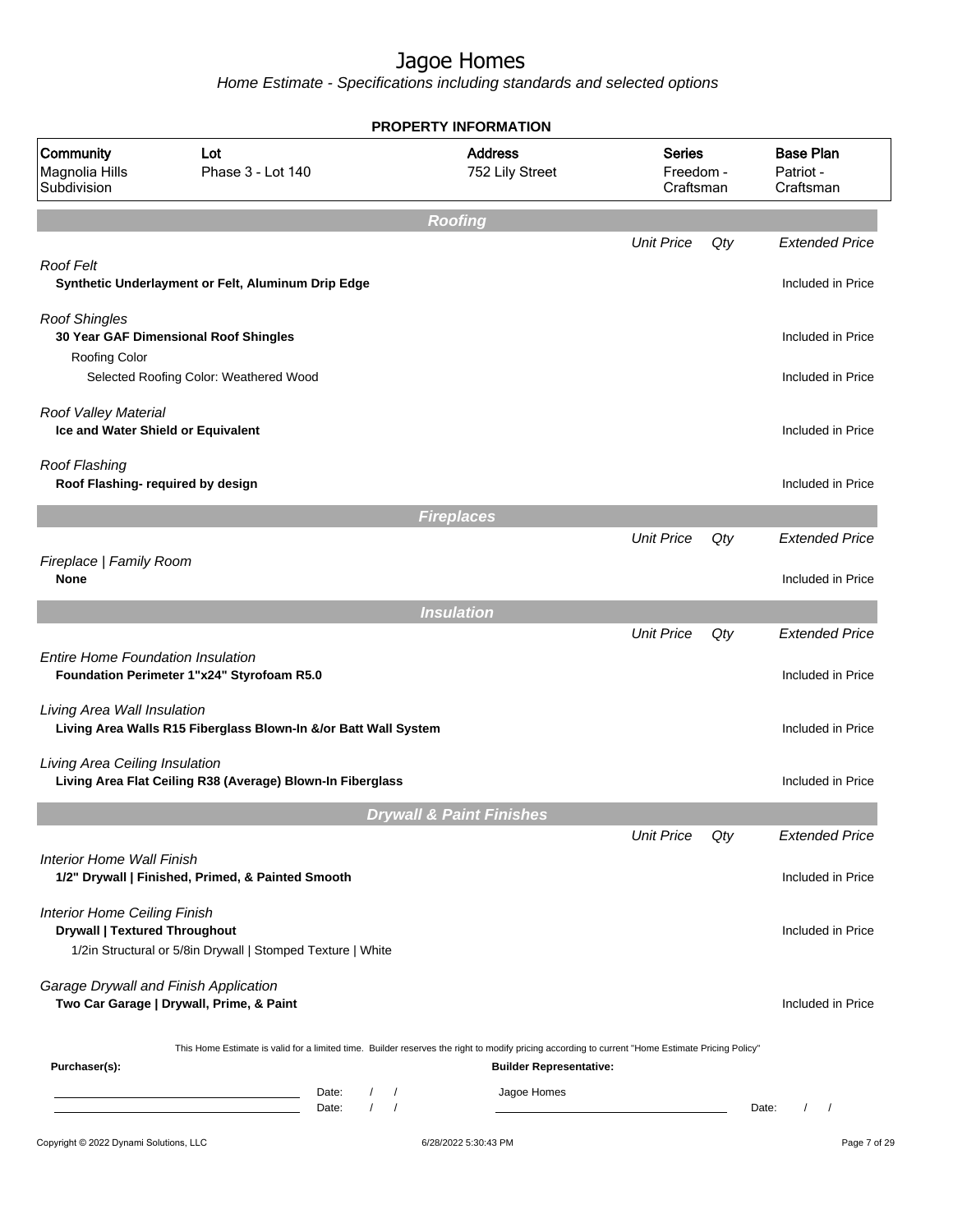Home Estimate - Specifications including standards and selected options

|                                                                                                  |                                                                                                                                                                                              | <b>PROPERTY INFORMATION</b>         |                                         |     |                                            |
|--------------------------------------------------------------------------------------------------|----------------------------------------------------------------------------------------------------------------------------------------------------------------------------------------------|-------------------------------------|-----------------------------------------|-----|--------------------------------------------|
| <b>Community</b><br>Magnolia Hills<br>Subdivision                                                | Lot<br>Phase 3 - Lot 140                                                                                                                                                                     | <b>Address</b><br>752 Lily Street   | <b>Series</b><br>Freedom -<br>Craftsman |     | <b>Base Plan</b><br>Patriot -<br>Craftsman |
|                                                                                                  |                                                                                                                                                                                              | <b>Drywall &amp; Paint Finishes</b> |                                         |     |                                            |
|                                                                                                  |                                                                                                                                                                                              |                                     | <b>Unit Price</b>                       | Qty | <b>Extended Price</b>                      |
| Garage Drywall and Finish Application                                                            | Entire Home Paint Color used unless otherwise specified under Additional Paint Color                                                                                                         |                                     |                                         |     |                                            |
| <b>Mechanical Storage</b><br><b>Unfinished Drywall</b>                                           |                                                                                                                                                                                              |                                     |                                         |     | Included in Price                          |
| <b>Interior Wall Surfaces Paint</b>                                                              | <b>Sherwin Williams Duration Latex   Flat</b>                                                                                                                                                |                                     |                                         |     | Included in Price                          |
| Color                                                                                            |                                                                                                                                                                                              |                                     |                                         |     |                                            |
|                                                                                                  | Selected Color: SW7015 Repose Gray                                                                                                                                                           |                                     |                                         |     | Included in Price                          |
| Sheen<br>Selected Sheen: Flat                                                                    |                                                                                                                                                                                              |                                     |                                         |     | Included in Price                          |
| <b>Interior Trim &amp; Door Paint</b>                                                            | Trim & Door   Sherwin Williams ProClassic Waterborne Acrylic   Semi-Gloss                                                                                                                    |                                     |                                         |     | Included in Price                          |
| Color                                                                                            | Selected Color: SW7006 Extra White                                                                                                                                                           |                                     |                                         |     | Included in Price                          |
| <b>Exterior Door Paint</b><br><b>Exterior Door Color   Latex</b><br>painted Interior Trim Color. | Paint color for all HINGED Exterior Doors, Including Front Door. Interior of door will be                                                                                                    |                                     |                                         |     | Included in Price                          |
| Color                                                                                            | Color Requests outside of Available Personal Options will be subject to approval.                                                                                                            |                                     |                                         |     |                                            |
|                                                                                                  | Selected Color: SW7006 Extra White                                                                                                                                                           |                                     |                                         |     | Included in Price                          |
|                                                                                                  |                                                                                                                                                                                              | <b>Interior Trim / Doors</b>        |                                         |     |                                            |
|                                                                                                  |                                                                                                                                                                                              |                                     | <b>Unit Price</b>                       | Qty | <b>Extended Price</b>                      |
| Entire Home Interior Doors                                                                       | Interior Door Units, Hollow Core, 6/8 Tall, 5 Panel Equal, Smooth                                                                                                                            |                                     |                                         |     | \$0.00                                     |
| Smooth Finish<br><b>Primed for Paint</b>                                                         |                                                                                                                                                                                              |                                     |                                         |     |                                            |
| Baseboard 4 1/4"                                                                                 | Entire Home Craftsman Style Trim Package<br>Craftsman Interior Flat Door Casing 3 1/2", Interior Flat Window Trim 3 1/2", Interior Flat<br>Door & Window Casing: 3 1/2" 1015M   Base: 4 1/4" |                                     |                                         |     | \$1,130.00                                 |
|                                                                                                  | Base installed in Finished Living Areas Only                                                                                                                                                 |                                     |                                         |     |                                            |
|                                                                                                  |                                                                                                                                                                                              |                                     |                                         |     |                                            |
|                                                                                                  |                                                                                                                                                                                              |                                     |                                         |     |                                            |

This Home Estimate is valid for a limited time. Builder reserves the right to modify pricing according to current "Home Estimate Pricing Policy"

**Purchaser(s): Builder Representative:** Date: / / Jagoe Homes<br>Date: / / Jagoe Homes Date: / / Date: / /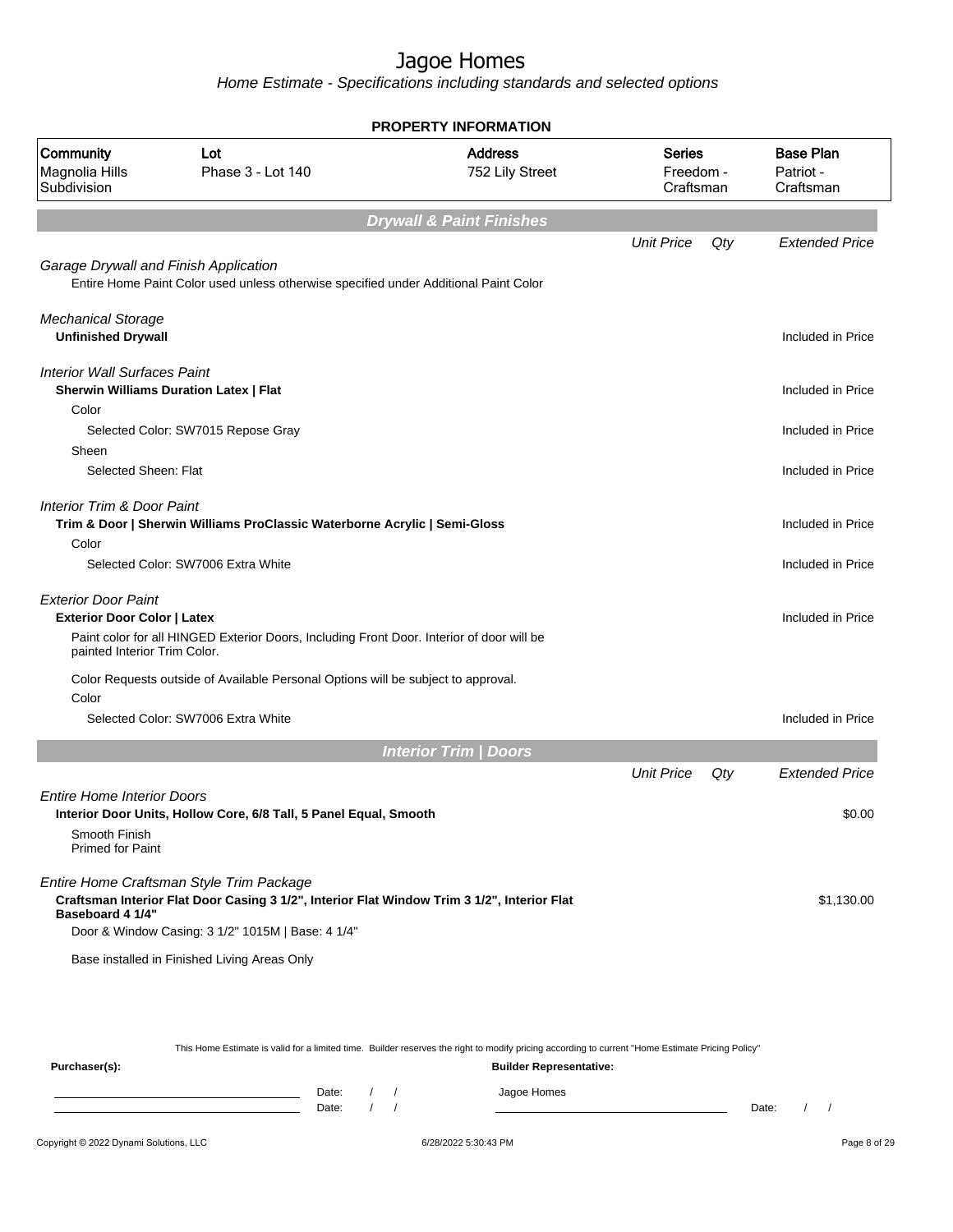Home Estimate - Specifications including standards and selected options

|                                                                      |                                                                                                                                                                                         | <b>PROPERTY INFORMATION</b>       |                                  |     |                                            |
|----------------------------------------------------------------------|-----------------------------------------------------------------------------------------------------------------------------------------------------------------------------------------|-----------------------------------|----------------------------------|-----|--------------------------------------------|
| Community<br>Magnolia Hills<br>Subdivision                           | Lot<br>Phase 3 - Lot 140                                                                                                                                                                | <b>Address</b><br>752 Lily Street | Series<br>Freedom -<br>Craftsman |     | <b>Base Plan</b><br>Patriot -<br>Craftsman |
|                                                                      |                                                                                                                                                                                         | <b>Interior Trim / Doors</b>      |                                  |     |                                            |
|                                                                      |                                                                                                                                                                                         |                                   | <b>Unit Price</b>                | Qty | <b>Extended Price</b>                      |
| <b>Open Stairway with Balusters</b><br><b>Rosette   Carpet Steps</b> | 2 1/2 Open Step w/ Stained Exposed End   Iron Balusters   Stained Newel Post, Handrail &                                                                                                |                                   |                                  |     | \$1,305.00                                 |
| unless otherwise specified                                           | Exposed Step End, Newel Post, Rosette, Hand Rail to be Stained. Stain TBD. Skirt Board &<br>Risers to be painted Interior Trim Color. Carpet Steps to be Entire Home Carpet Selection   |                                   |                                  |     |                                            |
| Room 3 option                                                        | Technical Specification: 3-steps included. must be chosen in conjunction with Bonus                                                                                                     |                                   |                                  |     |                                            |
| Pattern                                                              |                                                                                                                                                                                         |                                   |                                  |     |                                            |
| Selected Pattern: Straight                                           |                                                                                                                                                                                         |                                   |                                  |     | Included in Price                          |
| <b>Stain Color</b>                                                   | Selected Stain Color: MW409 Carbon                                                                                                                                                      |                                   |                                  |     | Included in Price                          |
|                                                                      |                                                                                                                                                                                         | <b>Door Hardware</b>              |                                  |     |                                            |
|                                                                      |                                                                                                                                                                                         |                                   | <b>Unit Price</b>                | Qty | <b>Extended Price</b>                      |
| <b>Front Door Handleset</b>                                          | Kwikset   Amador Handleset   Exterior Trim Kit Included                                                                                                                                 |                                   |                                  |     | \$150.00                                   |
| and Hinges of Front Door.                                            | Includes (1) Exterior Handleset and (1) Interior Door Hardware, to match Exterior Door<br>Hardware Selection Style. Finish selection will be indicated below for Interior Door Hardware |                                   |                                  |     |                                            |
| Front Door Handle Set Finish                                         |                                                                                                                                                                                         |                                   |                                  |     |                                            |
|                                                                      | Selected Front Door Handle Set Finish: Matte Black                                                                                                                                      |                                   |                                  |     | Included in Price                          |
| Hinge & Interior Hardware Finish                                     |                                                                                                                                                                                         |                                   |                                  |     |                                            |
|                                                                      | Selected Hinge & Interior Hardware Finish: Match Exterior Handleset - Matte Black                                                                                                       |                                   |                                  |     | Included in Price                          |
| <b>Home Exterior Door Hardware</b><br>Kwikset   Ladera Lever         |                                                                                                                                                                                         |                                   |                                  |     | \$60.00                                    |
| Finish                                                               | Includes Front Door (if Front Door Handleset is not selected) Garage to Home Door and any<br>Hinged Patio or Service Door selected in the HE.                                           |                                   |                                  |     |                                            |
|                                                                      | Selected Finish: Matte Black                                                                                                                                                            |                                   |                                  |     | Included in Price                          |
| <b>Entire Home Interior Door Locks</b><br>Kwikset   Ladera Lever     |                                                                                                                                                                                         |                                   |                                  |     | \$330.00                                   |
| Includes all Interior Doors<br>Finish                                |                                                                                                                                                                                         |                                   |                                  |     |                                            |
|                                                                      | Selected Finish: Matte Black                                                                                                                                                            |                                   |                                  |     | Included in Price                          |
| Door Stops                                                           |                                                                                                                                                                                         |                                   |                                  |     |                                            |
|                                                                      | Hardware-Spring & Hinge Door Stops                                                                                                                                                      |                                   |                                  |     | Included in Price                          |
|                                                                      |                                                                                                                                                                                         |                                   |                                  |     |                                            |

This Home Estimate is valid for a limited time. Builder reserves the right to modify pricing according to current "Home Estimate Pricing Policy"

| Purchaser(s): |                |  | <b>Builder Representative:</b> |       |  |  |
|---------------|----------------|--|--------------------------------|-------|--|--|
|               | Date:<br>Date: |  | Jagoe Homes                    | Date: |  |  |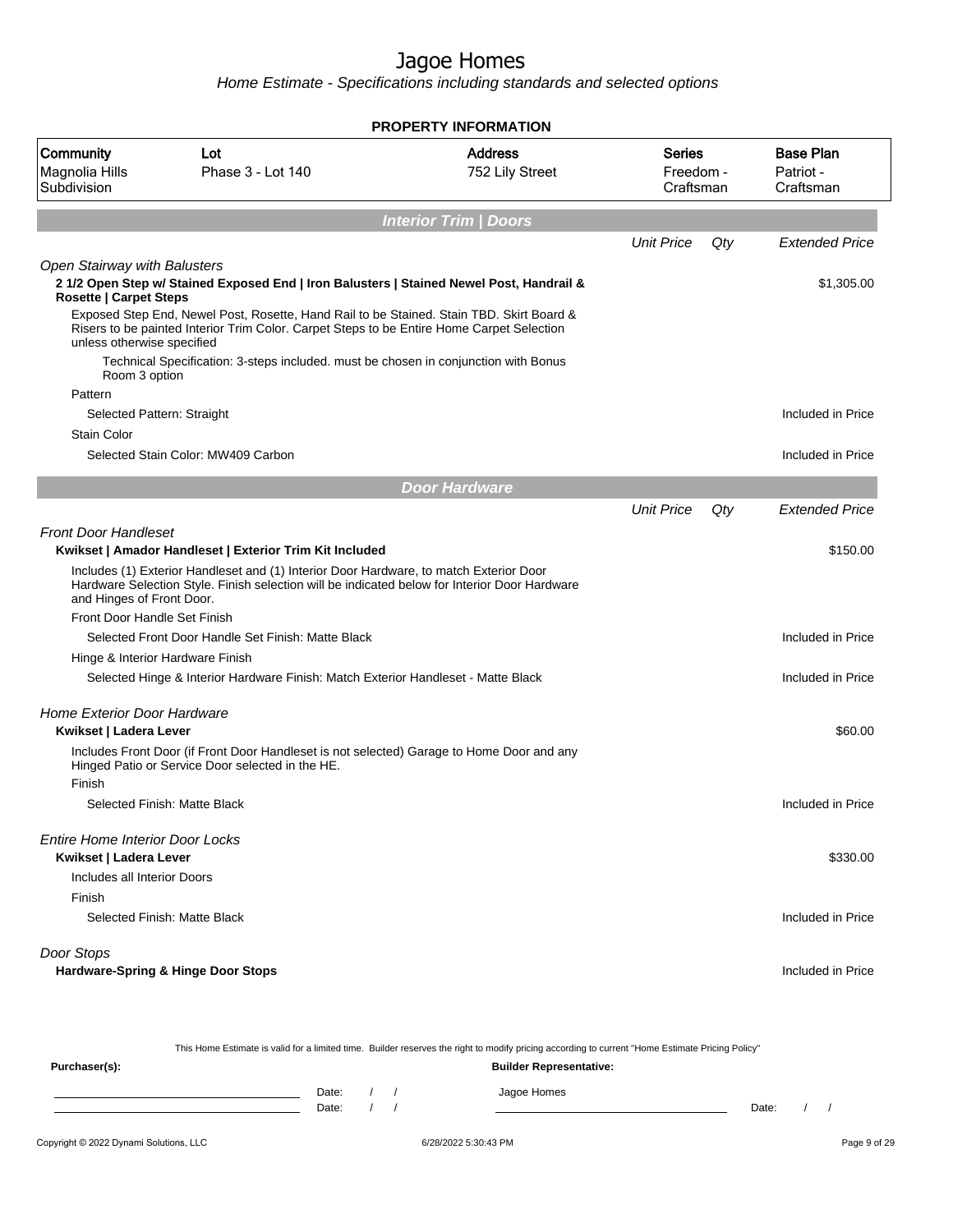|                                            |                                                                                                                                                                                             | <b>PROPERTY INFORMATION</b>       |                                         |     |                                            |
|--------------------------------------------|---------------------------------------------------------------------------------------------------------------------------------------------------------------------------------------------|-----------------------------------|-----------------------------------------|-----|--------------------------------------------|
| Community<br>Magnolia Hills<br>Subdivision | Lot<br>Phase 3 - Lot 140                                                                                                                                                                    | <b>Address</b><br>752 Lily Street | <b>Series</b><br>Freedom -<br>Craftsman |     | <b>Base Plan</b><br>Patriot -<br>Craftsman |
|                                            |                                                                                                                                                                                             | <b>Cabinets</b>                   |                                         |     |                                            |
|                                            |                                                                                                                                                                                             |                                   | <b>Unit Price</b>                       | Qty | <b>Extended Price</b>                      |
| Kitchen Cabinet Design Options             |                                                                                                                                                                                             |                                   |                                         |     |                                            |
| <b>Upgraded Kitchen Layout</b>             |                                                                                                                                                                                             |                                   |                                         |     | \$2,795.00                                 |
| run.                                       | 42" Wall Cabinets Base will return in L shape on rear exterior wall w/Triple Window centered<br>on Kitchen Sink. Adds (3) Floating Wall Shelves to match Kitchen Cabinets at end of L shape |                                   |                                         |     |                                            |
| w/Crown Mould.                             | Technical Specification: Change existing layout of Wall Cabinets to 42" Tall Straight Lay                                                                                                   |                                   |                                         |     |                                            |
| <b>Kitchen Cabinets</b>                    |                                                                                                                                                                                             |                                   |                                         |     |                                            |
|                                            | Brellin Purestyle Full Overlay Laminate Cabinets w/ Floating Shelves                                                                                                                        |                                   |                                         |     | \$1,730.00                                 |
| Full Overlay Shaker Door                   |                                                                                                                                                                                             |                                   |                                         |     |                                            |
| Color                                      |                                                                                                                                                                                             |                                   |                                         |     |                                            |
| Selected Color: White                      |                                                                                                                                                                                             |                                   |                                         |     | Included in Price                          |
| <b>Owners Bath Cabinets</b>                |                                                                                                                                                                                             |                                   |                                         |     | \$290.00                                   |
| Finish                                     | <b>Brellin Full Overlay Purestyle Laminate</b>                                                                                                                                              |                                   |                                         |     |                                            |
| Selected Finish: White                     |                                                                                                                                                                                             |                                   |                                         |     | Included in Price                          |
| Vanity Height                              |                                                                                                                                                                                             |                                   |                                         |     |                                            |
|                                            | Selected Vanity Height: Raised - 35"                                                                                                                                                        |                                   |                                         |     | \$70.00                                    |
|                                            |                                                                                                                                                                                             |                                   |                                         |     |                                            |
| <b>Bath 2 Cabinets</b>                     |                                                                                                                                                                                             |                                   |                                         |     |                                            |
|                                            | <b>Brellin Full Overlay Purestyle Laminate</b>                                                                                                                                              |                                   |                                         |     | \$220.00                                   |
| Finish                                     |                                                                                                                                                                                             |                                   |                                         |     |                                            |
| Selected Finish: White                     |                                                                                                                                                                                             |                                   |                                         |     | Included in Price                          |
| Vanity Height                              |                                                                                                                                                                                             |                                   |                                         |     |                                            |
|                                            | Selected Vanity Height: Raised - 35"                                                                                                                                                        |                                   |                                         |     | \$70.00                                    |
|                                            |                                                                                                                                                                                             | <b>Cabinet Hardware</b>           |                                         |     |                                            |
|                                            |                                                                                                                                                                                             |                                   | <b>Unit Price</b>                       | Qty | <b>Extended Price</b>                      |
| Kitchen Cabinet Hardware                   |                                                                                                                                                                                             |                                   |                                         |     |                                            |
| <b>Betty Collection</b>                    |                                                                                                                                                                                             |                                   |                                         |     | Included in Price                          |
| <b>Cabinet Door Hardware</b>               |                                                                                                                                                                                             |                                   |                                         |     |                                            |
|                                            | Selected Cabinet Door Hardware: 128mm                                                                                                                                                       |                                   |                                         |     | Included in Price                          |
| <b>Cabinet Drawer Hardware</b>             |                                                                                                                                                                                             |                                   |                                         |     |                                            |
|                                            | Selected Cabinet Drawer Hardware: 128mm                                                                                                                                                     |                                   |                                         |     | Included in Price                          |
| Finish                                     |                                                                                                                                                                                             |                                   |                                         |     |                                            |
|                                            | Selected Finish: Matte Black                                                                                                                                                                |                                   |                                         |     | Included in Price                          |
|                                            |                                                                                                                                                                                             |                                   |                                         |     |                                            |

| This Home Estimate is valid for a limited time. Builder reserves the right to modify pricing according to current "Home Estimate Pricing Policy" |  |       |  |  |                                |       |  |
|--------------------------------------------------------------------------------------------------------------------------------------------------|--|-------|--|--|--------------------------------|-------|--|
| Purchaser(s):                                                                                                                                    |  |       |  |  | <b>Builder Representative:</b> |       |  |
|                                                                                                                                                  |  | Date: |  |  | Jagoe Homes                    |       |  |
|                                                                                                                                                  |  | Date: |  |  |                                | Date: |  |
|                                                                                                                                                  |  |       |  |  |                                |       |  |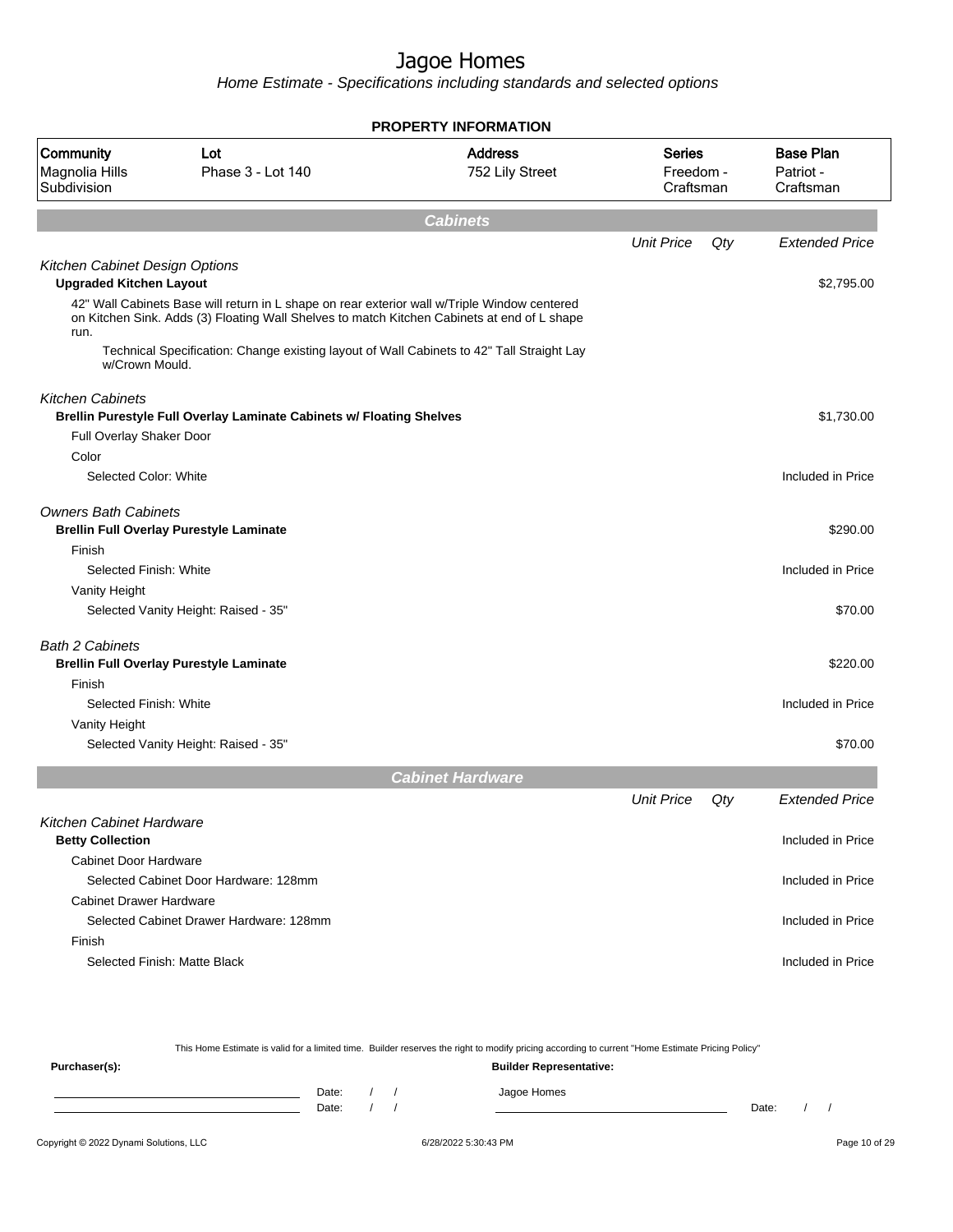Home Estimate - Specifications including standards and selected options

|                                                                            |                                                                                                                                                                                   | <b>PROPERTY INFORMATION</b>       |                                  |     |                                            |
|----------------------------------------------------------------------------|-----------------------------------------------------------------------------------------------------------------------------------------------------------------------------------|-----------------------------------|----------------------------------|-----|--------------------------------------------|
| Community<br>Magnolia Hills<br>Subdivision                                 | Lot<br>Phase 3 - Lot 140                                                                                                                                                          | <b>Address</b><br>752 Lily Street | Series<br>Freedom -<br>Craftsman |     | <b>Base Plan</b><br>Patriot -<br>Craftsman |
|                                                                            |                                                                                                                                                                                   | <b>Cabinet Hardware</b>           |                                  |     |                                            |
|                                                                            |                                                                                                                                                                                   |                                   | <b>Unit Price</b>                | Qty | <b>Extended Price</b>                      |
| <b>Owner's Bath Cabinet Hardware</b>                                       |                                                                                                                                                                                   |                                   |                                  |     |                                            |
| <b>Betty Collection</b>                                                    |                                                                                                                                                                                   |                                   |                                  |     | Included in Price                          |
| <b>Cabinet Door Hardware</b>                                               |                                                                                                                                                                                   |                                   |                                  |     |                                            |
|                                                                            | Selected Cabinet Door Hardware: 128mm                                                                                                                                             |                                   |                                  |     | Included in Price                          |
| <b>Cabinet Drawer Hardware</b>                                             |                                                                                                                                                                                   |                                   |                                  |     |                                            |
|                                                                            | Selected Cabinet Drawer Hardware: 96mm                                                                                                                                            |                                   |                                  |     | Included in Price                          |
| Finish                                                                     |                                                                                                                                                                                   |                                   |                                  |     |                                            |
|                                                                            | Selected Finish: Matte Black                                                                                                                                                      |                                   |                                  |     | Included in Price                          |
| <b>Bath 2 Cabinet Hardware</b>                                             |                                                                                                                                                                                   |                                   |                                  |     |                                            |
| <b>Betty Collection</b>                                                    |                                                                                                                                                                                   |                                   |                                  |     | Included in Price                          |
| <b>Cabinet Door Hardware</b>                                               |                                                                                                                                                                                   |                                   |                                  |     |                                            |
|                                                                            | Selected Cabinet Door Hardware: 128mm                                                                                                                                             |                                   |                                  |     | Included in Price                          |
| <b>Cabinet Drawer Hardware</b>                                             |                                                                                                                                                                                   |                                   |                                  |     |                                            |
|                                                                            | Selected Cabinet Drawer Hardware: 96mm                                                                                                                                            |                                   |                                  |     | Included in Price                          |
| Finish                                                                     |                                                                                                                                                                                   |                                   |                                  |     |                                            |
|                                                                            | Selected Finish: Matte Black                                                                                                                                                      |                                   |                                  |     | Included in Price                          |
|                                                                            |                                                                                                                                                                                   | <b>Countertops</b>                |                                  |     |                                            |
|                                                                            |                                                                                                                                                                                   |                                   | <b>Unit Price</b>                | Qty | Extended Price                             |
| Ugraded Kitchen Design - Countertops                                       |                                                                                                                                                                                   |                                   |                                  |     |                                            |
| Granite   3cm Class I                                                      |                                                                                                                                                                                   |                                   |                                  |     | \$3,020.00                                 |
|                                                                            | Includes Stainless Steel Undermount Double Bowl Sink and 4 in Granite splash. Included<br>splash will be removed if decorative backsplash is selected.                            |                                   |                                  |     |                                            |
|                                                                            | Granite is not seamless and seams will be visible and can be felt.<br>Colors could vary from samples due to the nature of natural stone.                                          |                                   |                                  |     |                                            |
| Color                                                                      |                                                                                                                                                                                   |                                   |                                  |     |                                            |
|                                                                            | Selected Color: Valle Nevado                                                                                                                                                      |                                   |                                  |     | Included in Price                          |
| Edge Profile                                                               |                                                                                                                                                                                   |                                   |                                  |     |                                            |
|                                                                            | Selected Edge Profile: Pencil Edge Top & Bottom                                                                                                                                   |                                   |                                  |     | Included in Price                          |
| Upgraded Kitchen Design - Backsplash<br>Revalia   2x6 Bevel Crackle Mosaic |                                                                                                                                                                                   |                                   |                                  |     | \$1,800.00                                 |
|                                                                            | Play with the whimsical appearance of Revalia. This ceramic mosaic collection features<br>neutral colors in a classic 2x6 bevel brick joint with a crackle finish for aged charm. |                                   |                                  |     |                                            |
| Ceramic Color                                                              |                                                                                                                                                                                   |                                   |                                  |     |                                            |
|                                                                            | Selected Ceramic Color: Centennial White RV08                                                                                                                                     |                                   |                                  |     | Included in Price                          |
| <b>Grout Color</b>                                                         |                                                                                                                                                                                   |                                   |                                  |     |                                            |
|                                                                            | Selected Grout Color: 02 Pewter                                                                                                                                                   |                                   |                                  |     | Included in Price                          |
|                                                                            |                                                                                                                                                                                   |                                   |                                  |     |                                            |
|                                                                            | This Home Estimate is valid for a limited time. Builder reserves the right to modify pricing according to current "Home Estimate Pricing Policy"                                  |                                   |                                  |     |                                            |

This Home Estimate is valid for a limited time. Builder reserves the right to modify pricing according to current "Home Estimate Pricing Policy"

**Purchaser(s): Builder Representative:** Date: / / Jagoe Homes<br>Date: / / Jagoe Homes Date: / / Date: / /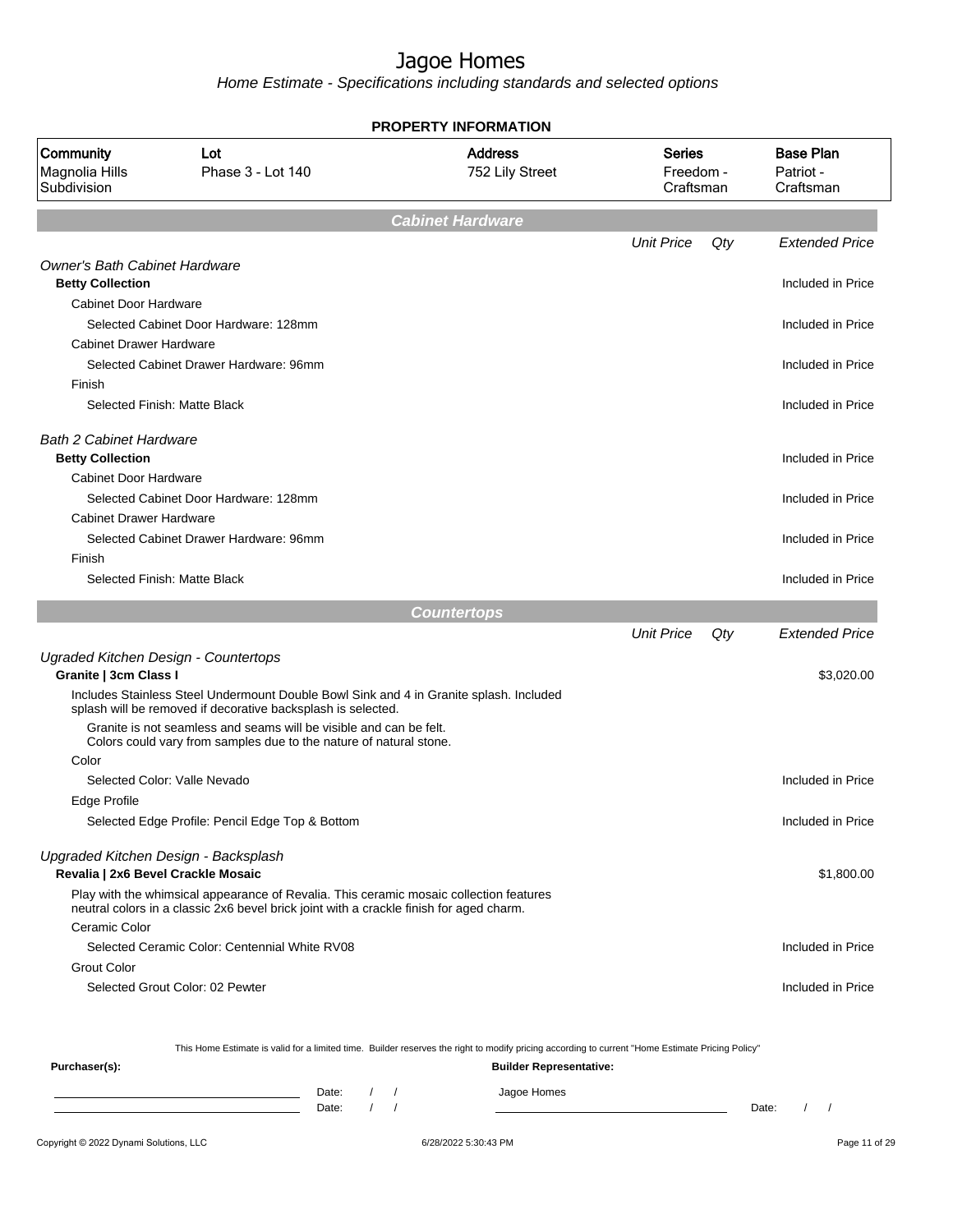Home Estimate - Specifications including standards and selected options

|                                                              |                                                                                                                                                                                                                                                                                                                                                                                                                                                                                                                                                                               | <b>PROPERTY INFORMATION</b>       |                                         |     |                                            |
|--------------------------------------------------------------|-------------------------------------------------------------------------------------------------------------------------------------------------------------------------------------------------------------------------------------------------------------------------------------------------------------------------------------------------------------------------------------------------------------------------------------------------------------------------------------------------------------------------------------------------------------------------------|-----------------------------------|-----------------------------------------|-----|--------------------------------------------|
| Community<br>Magnolia Hills<br>Subdivision                   | Lot<br>Phase 3 - Lot 140                                                                                                                                                                                                                                                                                                                                                                                                                                                                                                                                                      | <b>Address</b><br>752 Lily Street | <b>Series</b><br>Freedom -<br>Craftsman |     | <b>Base Plan</b><br>Patriot -<br>Craftsman |
|                                                              |                                                                                                                                                                                                                                                                                                                                                                                                                                                                                                                                                                               | <b>Countertops</b>                |                                         |     |                                            |
|                                                              |                                                                                                                                                                                                                                                                                                                                                                                                                                                                                                                                                                               |                                   | <b>Unit Price</b>                       | Qty | <b>Extended Price</b>                      |
| Upgraded Kitchen Design - Backsplash<br>Trim                 |                                                                                                                                                                                                                                                                                                                                                                                                                                                                                                                                                                               |                                   |                                         |     |                                            |
|                                                              | Selected Trim: Brushed Graphite                                                                                                                                                                                                                                                                                                                                                                                                                                                                                                                                               |                                   |                                         |     | Included in Price                          |
| <b>Owner's Bath Vanity Top</b>                               | <b>Cultured Marble   Double Rectangle Bowl</b>                                                                                                                                                                                                                                                                                                                                                                                                                                                                                                                                |                                   |                                         |     | \$390.00                                   |
| abrasive products.<br>mildew and chips.<br>Color             | Cultured Marble is Beautiful – Veining and patterns can be incorporated during the casting<br>process, creating character, depth and interest that mimics its natural counterpart.<br>Low Maintenance – Cultured marble never needs to be sealed and is easy to clean with non-<br>Durable – Cultured marble is non-porous, making it extremely tough and resistant to stains,<br>Economical – In general, cultured marble is less expensive to fabricate and install than slab<br>marble, but will increase the overall value of a home just as natural stone products will. |                                   |                                         |     |                                            |
|                                                              | Selected Color: Carerra Thunder                                                                                                                                                                                                                                                                                                                                                                                                                                                                                                                                               |                                   |                                         |     | Included in Price                          |
| Finish                                                       |                                                                                                                                                                                                                                                                                                                                                                                                                                                                                                                                                                               |                                   |                                         |     |                                            |
| Selected Finish: Matte                                       |                                                                                                                                                                                                                                                                                                                                                                                                                                                                                                                                                                               |                                   |                                         |     | Included in Price                          |
| Bath 2 Vanity Top<br><b>Cultured Marble   Rectangle Bowl</b> |                                                                                                                                                                                                                                                                                                                                                                                                                                                                                                                                                                               |                                   |                                         |     | \$155.00                                   |
| Color                                                        |                                                                                                                                                                                                                                                                                                                                                                                                                                                                                                                                                                               |                                   |                                         |     |                                            |
| Finish                                                       | Selected Color: Carerra Thunder                                                                                                                                                                                                                                                                                                                                                                                                                                                                                                                                               |                                   |                                         |     | Included in Price                          |
| Selected Finish: Matte                                       |                                                                                                                                                                                                                                                                                                                                                                                                                                                                                                                                                                               |                                   |                                         |     | Included in Price                          |
|                                                              |                                                                                                                                                                                                                                                                                                                                                                                                                                                                                                                                                                               | <b>Mirrors</b>                    |                                         |     |                                            |
|                                                              |                                                                                                                                                                                                                                                                                                                                                                                                                                                                                                                                                                               |                                   | <b>Unit Price</b>                       | Qty | <b>Extended Price</b>                      |
| <b>Owner's Bath Mirrors</b>                                  | Beveled Edged Mirrors, (Qty 2) 30" X 36"                                                                                                                                                                                                                                                                                                                                                                                                                                                                                                                                      |                                   |                                         |     | \$0.00                                     |
| Bath 2 Mirror                                                | Beveled Edge Mirror(s)   Per Base Plan                                                                                                                                                                                                                                                                                                                                                                                                                                                                                                                                        |                                   |                                         |     | Included in Price                          |
| <b>Powder Room Mirror</b>                                    | Beveled Edge Mirror(s)   Per Base Plan                                                                                                                                                                                                                                                                                                                                                                                                                                                                                                                                        |                                   |                                         |     | Included in Price                          |

This Home Estimate is valid for a limited time. Builder reserves the right to modify pricing according to current "Home Estimate Pricing Policy"

**Purchaser(s): Builder Representative:** Date: / / Jagoe Homes<br>Date: / / Jagoe Homes Date: / / Date: / /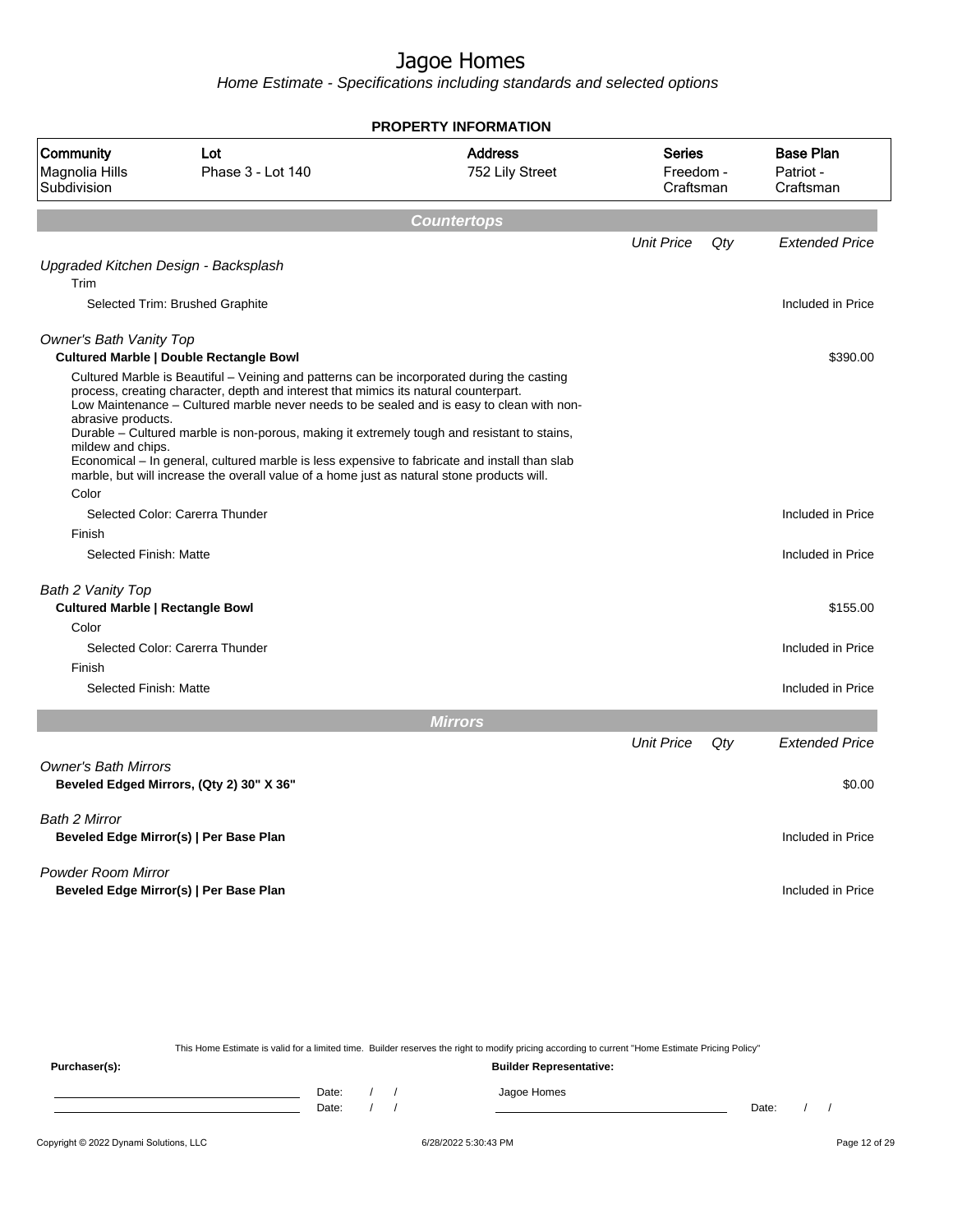Home Estimate - Specifications including standards and selected options

|                                                          |                                                                                               | <b>PROPERTY INFORMATION</b>       |                                  |     |                                            |
|----------------------------------------------------------|-----------------------------------------------------------------------------------------------|-----------------------------------|----------------------------------|-----|--------------------------------------------|
| Community<br>Magnolia Hills<br>Subdivision               | Lot<br>Phase 3 - Lot 140                                                                      | <b>Address</b><br>752 Lily Street | Series<br>Freedom -<br>Craftsman |     | <b>Base Plan</b><br>Patriot -<br>Craftsman |
|                                                          |                                                                                               | <b>Appliances</b>                 |                                  |     |                                            |
|                                                          |                                                                                               |                                   | <b>Unit Price</b>                | Qty | <b>Extended Price</b>                      |
| Kitchen Range                                            | Range - Gas - Free Standing Continuous Grates                                                 |                                   |                                  |     | \$320.00                                   |
| Finish                                                   | Selected Finish: Stainless Steel - JGBS66REKSS                                                |                                   |                                  |     | \$150.00                                   |
| <b>Microwave - Stainless Steel</b>                       | Kitchen Microwave or Microwave Hood                                                           |                                   |                                  |     | \$80.00                                    |
|                                                          | GE® 1.6 CU. FT. OVER-THE-RANGE MICROWAVE OVEN                                                 |                                   |                                  |     |                                            |
|                                                          | Technical Specification: APPROXIMATE DIMENSIONS (HxWxD)<br>16 1/8 H x 29 7/8 W x 15 9/16 D in |                                   |                                  |     |                                            |
| Finish                                                   |                                                                                               |                                   |                                  |     |                                            |
|                                                          | Selected Finish: Stainless Steel - JVM3160RFSS                                                |                                   |                                  |     | Included in Price                          |
| <b>Kitchen Dishwasher</b>                                | Dishwasher - Front Control - Stainless Steel                                                  |                                   |                                  |     | \$60.00                                    |
| CYCLE & DRY BOOST                                        | GE® FRONT CONTROL WITH PLASTIC INTERIOR DISHWASHER WITH SANITIZE                              |                                   |                                  |     |                                            |
|                                                          | Technical Specification: APPROXIMATE DIMENSIONS (HxWxD)<br>33 3/8 H x 23 3/4 W x 24 D in      |                                   |                                  |     |                                            |
| Finish                                                   |                                                                                               |                                   |                                  |     |                                            |
|                                                          | Selected Finish: GDF535PSRSS                                                                  |                                   |                                  |     | Included in Price                          |
| Refrigerator                                             | Refrigerator - Side by Side w/ Ice & Water on Door                                            |                                   |                                  |     | Included in Price                          |
| Finish                                                   |                                                                                               |                                   |                                  |     |                                            |
|                                                          | Selected Finish: Stainless Steel - GSS25GYPFS                                                 |                                   |                                  |     | \$165.00                                   |
|                                                          |                                                                                               | <b>Plumbing</b>                   |                                  |     |                                            |
|                                                          |                                                                                               |                                   | <b>Unit Price</b>                | Qty | <b>Extended Price</b>                      |
| <b>Owners Bath Fixtures</b><br><b>Bath Fixture Color</b> |                                                                                               |                                   |                                  |     | Included in Price                          |
| Color                                                    |                                                                                               |                                   |                                  |     |                                            |
| Selected Color: White                                    |                                                                                               |                                   |                                  |     | Included in Price                          |
| <b>Owners Bath Vanity</b>                                |                                                                                               |                                   |                                  |     |                                            |
|                                                          | 72" Double Bowl w/ 24" Linen Cabinet                                                          |                                   |                                  |     | \$2,410.00                                 |

This Home Estimate is valid for a limited time. Builder reserves the right to modify pricing according to current "Home Estimate Pricing Policy" **Purchaser(s): Builder Representative:** Date: / / Jagoe Homes<br>Date: / / Jagoe Homes Date: / / Date: / /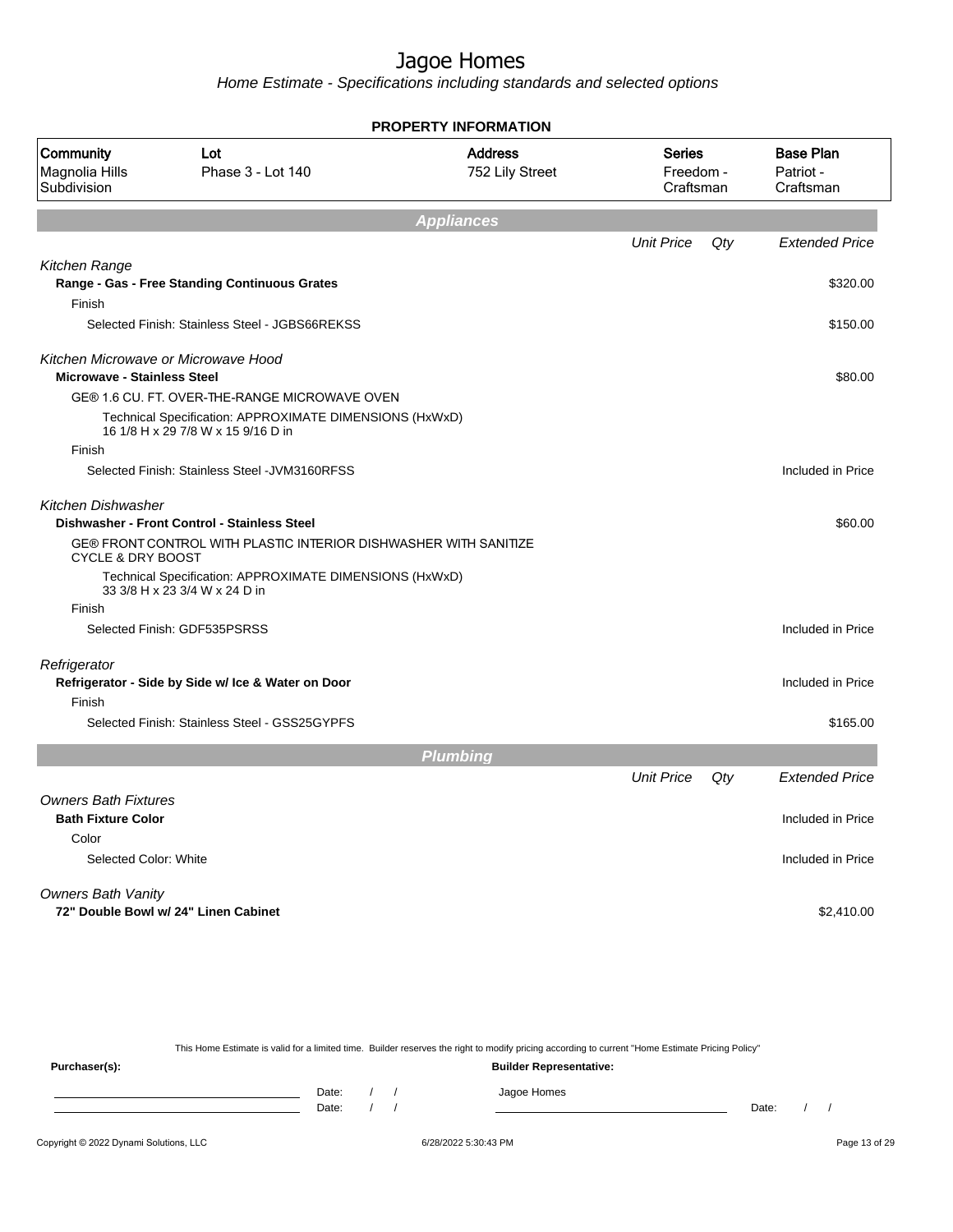|                                                   |                                                                                    | <b>PROPERTY INFORMATION</b>       |                                         |     |                                            |
|---------------------------------------------------|------------------------------------------------------------------------------------|-----------------------------------|-----------------------------------------|-----|--------------------------------------------|
| <b>Community</b><br>Magnolia Hills<br>Subdivision | Lot<br>Phase 3 - Lot 140                                                           | <b>Address</b><br>752 Lily Street | <b>Series</b><br>Freedom -<br>Craftsman |     | <b>Base Plan</b><br>Patriot -<br>Craftsman |
|                                                   |                                                                                    | <b>Plumbing</b>                   |                                         |     |                                            |
|                                                   |                                                                                    |                                   | <b>Unit Price</b>                       | Qty | <b>Extended Price</b>                      |
| <b>Owners Lavatory Faucet</b>                     |                                                                                    |                                   |                                         |     |                                            |
| <b>Delta Ashlyn Collection</b>                    |                                                                                    |                                   |                                         | 2   | Included in Price                          |
| Finish                                            |                                                                                    |                                   |                                         |     |                                            |
|                                                   | Selected Finish: Matte Black                                                       |                                   |                                         |     | \$280.00                                   |
| Spread                                            |                                                                                    |                                   |                                         |     |                                            |
|                                                   | Selected Spread: 2564   4" Spread                                                  |                                   |                                         |     | Included in Price                          |
| <b>Owners Tub/Shower or Shower Stall</b>          | 60" Fiberglass Shower Stall   Shower Door                                          |                                   |                                         |     | \$1,240.00                                 |
| accomodate shower.                                | Semi Frameless Chrome Shower Door with Clear Glass Included Plan may be revised to |                                   |                                         |     |                                            |
| <b>Glass Pattern</b>                              |                                                                                    |                                   |                                         |     |                                            |
|                                                   | Selected Glass Pattern: Clear                                                      |                                   |                                         |     | Included in Price                          |
| <b>Shower Door</b>                                |                                                                                    |                                   |                                         |     |                                            |
|                                                   | Selected Shower Door: Semi Frameless Slider                                        |                                   |                                         |     | Included in Price                          |
| <b>Shower Door Finish</b>                         |                                                                                    |                                   |                                         |     |                                            |
|                                                   | Selected Shower Door Finish: Matte Black                                           |                                   |                                         |     | \$705.00                                   |
| <b>Owners Bath Commode</b>                        |                                                                                    |                                   |                                         |     |                                            |
|                                                   | Standard 1.6 Gallon Commode, 2 pc.                                                 |                                   |                                         |     | Included in Price                          |
| 1.6 Gallon<br>2 PC                                |                                                                                    |                                   |                                         |     |                                            |
| <b>Owners Bath Accessories</b>                    |                                                                                    |                                   |                                         |     |                                            |
|                                                   | Ashlyn Robe Hooks (Qty 2) & Paper Holder                                           |                                   |                                         |     | \$100.00                                   |
| Finish                                            |                                                                                    |                                   |                                         |     |                                            |
|                                                   | Selected Finish: Matte Black                                                       |                                   |                                         |     | \$60.00                                    |
| <b>Owner's Bath Shower Stall Faucet</b>           |                                                                                    |                                   |                                         |     |                                            |
|                                                   | Delta Ashlyn Shower Stall Faucet T14264                                            |                                   |                                         |     | Included in Price                          |
| Model # T14264                                    |                                                                                    |                                   |                                         |     |                                            |
| Finish                                            |                                                                                    |                                   |                                         |     |                                            |
|                                                   | Selected Finish: Matte Black                                                       |                                   |                                         |     | \$220.00                                   |
| Bath 2 Fixture Color Package                      |                                                                                    |                                   |                                         |     |                                            |
| <b>Bath Fixture Color</b>                         |                                                                                    |                                   |                                         |     | Included in Price                          |
| Color                                             |                                                                                    |                                   |                                         |     |                                            |
| Selected Color: White                             |                                                                                    |                                   |                                         |     | Included in Price                          |
|                                                   |                                                                                    |                                   |                                         |     |                                            |

| This Home Estimate is valid for a limited time. Builder reserves the right to modify pricing according to current "Home Estimate Pricing Policy" |       |  |  |                                |       |  |  |
|--------------------------------------------------------------------------------------------------------------------------------------------------|-------|--|--|--------------------------------|-------|--|--|
| Purchaser(s):                                                                                                                                    |       |  |  | <b>Builder Representative:</b> |       |  |  |
|                                                                                                                                                  | Date: |  |  | Jagoe Homes                    |       |  |  |
|                                                                                                                                                  | Date: |  |  |                                | Date: |  |  |
|                                                                                                                                                  |       |  |  |                                |       |  |  |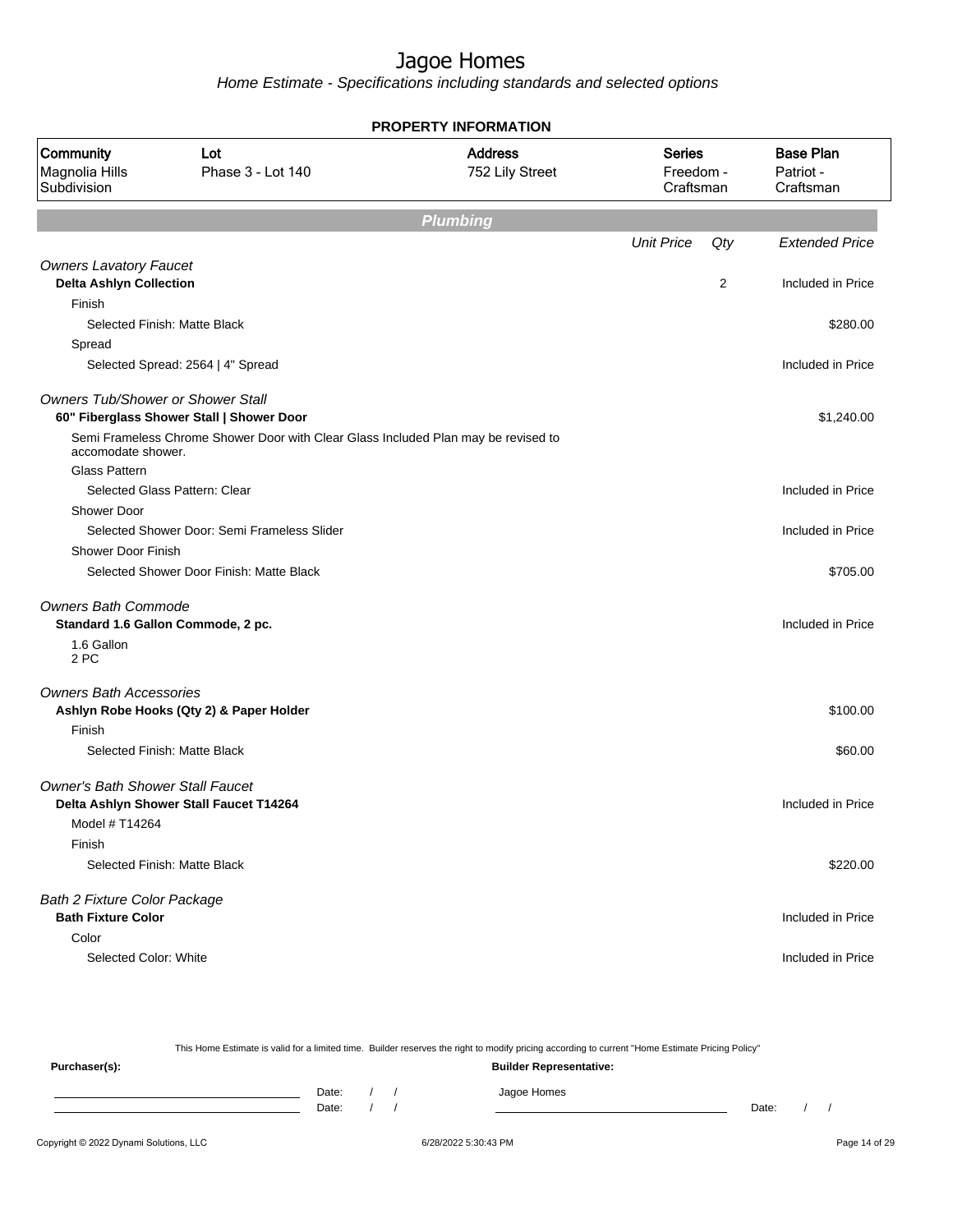Home Estimate - Specifications including standards and selected options

|                                                                 |                                          | <b>PROPERTY INFORMATION</b>       |                                         |                                            |
|-----------------------------------------------------------------|------------------------------------------|-----------------------------------|-----------------------------------------|--------------------------------------------|
| Community<br>Magnolia Hills<br>Subdivision                      | Lot<br>Phase 3 - Lot 140                 | <b>Address</b><br>752 Lily Street | <b>Series</b><br>Freedom -<br>Craftsman | <b>Base Plan</b><br>Patriot -<br>Craftsman |
|                                                                 |                                          | <b>Plumbing</b>                   |                                         |                                            |
|                                                                 |                                          |                                   | <b>Unit Price</b><br>Qty                | <b>Extended Price</b>                      |
| <b>Bath 2 Commode</b><br>1.6 Gallon<br>2 PC                     | Standard 1.6 Gallon Commode, 2 pc.       |                                   |                                         | Included in Price                          |
| <b>Bath 2 Lavatory Faucet</b><br><b>Delta Ashlyn Collection</b> |                                          |                                   |                                         | Included in Price                          |
| Finish<br>Spread                                                | Selected Finish: Matte Black             |                                   |                                         | \$140.00                                   |
|                                                                 | Selected Spread: 2564   4" Spread        |                                   |                                         | Included in Price                          |
| Bath 2 Towel Bar & Paper Holder<br>Finish                       | Ashlyn Robe Hooks (Qty 2) & Paper Holder |                                   |                                         | \$100.00                                   |
|                                                                 | Selected Finish: Matte Black             |                                   |                                         | \$60.00                                    |
| Bath 2 Tub/Shower or Shower Stall<br>60" Fiberglass Tub/Shower  |                                          |                                   |                                         | Included in Price                          |
| <b>Bath 2 Tub/Shower Faucet</b><br>Finish                       | Delta Ashlyn Tub/Shower Faucet T14464    |                                   |                                         | Included in Price                          |
|                                                                 | Selected Finish: Matte Black             |                                   |                                         | \$270.00                                   |
| Powder Room Fixture Color Package<br><b>Bath Fixture Color</b>  |                                          |                                   |                                         | Included in Price                          |
| Color<br>Selected Color: White                                  |                                          |                                   |                                         | Included in Price                          |
| Powder Room Vanity / Pedestal<br><b>Pedestal Sink</b>           |                                          |                                   |                                         | Included in Price                          |
| Powder Room Lavatory Faucet<br><b>Delta Ashlyn Collection</b>   |                                          |                                   |                                         | \$0.00                                     |
| Finish                                                          | Selected Finish: Matte Black             |                                   |                                         | \$140.00                                   |
| Spread                                                          |                                          |                                   |                                         |                                            |
|                                                                 | Selected Spread: 2564   4" Spread        |                                   |                                         | Included in Price                          |

This Home Estimate is valid for a limited time. Builder reserves the right to modify pricing according to current "Home Estimate Pricing Policy" **Purchaser(s): Builder Representative:** Date: / / Jagoe Homes<br>Date: / / Jagoe Homes Date: / / Date: / /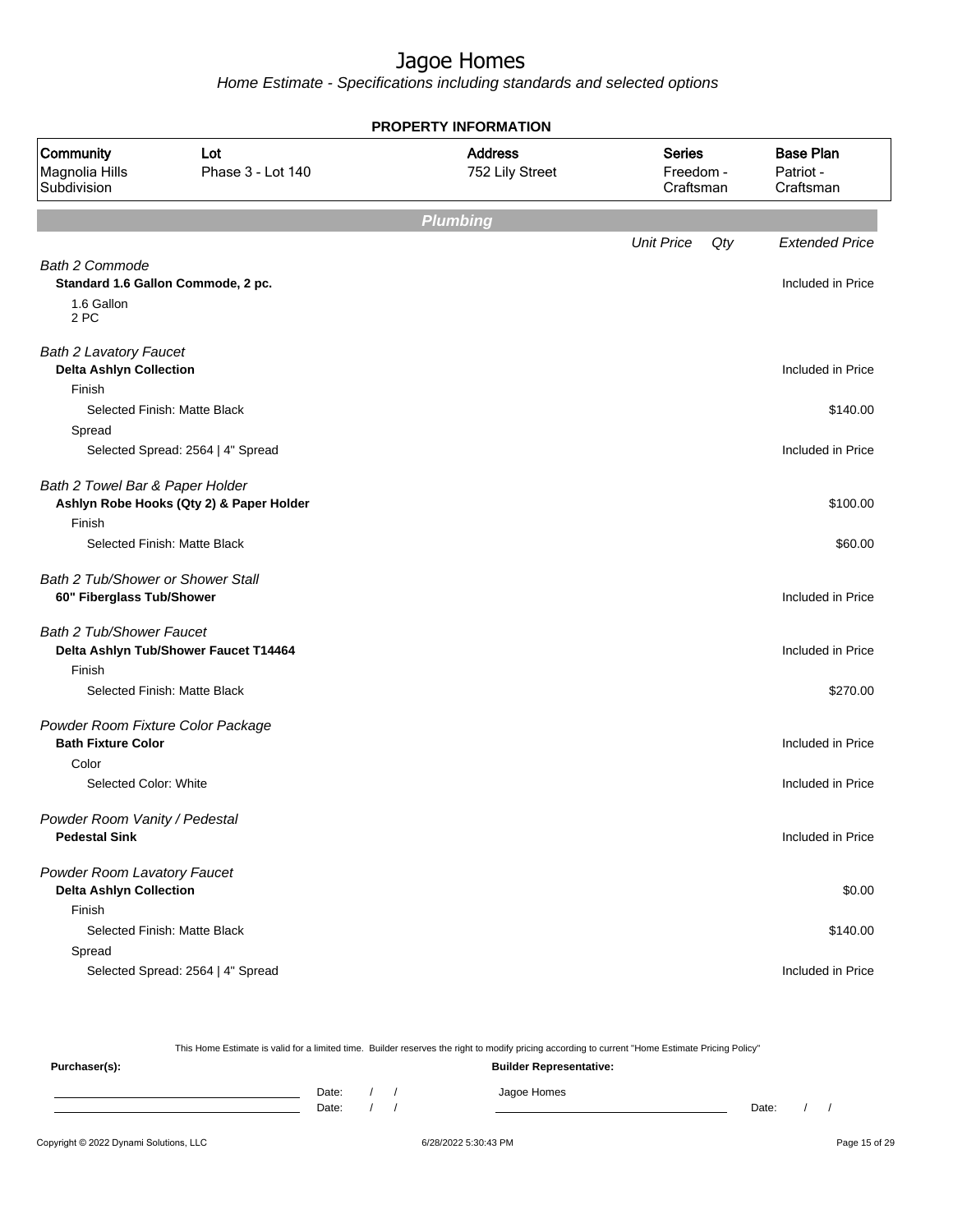Home Estimate - Specifications including standards and selected options

| <b>PROPERTY INFORMATION</b>                                     |                                                                             |                                   |                                         |                                            |  |  |  |  |  |  |
|-----------------------------------------------------------------|-----------------------------------------------------------------------------|-----------------------------------|-----------------------------------------|--------------------------------------------|--|--|--|--|--|--|
| Community<br>Magnolia Hills<br>Subdivision                      | Lot<br>Phase 3 - Lot 140                                                    | <b>Address</b><br>752 Lily Street | <b>Series</b><br>Freedom -<br>Craftsman | <b>Base Plan</b><br>Patriot -<br>Craftsman |  |  |  |  |  |  |
| <b>Plumbing</b>                                                 |                                                                             |                                   |                                         |                                            |  |  |  |  |  |  |
|                                                                 |                                                                             |                                   | <b>Unit Price</b><br>Qty                | <b>Extended Price</b>                      |  |  |  |  |  |  |
|                                                                 | Powder Room Towel Ring & Paper Holder<br>Ashlyn Towel Ring and Paper Holder |                                   |                                         | \$90.00                                    |  |  |  |  |  |  |
| Finish                                                          |                                                                             |                                   |                                         |                                            |  |  |  |  |  |  |
|                                                                 | Selected Finish: Matte Black                                                |                                   |                                         | \$35.00                                    |  |  |  |  |  |  |
| Powder Room Commode                                             | Standard 1.6 Gallon Commode, 2 pc.                                          |                                   |                                         | Included in Price                          |  |  |  |  |  |  |
| 1.6 Gallon<br>2 PC                                              |                                                                             |                                   |                                         |                                            |  |  |  |  |  |  |
| <b>Kitchen Sink</b>                                             | Blanco Precis Undermount Sink - Super Single Bowl w/Chrome Disposal Flange  |                                   |                                         | \$680.00                                   |  |  |  |  |  |  |
| Sink 9 1/2" Deep                                                |                                                                             |                                   |                                         |                                            |  |  |  |  |  |  |
| Color                                                           |                                                                             |                                   |                                         |                                            |  |  |  |  |  |  |
|                                                                 | Selected Color: Anthracite 440149                                           |                                   |                                         | Included in Price                          |  |  |  |  |  |  |
| <b>Kitchen Sink Faucet</b>                                      | Kitchen Sink Faucet - Delta Emmaline Single Handle Pull Down #9182          |                                   |                                         | \$360.00                                   |  |  |  |  |  |  |
| Finish                                                          | Selected Finish: Matte Black                                                |                                   |                                         | \$70.00                                    |  |  |  |  |  |  |
| Kitchen Garbage Disposal                                        |                                                                             |                                   |                                         |                                            |  |  |  |  |  |  |
| Garbage Disposal 1/3 hp                                         |                                                                             |                                   |                                         | Included in Price                          |  |  |  |  |  |  |
| Kitchen Ice Maker Water Line                                    |                                                                             |                                   |                                         |                                            |  |  |  |  |  |  |
| <b>Ice Maker Water Line</b>                                     |                                                                             |                                   |                                         | Included in Price                          |  |  |  |  |  |  |
|                                                                 |                                                                             |                                   |                                         |                                            |  |  |  |  |  |  |
| Kitchen Gas Line for Range                                      | Gas Line for Range, Includes 110-Volt Outlet                                |                                   |                                         | \$970.00                                   |  |  |  |  |  |  |
| Existing 220v outlet remains.                                   |                                                                             |                                   |                                         |                                            |  |  |  |  |  |  |
|                                                                 |                                                                             |                                   |                                         |                                            |  |  |  |  |  |  |
| <b>Entire Home Water Heater</b><br><b>Tankless Water Heater</b> |                                                                             |                                   |                                         | Included in Price                          |  |  |  |  |  |  |
| <b>Main Water Shutoff Valve</b>                                 | Entire Home Main Water Shutoff Valve                                        |                                   |                                         | Included in Price                          |  |  |  |  |  |  |
|                                                                 |                                                                             |                                   |                                         |                                            |  |  |  |  |  |  |
| <b>Entire Home Plumbing Supply Pipes</b>                        |                                                                             |                                   |                                         |                                            |  |  |  |  |  |  |
|                                                                 | <b>Plumbing Pipes: Water Continuous PEX Piping</b>                          |                                   |                                         | Included in Price                          |  |  |  |  |  |  |

This Home Estimate is valid for a limited time. Builder reserves the right to modify pricing according to current "Home Estimate Pricing Policy" **Purchaser(s): Builder Representative:** Date: / / Jagoe Homes<br>Date: / / Jagoe Homes Date: / / **Date: / / 2006** Date: / / / Date: / / / Date: / / / 2006 Date: / / / 2006 Date: / / / 2006 Date: / / / 2006 Date: / / / 2007 Date: / / / 2007 Date: / / / 2007 Date: / / / 2007 Date: / / / 2007 Date: / / / 2007 D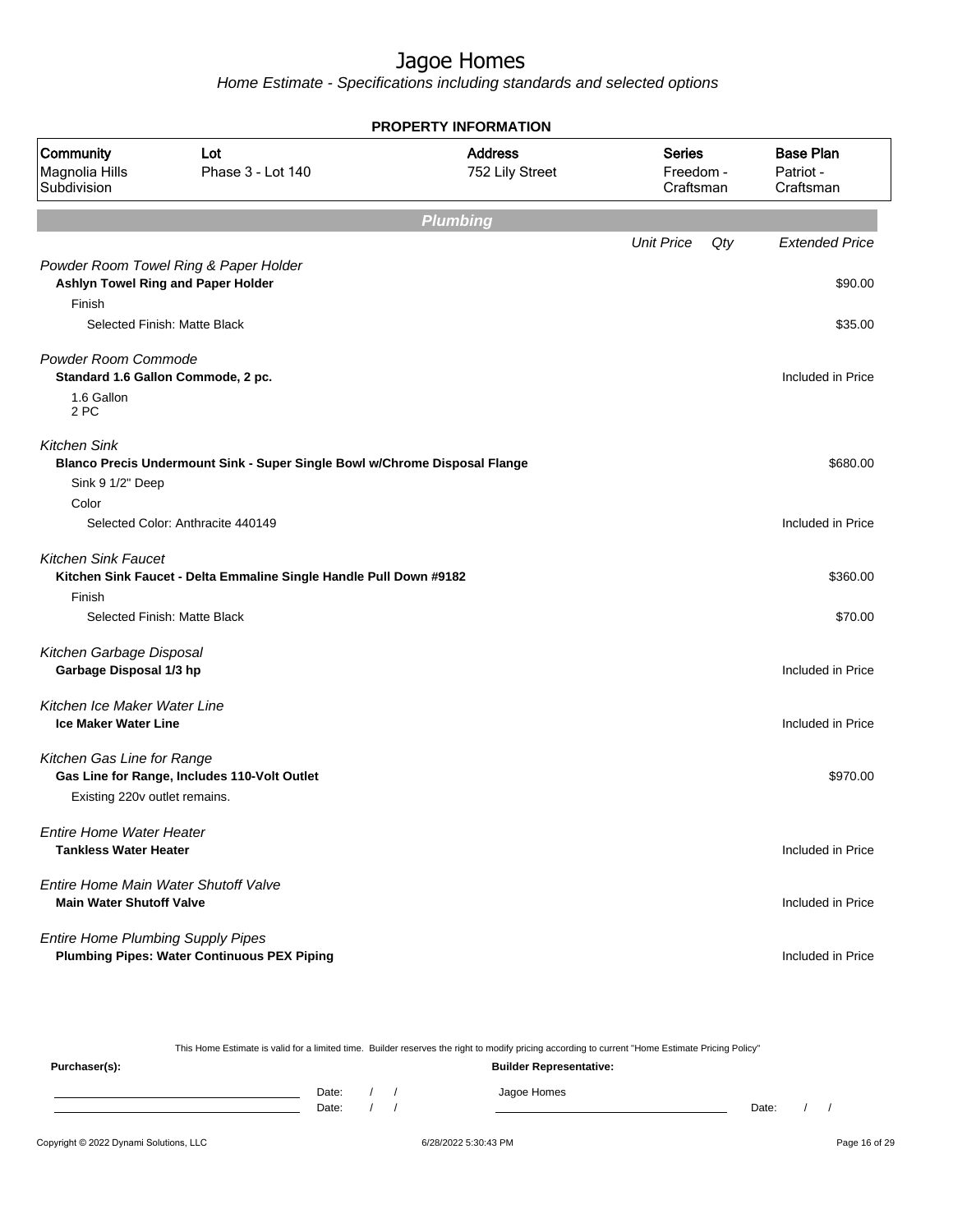| Lot<br>Phase 3 - Lot 140 |                                                                                                                                                                                                                                                                                                                                                                                                                                                                                                                                                                                                                                                                                                                                                             | <b>Address</b><br>752 Lily Street                                                                                                                                 | <b>Series</b>                 |                                | <b>Base Plan</b><br>Patriot -<br>Craftsman                                                                                                                                 |
|--------------------------|-------------------------------------------------------------------------------------------------------------------------------------------------------------------------------------------------------------------------------------------------------------------------------------------------------------------------------------------------------------------------------------------------------------------------------------------------------------------------------------------------------------------------------------------------------------------------------------------------------------------------------------------------------------------------------------------------------------------------------------------------------------|-------------------------------------------------------------------------------------------------------------------------------------------------------------------|-------------------------------|--------------------------------|----------------------------------------------------------------------------------------------------------------------------------------------------------------------------|
|                          |                                                                                                                                                                                                                                                                                                                                                                                                                                                                                                                                                                                                                                                                                                                                                             |                                                                                                                                                                   |                               |                                |                                                                                                                                                                            |
|                          |                                                                                                                                                                                                                                                                                                                                                                                                                                                                                                                                                                                                                                                                                                                                                             |                                                                                                                                                                   | <b>Unit Price</b>             | Qty                            | <b>Extended Price</b>                                                                                                                                                      |
|                          |                                                                                                                                                                                                                                                                                                                                                                                                                                                                                                                                                                                                                                                                                                                                                             |                                                                                                                                                                   |                               |                                | Included in Price                                                                                                                                                          |
|                          |                                                                                                                                                                                                                                                                                                                                                                                                                                                                                                                                                                                                                                                                                                                                                             |                                                                                                                                                                   |                               |                                | Included in Price                                                                                                                                                          |
|                          |                                                                                                                                                                                                                                                                                                                                                                                                                                                                                                                                                                                                                                                                                                                                                             |                                                                                                                                                                   |                               |                                | Included in Price                                                                                                                                                          |
|                          |                                                                                                                                                                                                                                                                                                                                                                                                                                                                                                                                                                                                                                                                                                                                                             |                                                                                                                                                                   |                               |                                | Included in Price                                                                                                                                                          |
|                          |                                                                                                                                                                                                                                                                                                                                                                                                                                                                                                                                                                                                                                                                                                                                                             |                                                                                                                                                                   |                               |                                |                                                                                                                                                                            |
|                          |                                                                                                                                                                                                                                                                                                                                                                                                                                                                                                                                                                                                                                                                                                                                                             |                                                                                                                                                                   | <b>Unit Price</b>             | Qty                            | <b>Extended Price</b>                                                                                                                                                      |
|                          |                                                                                                                                                                                                                                                                                                                                                                                                                                                                                                                                                                                                                                                                                                                                                             |                                                                                                                                                                   |                               |                                | Included in Price                                                                                                                                                          |
|                          |                                                                                                                                                                                                                                                                                                                                                                                                                                                                                                                                                                                                                                                                                                                                                             |                                                                                                                                                                   |                               |                                | \$0.00                                                                                                                                                                     |
|                          |                                                                                                                                                                                                                                                                                                                                                                                                                                                                                                                                                                                                                                                                                                                                                             |                                                                                                                                                                   |                               |                                | Included in Price                                                                                                                                                          |
|                          |                                                                                                                                                                                                                                                                                                                                                                                                                                                                                                                                                                                                                                                                                                                                                             |                                                                                                                                                                   |                               |                                | Included in Price                                                                                                                                                          |
|                          |                                                                                                                                                                                                                                                                                                                                                                                                                                                                                                                                                                                                                                                                                                                                                             |                                                                                                                                                                   |                               |                                | Included in Price                                                                                                                                                          |
|                          |                                                                                                                                                                                                                                                                                                                                                                                                                                                                                                                                                                                                                                                                                                                                                             |                                                                                                                                                                   |                               |                                | \$0.00                                                                                                                                                                     |
|                          |                                                                                                                                                                                                                                                                                                                                                                                                                                                                                                                                                                                                                                                                                                                                                             |                                                                                                                                                                   |                               |                                | Included in Price                                                                                                                                                          |
|                          |                                                                                                                                                                                                                                                                                                                                                                                                                                                                                                                                                                                                                                                                                                                                                             |                                                                                                                                                                   |                               |                                | Included in Price                                                                                                                                                          |
|                          |                                                                                                                                                                                                                                                                                                                                                                                                                                                                                                                                                                                                                                                                                                                                                             |                                                                                                                                                                   |                               |                                | Included in Price                                                                                                                                                          |
|                          |                                                                                                                                                                                                                                                                                                                                                                                                                                                                                                                                                                                                                                                                                                                                                             |                                                                                                                                                                   |                               |                                | Included in Price                                                                                                                                                          |
|                          |                                                                                                                                                                                                                                                                                                                                                                                                                                                                                                                                                                                                                                                                                                                                                             |                                                                                                                                                                   |                               |                                |                                                                                                                                                                            |
| Date:                    | $\sqrt{2}$<br>$\sqrt{ }$                                                                                                                                                                                                                                                                                                                                                                                                                                                                                                                                                                                                                                                                                                                                    | Jagoe Homes                                                                                                                                                       |                               |                                | Date:<br>$\prime$<br>$\prime$                                                                                                                                              |
|                          | Entire Home Plumbing Waste & Vent Lines<br><b>Plumbing Drains and Vents PVC</b><br>Entire Home Secondary Shut-Off Valves<br>Secondary Shut-Off Valves at each fixture<br><b>Exterior Plumbing Sewer Lines</b><br><b>Outside Faucets Frost Proof (Per Plan)</b><br><b>Recessed Lighting (Per Plan)</b><br><b>Front Entry Ceiling Light</b><br><b>Recessed Lighting (Per Plan)</b><br>Flush Mount Light   2 Bulb<br>Selected Finish: Black<br>Home Office Ceiling Light(s)<br><b>Recessed Lighting (Per Plan)</b><br><b>Closet Under Stairs Light</b><br>Family Room Ceiling Fixture<br>Ceiling Fan 52" Kichler Pro #330018, Fan Only<br>Family Room Recessed Light(s)<br><b>Recessed Lighting (Per Plan)</b><br><b>Recessed Lighting (Per Plan)</b><br>Date: | Plumbing Pipes: Exterior Sewer Lines PVC Schedule 40<br>Satco - 7" Square Flush Mount, 13.5 Watt/LED w/Switch<br>Selected Color: Satin Black w/Satin Black Blades | Plumbing<br><b>Electrical</b> | <b>Builder Representative:</b> | Freedom -<br>Craftsman<br>This Home Estimate is valid for a limited time. Builder reserves the right to modify pricing according to current "Home Estimate Pricing Policy" |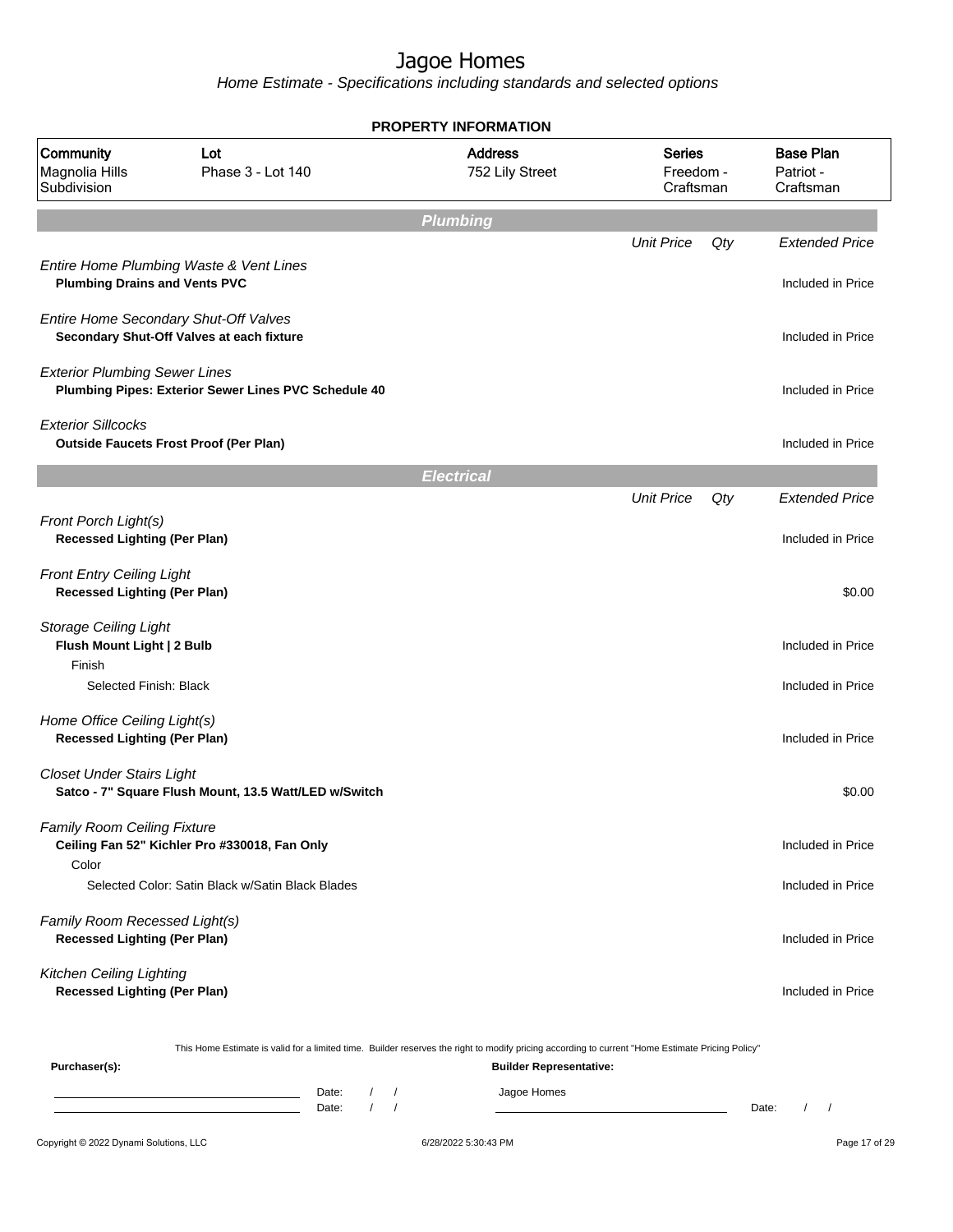Home Estimate - Specifications including standards and selected options

| <b>PROPERTY INFORMATION</b>                                         |                                                                                                                                                                                         |                                   |                                  |     |                                            |  |  |  |
|---------------------------------------------------------------------|-----------------------------------------------------------------------------------------------------------------------------------------------------------------------------------------|-----------------------------------|----------------------------------|-----|--------------------------------------------|--|--|--|
| <b>Community</b><br>Magnolia Hills<br>Subdivision                   | Lot<br>Phase 3 - Lot 140                                                                                                                                                                | <b>Address</b><br>752 Lily Street | Series<br>Freedom -<br>Craftsman |     | <b>Base Plan</b><br>Patriot -<br>Craftsman |  |  |  |
|                                                                     |                                                                                                                                                                                         | <b>Electrical</b>                 |                                  |     |                                            |  |  |  |
|                                                                     |                                                                                                                                                                                         |                                   | <b>Unit Price</b>                | Qty | <b>Extended Price</b>                      |  |  |  |
| Finish                                                              | Additional Kitchen Ceiling Lighting on Separate Switch<br>Pendant Hanging Task Lights - Kichler Everly #42047 (Qty 2)                                                                   |                                   |                                  |     | \$590.00                                   |  |  |  |
| Selected Finish: Black                                              |                                                                                                                                                                                         |                                   |                                  |     | Included in Price                          |  |  |  |
| Kitchen Under Cabinet Light<br>wall cabinets in the kitchen.        | Under Cabinet Lighting Package, qty 3<br>Includes one under counter lighting package to be installed in predetermined location under                                                    |                                   |                                  |     | \$360.00                                   |  |  |  |
|                                                                     | Includes 3 under counter lights                                                                                                                                                         |                                   |                                  |     |                                            |  |  |  |
|                                                                     |                                                                                                                                                                                         |                                   |                                  |     |                                            |  |  |  |
| <b>Kitchen GFI Outlet</b><br>Interior GFI Outlet(s)                 |                                                                                                                                                                                         |                                   |                                  |     | Included in Price                          |  |  |  |
| Kitchen Range Receptacle<br>Range 220 Volt Receptacle               |                                                                                                                                                                                         |                                   |                                  |     | Included in Price                          |  |  |  |
| Dining Area Ceiling Light(s)<br><b>Recessed Lighting (Per Plan)</b> |                                                                                                                                                                                         |                                   |                                  |     | Included in Price                          |  |  |  |
| Powder Room Vanity Light<br>Winslow   3 Light   21.5"   45886       |                                                                                                                                                                                         |                                   |                                  |     | \$190.00                                   |  |  |  |
|                                                                     | The Winslow vanity light features a classic look with clear seeded glass. Winslow vanity light<br>is perfect in several aesthetic environments, including traditional and transitional. |                                   |                                  |     |                                            |  |  |  |
| mix in finishes.                                                    | Designer Recommendation: Pair Winslow in Black with Chrome Faucets for a classic but fun                                                                                                |                                   |                                  |     |                                            |  |  |  |
| Finish<br>Selected Finish: Black BK                                 |                                                                                                                                                                                         |                                   |                                  |     | Included in Price                          |  |  |  |
|                                                                     |                                                                                                                                                                                         |                                   |                                  |     |                                            |  |  |  |
| Powder Room Fan or Fan/Light<br>Bath Exhaust Fan, Fan Only          |                                                                                                                                                                                         |                                   |                                  |     | Included in Price                          |  |  |  |
| Main Level Hall Ceiling Light(s)<br>Flush Mount Light   2 Bulb      |                                                                                                                                                                                         |                                   |                                  |     | Included in Price                          |  |  |  |
| Finish<br>Selected Finish: Black                                    |                                                                                                                                                                                         |                                   |                                  |     | Included in Price                          |  |  |  |
| <b>Laundry Ceiling Light</b>                                        | Satco - 7" Square Flush Mount, 13.5 Watt/LED                                                                                                                                            |                                   |                                  |     | \$25.00                                    |  |  |  |

Copyright © 2022 Dynami Solutions, LLC **Company of 28/2022 5:30:43 PM** 6/28/2022 5:30:43 PM Page 18 of 29 This Home Estimate is valid for a limited time. Builder reserves the right to modify pricing according to current "Home Estimate Pricing Policy" **Purchaser(s): Builder Representative:** Date: / / Jagoe Homes<br>Date: / / Jagoe Homes Date: / / Date: / /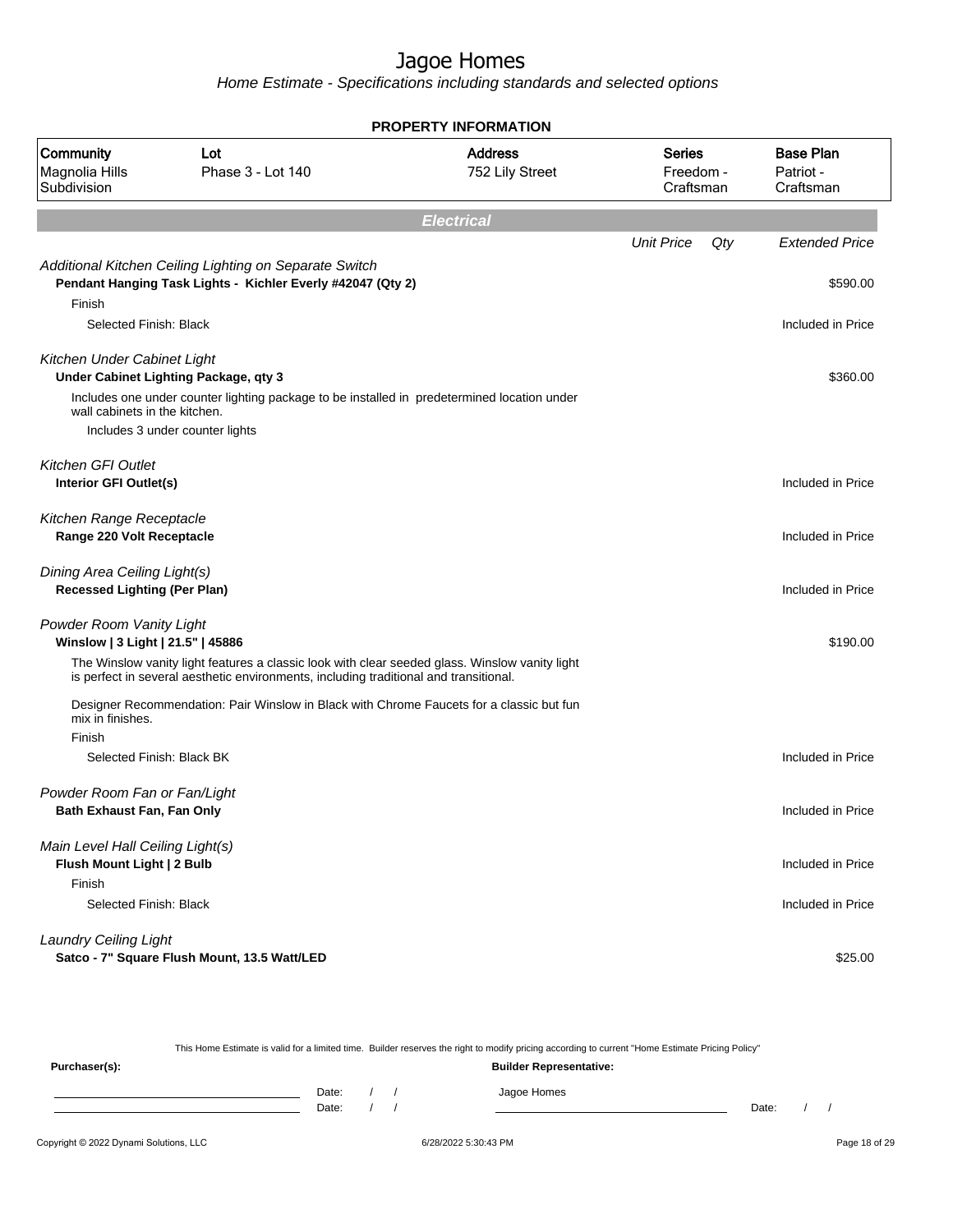| <b>PROPERTY INFORMATION</b>                                                |                                                                                                                                                                                         |                                   |                                         |                                            |  |  |  |  |
|----------------------------------------------------------------------------|-----------------------------------------------------------------------------------------------------------------------------------------------------------------------------------------|-----------------------------------|-----------------------------------------|--------------------------------------------|--|--|--|--|
| Community<br>Magnolia Hills<br>Subdivision                                 | Lot<br>Phase 3 - Lot 140                                                                                                                                                                | <b>Address</b><br>752 Lily Street | <b>Series</b><br>Freedom -<br>Craftsman | <b>Base Plan</b><br>Patriot -<br>Craftsman |  |  |  |  |
|                                                                            |                                                                                                                                                                                         | <b>Electrical</b>                 |                                         |                                            |  |  |  |  |
|                                                                            |                                                                                                                                                                                         |                                   | <b>Unit Price</b><br>Qty                | <b>Extended Price</b>                      |  |  |  |  |
| Laundry Dryer Receptacle<br>Dryer 220 Volt Receptacle                      |                                                                                                                                                                                         |                                   |                                         | Included in Price                          |  |  |  |  |
| <b>Pantry Ceiling Light</b><br>Flush Mount Light   2 Bulb                  |                                                                                                                                                                                         |                                   |                                         | Included in Price                          |  |  |  |  |
| Finish                                                                     |                                                                                                                                                                                         |                                   |                                         |                                            |  |  |  |  |
| Selected Finish: Black                                                     |                                                                                                                                                                                         |                                   |                                         | Included in Price                          |  |  |  |  |
| <b>Owner's Suite Ceiling Light</b><br><b>Recessed Lighting (Per Plan)</b>  |                                                                                                                                                                                         |                                   |                                         | Included in Price                          |  |  |  |  |
| Owner's Closet Light(s)                                                    | Satco - 9" Square Flush Mount, 18.5 Watt/LED w/Switch                                                                                                                                   |                                   |                                         | Included in Price                          |  |  |  |  |
| <b>Owner's Bath Vanity Light</b><br>Winslow   4 Lite   30"   45887   Qty 2 |                                                                                                                                                                                         |                                   |                                         | \$400.00                                   |  |  |  |  |
|                                                                            | The Winslow vanity light features a classic look with clear seeded glass. Winslow vanity light<br>is perfect in several aesthetic environments, including traditional and transitional. |                                   |                                         |                                            |  |  |  |  |
| mix in finishes.                                                           | Designer Recommendation: Pair Winslow in Black with Chrome Faucets for a classic but fun                                                                                                |                                   |                                         |                                            |  |  |  |  |
| Finish                                                                     |                                                                                                                                                                                         |                                   |                                         |                                            |  |  |  |  |
| Selected Finish: Black BK                                                  |                                                                                                                                                                                         |                                   |                                         | Included in Price                          |  |  |  |  |
|                                                                            | Owner's Bath Additional Tub/Shower Light                                                                                                                                                |                                   |                                         |                                            |  |  |  |  |
|                                                                            | Additional Tub/Shower Light Fixture w/ Switch                                                                                                                                           |                                   |                                         | \$195.00                                   |  |  |  |  |
|                                                                            | Includes one tub/shower special recessed light fixture with switch in choice of bathroom.<br>Technical Specification: Buyer must indicate choice of bath.                               |                                   |                                         |                                            |  |  |  |  |
| <b>Bath Exhaust Fan w/ Light</b>                                           | Owner's Bath Exhaust Fan or Fan/Light                                                                                                                                                   |                                   |                                         | Included in Price                          |  |  |  |  |
| <b>Owner's Bath GFI Outlet</b><br><b>GFI Interior Outlet(s)</b>            |                                                                                                                                                                                         |                                   |                                         | Included in Price                          |  |  |  |  |
| <b>Bedroom 2 Ceiling Light</b><br>Flush Mount Light   3 Bulb               |                                                                                                                                                                                         |                                   |                                         | Included in Price                          |  |  |  |  |
| Finish<br>Selected Finish: Black                                           |                                                                                                                                                                                         |                                   |                                         | Included in Price                          |  |  |  |  |

| This Home Estimate is valid for a limited time. Builder reserves the right to modify pricing according to current "Home Estimate Pricing Policy" |       |                                |  |             |       |  |  |  |  |  |
|--------------------------------------------------------------------------------------------------------------------------------------------------|-------|--------------------------------|--|-------------|-------|--|--|--|--|--|
| Purchaser(s):                                                                                                                                    |       | <b>Builder Representative:</b> |  |             |       |  |  |  |  |  |
|                                                                                                                                                  | Date: |                                |  | Jagoe Homes |       |  |  |  |  |  |
|                                                                                                                                                  | Date: |                                |  |             | Date: |  |  |  |  |  |
|                                                                                                                                                  |       |                                |  |             |       |  |  |  |  |  |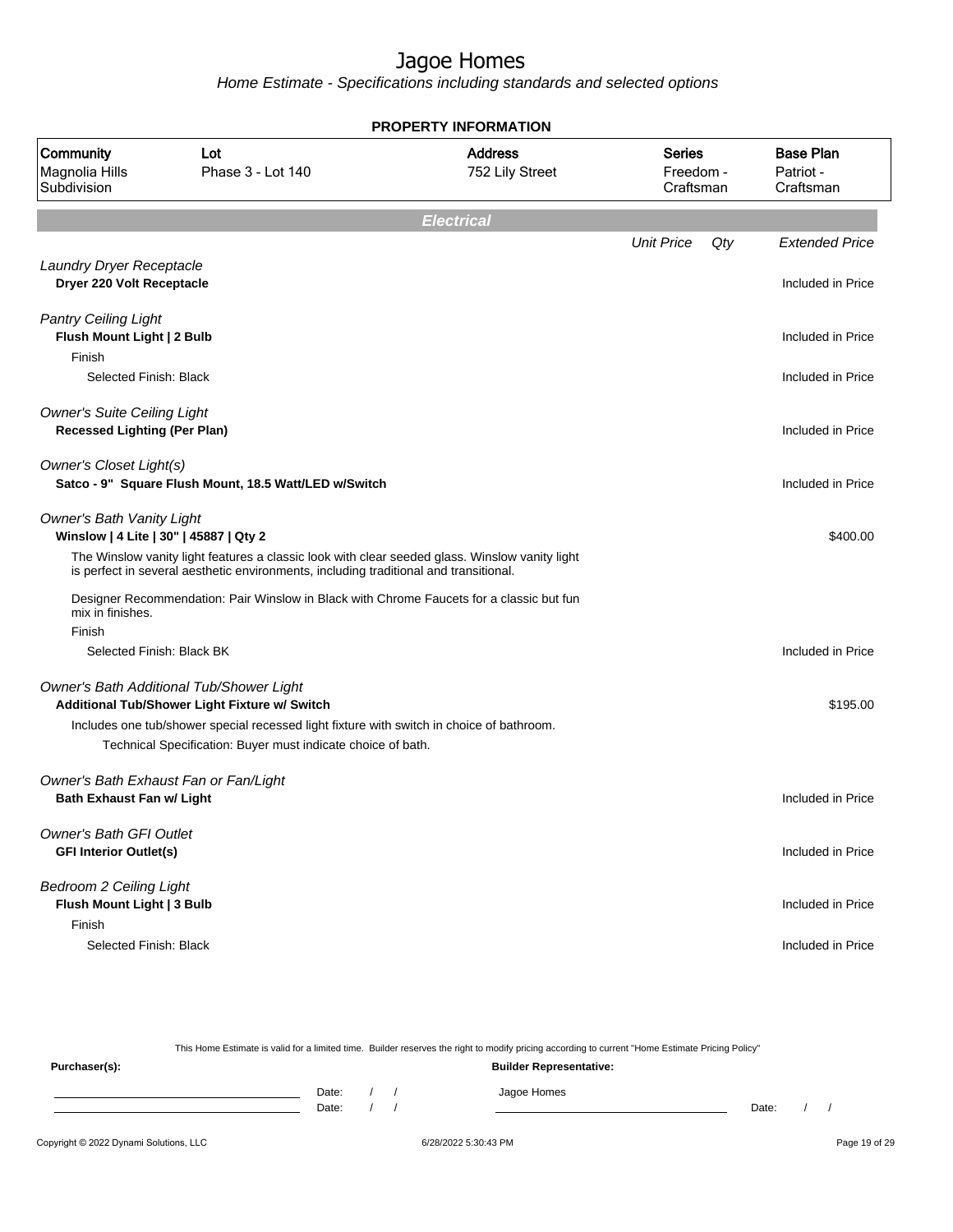Home Estimate - Specifications including standards and selected options

| <b>PROPERTY INFORMATION</b>                                  |                                                                                                                                                                                         |                                   |                                         |                                            |  |  |  |  |
|--------------------------------------------------------------|-----------------------------------------------------------------------------------------------------------------------------------------------------------------------------------------|-----------------------------------|-----------------------------------------|--------------------------------------------|--|--|--|--|
| Community<br>Magnolia Hills<br>Subdivision                   | Lot<br>Phase 3 - Lot 140                                                                                                                                                                | <b>Address</b><br>752 Lily Street | <b>Series</b><br>Freedom -<br>Craftsman | <b>Base Plan</b><br>Patriot -<br>Craftsman |  |  |  |  |
|                                                              |                                                                                                                                                                                         | <b>Electrical</b>                 |                                         |                                            |  |  |  |  |
|                                                              |                                                                                                                                                                                         |                                   | <b>Unit Price</b>                       | Qty<br><b>Extended Price</b>               |  |  |  |  |
| <b>Bedroom 2 Closet Light</b><br>Flush Mount Light   2 Bulb  |                                                                                                                                                                                         |                                   |                                         | Included in Price                          |  |  |  |  |
| Finish                                                       |                                                                                                                                                                                         |                                   |                                         |                                            |  |  |  |  |
| Selected Finish: Black                                       |                                                                                                                                                                                         |                                   |                                         | Included in Price                          |  |  |  |  |
| <b>Bedroom 3 Ceiling Light</b><br>Flush Mount Light   3 Bulb |                                                                                                                                                                                         |                                   |                                         | Included in Price                          |  |  |  |  |
| Finish                                                       |                                                                                                                                                                                         |                                   |                                         |                                            |  |  |  |  |
| Selected Finish: Black                                       |                                                                                                                                                                                         |                                   |                                         | Included in Price                          |  |  |  |  |
| <b>Bedroom 3 Closet Light</b><br>Flush Mount Light   2 Bulb  |                                                                                                                                                                                         |                                   |                                         | Included in Price                          |  |  |  |  |
| Finish                                                       |                                                                                                                                                                                         |                                   |                                         |                                            |  |  |  |  |
| Selected Finish: Black                                       |                                                                                                                                                                                         |                                   |                                         | Included in Price                          |  |  |  |  |
| Bedroom 4 Ceiling Light(s)<br>Flush Mount Light   3 Bulb     |                                                                                                                                                                                         |                                   |                                         | Included in Price                          |  |  |  |  |
| Finish                                                       |                                                                                                                                                                                         |                                   |                                         |                                            |  |  |  |  |
| Selected Finish: Black                                       |                                                                                                                                                                                         |                                   |                                         | Included in Price                          |  |  |  |  |
| <b>Bedroom 4 Closet Light</b>                                |                                                                                                                                                                                         |                                   |                                         |                                            |  |  |  |  |
| Flush Mount Light   2 Bulb                                   |                                                                                                                                                                                         |                                   |                                         | Included in Price                          |  |  |  |  |
| Finish                                                       |                                                                                                                                                                                         |                                   |                                         |                                            |  |  |  |  |
| Selected Finish: Black                                       |                                                                                                                                                                                         |                                   |                                         | Included in Price                          |  |  |  |  |
| Bath 2 Vanity Light<br>Winslow   4 Lite   30"   45887        |                                                                                                                                                                                         |                                   |                                         | \$200.00                                   |  |  |  |  |
|                                                              | The Winslow vanity light features a classic look with clear seeded glass. Winslow vanity light<br>is perfect in several aesthetic environments, including traditional and transitional. |                                   |                                         |                                            |  |  |  |  |
| mix in finishes.                                             | Designer Recommendation: Pair Winslow in Black with Chrome Faucets for a classic but fun                                                                                                |                                   |                                         |                                            |  |  |  |  |
| Finish                                                       |                                                                                                                                                                                         |                                   |                                         |                                            |  |  |  |  |
| Selected Finish: Black BK                                    |                                                                                                                                                                                         |                                   |                                         | Included in Price                          |  |  |  |  |
| Bath 2 Additional Tub/Shower Light                           |                                                                                                                                                                                         |                                   |                                         |                                            |  |  |  |  |
|                                                              | Additional Tub/Shower Light Fixture w/ Switch                                                                                                                                           |                                   |                                         | \$240.00                                   |  |  |  |  |
|                                                              | Includes one tub/shower special recessed light fixture with switch in choice of bathroom.                                                                                               |                                   |                                         |                                            |  |  |  |  |
|                                                              | Technical Specification: Buyer must indicate choice of bath.                                                                                                                            |                                   |                                         |                                            |  |  |  |  |

This Home Estimate is valid for a limited time. Builder reserves the right to modify pricing according to current "Home Estimate Pricing Policy"

| Purchaser(s): |                |  | <b>Builder Representative:</b> |       |  |
|---------------|----------------|--|--------------------------------|-------|--|
|               | Date:<br>Date: |  | Jagoe Homes                    | Date: |  |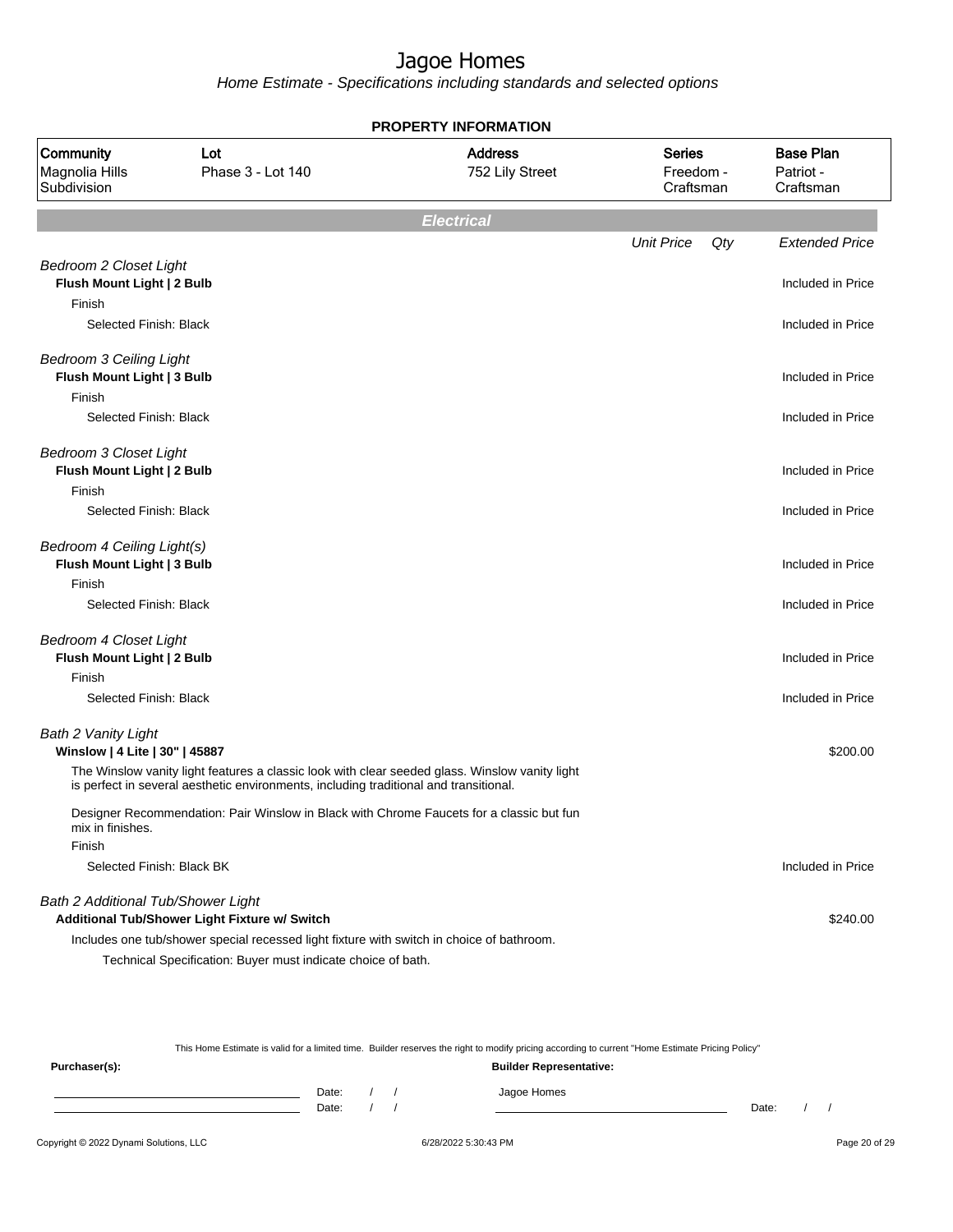Home Estimate - Specifications including standards and selected options

| <b>PROPERTY INFORMATION</b>                                             |                                                                                                                                                                                                                                                                                                                                            |                                   |                                         |                                            |  |  |  |  |
|-------------------------------------------------------------------------|--------------------------------------------------------------------------------------------------------------------------------------------------------------------------------------------------------------------------------------------------------------------------------------------------------------------------------------------|-----------------------------------|-----------------------------------------|--------------------------------------------|--|--|--|--|
| Community<br>Magnolia Hills<br>Subdivision                              | Lot<br>Phase 3 - Lot 140                                                                                                                                                                                                                                                                                                                   | <b>Address</b><br>752 Lily Street | <b>Series</b><br>Freedom -<br>Craftsman | <b>Base Plan</b><br>Patriot -<br>Craftsman |  |  |  |  |
|                                                                         |                                                                                                                                                                                                                                                                                                                                            | <b>Electrical</b>                 |                                         |                                            |  |  |  |  |
|                                                                         |                                                                                                                                                                                                                                                                                                                                            |                                   | <b>Unit Price</b><br>Qty                | <b>Extended Price</b>                      |  |  |  |  |
| Bath 2 Exhaust Fan or Fan/Light<br>Bath Exhaust Fan, Fan Only           |                                                                                                                                                                                                                                                                                                                                            |                                   |                                         | Included in Price                          |  |  |  |  |
| <b>Bath 2 GFI Outlet</b><br>Interior GFI Outlet(s)                      |                                                                                                                                                                                                                                                                                                                                            |                                   |                                         | Included in Price                          |  |  |  |  |
| 2nd Level Hall Ceiling Light(s)<br><b>Recessed Lighting (Per Plan)</b>  |                                                                                                                                                                                                                                                                                                                                            |                                   |                                         | Included in Price                          |  |  |  |  |
| <b>Stairway Ceiling Lighting</b><br><b>Recessed Lighting (Per Plan)</b> |                                                                                                                                                                                                                                                                                                                                            |                                   |                                         | Included in Price                          |  |  |  |  |
| Garage Ceiling Light(s)<br>Keyless (2)                                  |                                                                                                                                                                                                                                                                                                                                            |                                   |                                         | Included in Price                          |  |  |  |  |
| Garage Opener<br><b>Garage Door Opener Pre-Wire</b>                     |                                                                                                                                                                                                                                                                                                                                            |                                   |                                         | Included in Price                          |  |  |  |  |
| Garage Exterior Light                                                   | Coach Light Kichler #49926 BKT Capanna<br>The 16" 1-light outdoor wall light from the Capanna™ collection features waterfall glass.                                                                                                                                                                                                        |                                   |                                         | Included in Price                          |  |  |  |  |
| Height: 16.00"                                                          | Technical Specification: Width: 10.50"                                                                                                                                                                                                                                                                                                     |                                   |                                         |                                            |  |  |  |  |
| Finish                                                                  |                                                                                                                                                                                                                                                                                                                                            |                                   |                                         |                                            |  |  |  |  |
|                                                                         | Selected Finish: Textured Black                                                                                                                                                                                                                                                                                                            |                                   |                                         | Included in Price                          |  |  |  |  |
| <b>Outside Retreat Light</b>                                            | Exterior Kichler Light #49924 Capanna                                                                                                                                                                                                                                                                                                      |                                   |                                         | Included in Price                          |  |  |  |  |
|                                                                         | The 10.25" 1-light outdoor wall light from the Capanna(TM) collection gives the classic<br>lantern light a linear update. A textured black finish and squared edges, including a capstone<br>finial, combine with artful waterfall glass to create a style that works on homes with modern,<br>transitional or arts & crafts architecture. |                                   |                                         |                                            |  |  |  |  |
| 6.50W X 10.25H                                                          |                                                                                                                                                                                                                                                                                                                                            |                                   |                                         |                                            |  |  |  |  |
| Finish                                                                  |                                                                                                                                                                                                                                                                                                                                            |                                   |                                         |                                            |  |  |  |  |
|                                                                         | Selected Finish: Black Textured                                                                                                                                                                                                                                                                                                            |                                   |                                         | Included in Price                          |  |  |  |  |
| <b>Bonus Room 1 Ceiling Light</b>                                       | Ceiling Fan 52" Kichler Pro Select #330017, w/Bowl LED Light                                                                                                                                                                                                                                                                               |                                   |                                         | \$320.00                                   |  |  |  |  |
| Color                                                                   |                                                                                                                                                                                                                                                                                                                                            |                                   |                                         |                                            |  |  |  |  |
|                                                                         | Selected Color: Satin Black w/Satin Black Blades                                                                                                                                                                                                                                                                                           |                                   |                                         | Included in Price                          |  |  |  |  |

This Home Estimate is valid for a limited time. Builder reserves the right to modify pricing according to current "Home Estimate Pricing Policy"

**Purchaser(s): Builder Representative:** Date: / / Jagoe Homes<br>Date: / / Jagoe Homes Date: / / Date: / /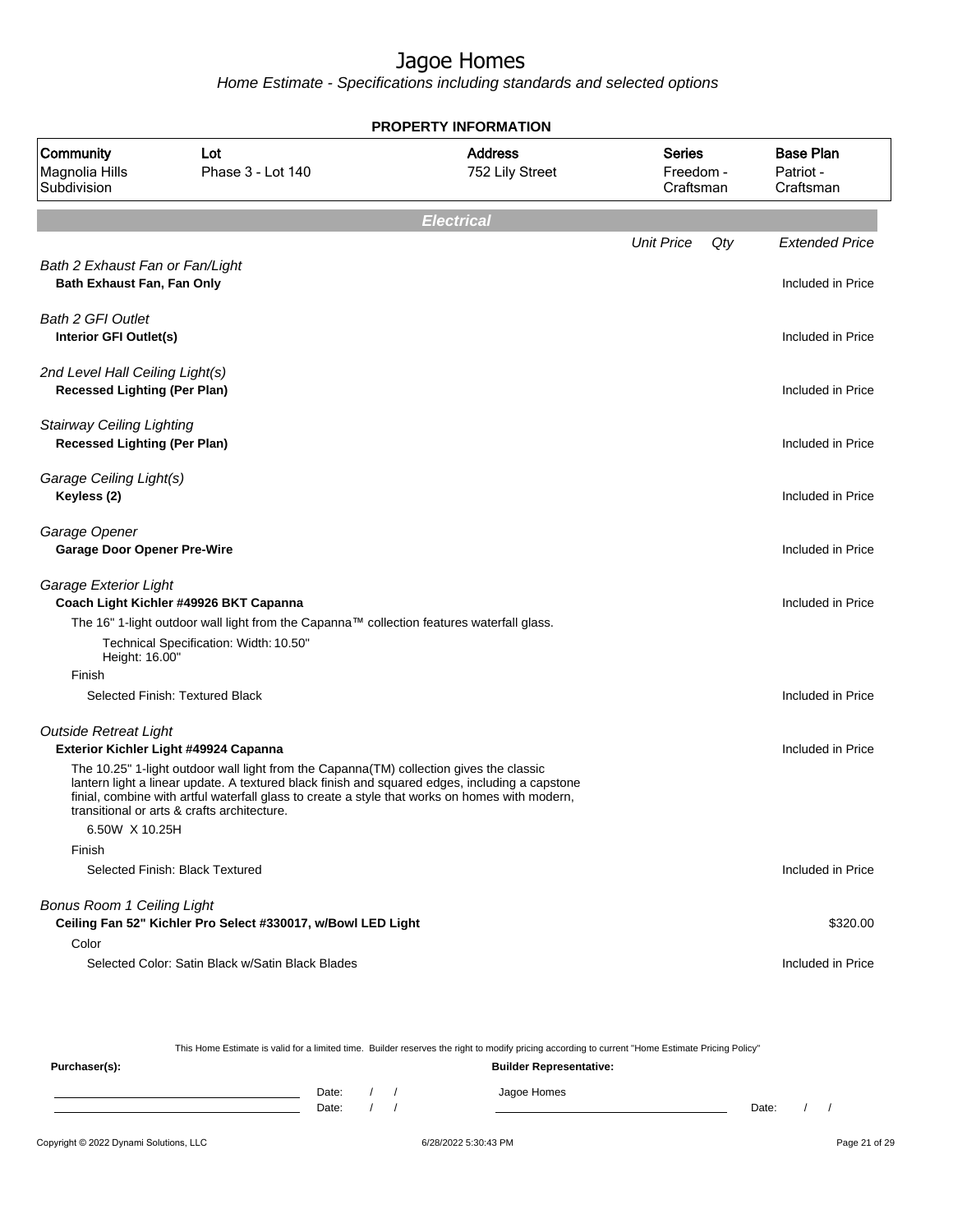| <b>PROPERTY INFORMATION</b>                                                 |                                                                                                                                                                                                                          |                                       |                                         |     |                                            |  |  |  |
|-----------------------------------------------------------------------------|--------------------------------------------------------------------------------------------------------------------------------------------------------------------------------------------------------------------------|---------------------------------------|-----------------------------------------|-----|--------------------------------------------|--|--|--|
| Community<br>Magnolia Hills<br>Subdivision                                  | Lot<br>Phase 3 - Lot 140                                                                                                                                                                                                 | <b>Address</b><br>752 Lily Street     | <b>Series</b><br>Freedom -<br>Craftsman |     | <b>Base Plan</b><br>Patriot -<br>Craftsman |  |  |  |
|                                                                             |                                                                                                                                                                                                                          | <b>Electrical</b>                     |                                         |     |                                            |  |  |  |
|                                                                             |                                                                                                                                                                                                                          |                                       | <b>Unit Price</b>                       | Qty | <b>Extended Price</b>                      |  |  |  |
| <b>Attic Light</b><br><b>Attic Lights Keyless</b>                           |                                                                                                                                                                                                                          |                                       |                                         |     | Included in Price                          |  |  |  |
| <b>Front Door Doorbell Button</b><br><b>Doorbell Button at Front Door</b>   |                                                                                                                                                                                                                          |                                       |                                         |     | Included in Price                          |  |  |  |
| <b>Front Door Door Chime</b><br><b>Door Chime</b>                           |                                                                                                                                                                                                                          |                                       |                                         |     | Included in Price                          |  |  |  |
|                                                                             | <b>Entire Home - Electrical Outlets and Switches</b><br>Electrical Outlets & Switches per Plan & Code                                                                                                                    |                                       |                                         |     | Included in Price                          |  |  |  |
| Color<br>Selected Color: White                                              |                                                                                                                                                                                                                          |                                       |                                         |     | Included in Price                          |  |  |  |
|                                                                             | Entire Home - Braced and Wired for Future Ceiling Fan at Existing Ceiling Light<br>Light Location Braced and Wired for Future Ceiling Fan<br>Includes addition of bracing and box for ceiling fan addition with a switch |                                       | \$115.00                                | 3   | \$345.00                                   |  |  |  |
|                                                                             | Comments: Bedroom 2, 3, 4                                                                                                                                                                                                |                                       |                                         |     |                                            |  |  |  |
| Fan                                                                         | Entire Home - Braced and Wired for Future Ceiling Fan with Switch<br>Light Outlet with 2 Switches, Capped with Plate Cover, Braced & Wired for Future Ceiling<br><b>Comments: Owner's</b>                                |                                       |                                         |     | \$200.00                                   |  |  |  |
| <b>Entire Home Electrical Service</b><br><b>Electrical Service 200 AMP</b>  |                                                                                                                                                                                                                          |                                       |                                         |     | Included in Price                          |  |  |  |
|                                                                             | Includes 200 AMP electric service upgrade for the entire house.                                                                                                                                                          |                                       |                                         |     |                                            |  |  |  |
| <b>Exterior Electrical Service</b><br><b>Electrical Service Underground</b> |                                                                                                                                                                                                                          |                                       |                                         |     | Included in Price                          |  |  |  |
| <b>Smoke Detectors</b><br>Smoke Detectors, per plan                         |                                                                                                                                                                                                                          |                                       |                                         |     | Included in Price                          |  |  |  |
| <b>Carbon Monoxide Detectors</b>                                            | Carbon Monoxide Detectors, per plan                                                                                                                                                                                      |                                       |                                         |     | Included in Price                          |  |  |  |
|                                                                             |                                                                                                                                                                                                                          | <b>Structured Wiring   Smart Home</b> |                                         |     |                                            |  |  |  |
|                                                                             |                                                                                                                                                                                                                          |                                       | <b>Unit Price</b>                       | Qty | <b>Extended Price</b>                      |  |  |  |
| Home Run   Included<br><b>Location Per Plan</b>                             |                                                                                                                                                                                                                          |                                       |                                         |     | Included in Price                          |  |  |  |
| Purchaser(s):                                                               | This Home Estimate is valid for a limited time. Builder reserves the right to modify pricing according to current "Home Estimate Pricing Policy"                                                                         | <b>Builder Representative:</b>        |                                         |     |                                            |  |  |  |
|                                                                             | Date:<br>$\sqrt{2}$<br>the control of the control of the control of<br>$\prime$<br>Date:                                                                                                                                 | Jagoe Homes<br>$\prime$               |                                         |     | Date:                                      |  |  |  |
| Copyright © 2022 Dynami Solutions, LLC                                      |                                                                                                                                                                                                                          | 6/28/2022 5:30:43 PM                  |                                         |     | Page 22 of 29                              |  |  |  |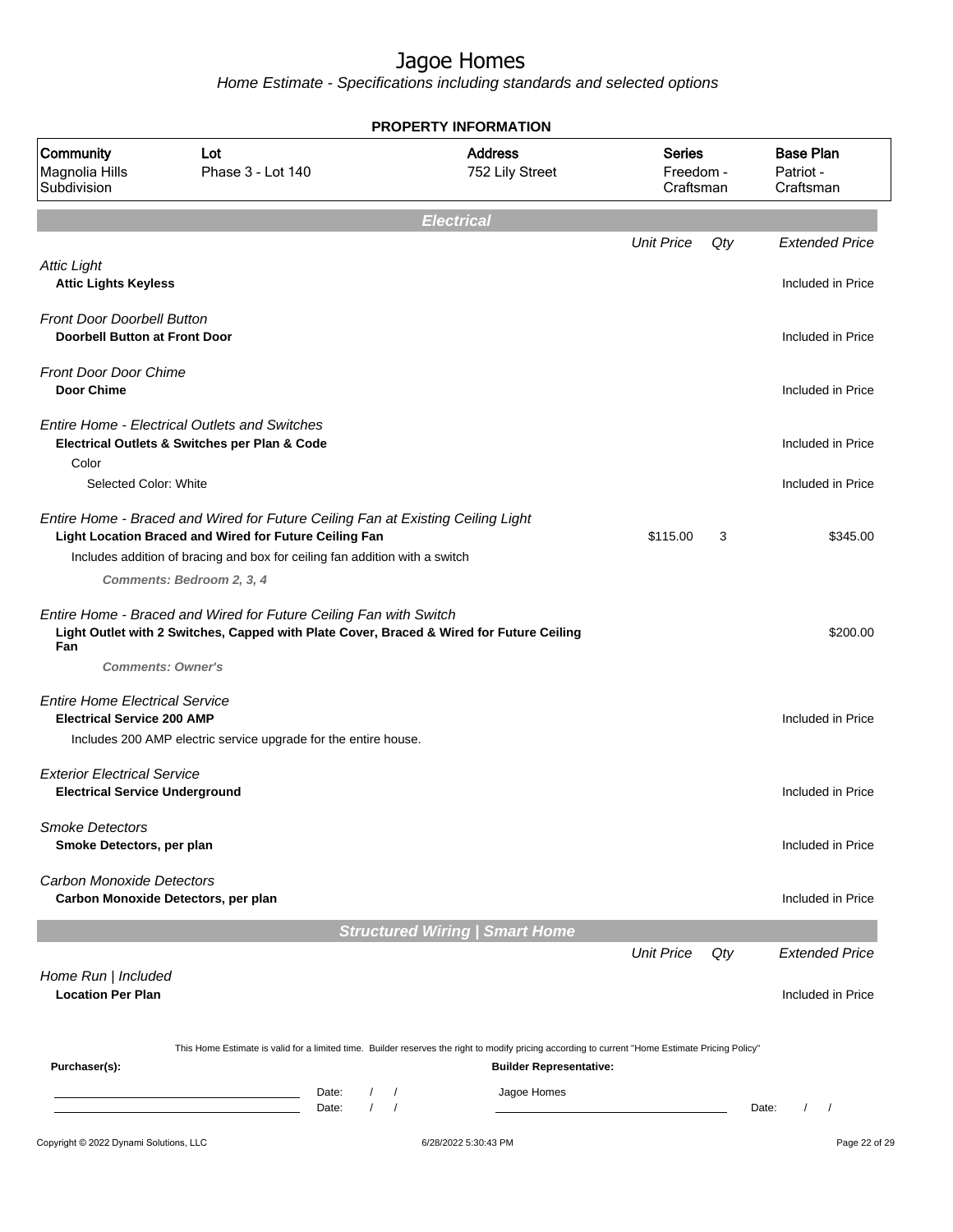Home Estimate - Specifications including standards and selected options

| Community<br><b>Address</b><br><b>Series</b><br>Lot<br>Phase 3 - Lot 140<br>Magnolia Hills<br>752 Lily Street<br>Freedom -<br>Subdivision<br>Craftsman<br><b>Structured Wiring   Smart Home</b><br><b>Unit Price</b><br>Qty<br>Home Run   Included<br>Included:<br>- Central Wiring Panel w/ Hinged Door (Qty 1)<br>- Dedicated 100V Outlet<br>- 1" Conduit with Pull String to Exterior Service (Qty 1)<br>- Coax from Panel to Exterior Service (Qty 1)<br>- Shielded Cat6 w/ Male Termination   Panel to Owners   Labeled at Panel (Qty 1)<br>- Shielded Cat6 w/ Male Termination   Panel to Family Room   Labeled at Panel (Qty 1)<br>Central Wiring Panel Locations determined based on overall home layout and efficient<br>WIFI coverage.<br>Family Room   Included<br><b>Location Per Plan</b><br>Included:<br>- Coax to Exterior Service (Qty 1)<br>- Shielded Cat6 w/ Female Termination   Family Room to Panel   Labeled at Panel (Qty 1)<br>Owners Suite   Included<br><b>Location Per Plan</b><br>Included:<br>*Coax to Exterior Service (Qty 1)*<br>*Shielded Cat6 w/ Female Termination   Owners to Panel   Labeled at Panel (Qty 1)*<br><b>HVAC</b><br><b>Unit Price</b><br>Qty<br><b>Entire Home Air Conditioner</b><br>14 Seer Air Conditioning System<br>Up to 14 Seer Air Conditioning System<br><b>Entire Home Furnace</b><br>92% Plus High Efficiency Gas Home Furnace<br>Includes 92% plus high efficiency gas home furnace<br>Builder makes no guarantee with respect to heating and cooling cost<br><b>Fntire Home Furnace Filter</b><br><b>Aprilaire Model 2000 Series Air Filter</b><br><b>Entire Home Thermostat</b><br><b>Programmable Thermostat</b><br><b>Indoor Air Quality</b><br>Honeywell Fresh Air Ventilation System |  | <b>PROPERTY INFORMATION</b> |  |                                            |
|-----------------------------------------------------------------------------------------------------------------------------------------------------------------------------------------------------------------------------------------------------------------------------------------------------------------------------------------------------------------------------------------------------------------------------------------------------------------------------------------------------------------------------------------------------------------------------------------------------------------------------------------------------------------------------------------------------------------------------------------------------------------------------------------------------------------------------------------------------------------------------------------------------------------------------------------------------------------------------------------------------------------------------------------------------------------------------------------------------------------------------------------------------------------------------------------------------------------------------------------------------------------------------------------------------------------------------------------------------------------------------------------------------------------------------------------------------------------------------------------------------------------------------------------------------------------------------------------------------------------------------------------------------------------------------------------------------------------------------------------------------------|--|-----------------------------|--|--------------------------------------------|
|                                                                                                                                                                                                                                                                                                                                                                                                                                                                                                                                                                                                                                                                                                                                                                                                                                                                                                                                                                                                                                                                                                                                                                                                                                                                                                                                                                                                                                                                                                                                                                                                                                                                                                                                                           |  |                             |  | <b>Base Plan</b><br>Patriot -<br>Craftsman |
|                                                                                                                                                                                                                                                                                                                                                                                                                                                                                                                                                                                                                                                                                                                                                                                                                                                                                                                                                                                                                                                                                                                                                                                                                                                                                                                                                                                                                                                                                                                                                                                                                                                                                                                                                           |  |                             |  |                                            |
|                                                                                                                                                                                                                                                                                                                                                                                                                                                                                                                                                                                                                                                                                                                                                                                                                                                                                                                                                                                                                                                                                                                                                                                                                                                                                                                                                                                                                                                                                                                                                                                                                                                                                                                                                           |  |                             |  | <b>Extended Price</b>                      |
|                                                                                                                                                                                                                                                                                                                                                                                                                                                                                                                                                                                                                                                                                                                                                                                                                                                                                                                                                                                                                                                                                                                                                                                                                                                                                                                                                                                                                                                                                                                                                                                                                                                                                                                                                           |  |                             |  |                                            |
|                                                                                                                                                                                                                                                                                                                                                                                                                                                                                                                                                                                                                                                                                                                                                                                                                                                                                                                                                                                                                                                                                                                                                                                                                                                                                                                                                                                                                                                                                                                                                                                                                                                                                                                                                           |  |                             |  | Included in Price                          |
|                                                                                                                                                                                                                                                                                                                                                                                                                                                                                                                                                                                                                                                                                                                                                                                                                                                                                                                                                                                                                                                                                                                                                                                                                                                                                                                                                                                                                                                                                                                                                                                                                                                                                                                                                           |  |                             |  | Included in Price                          |
|                                                                                                                                                                                                                                                                                                                                                                                                                                                                                                                                                                                                                                                                                                                                                                                                                                                                                                                                                                                                                                                                                                                                                                                                                                                                                                                                                                                                                                                                                                                                                                                                                                                                                                                                                           |  |                             |  |                                            |
|                                                                                                                                                                                                                                                                                                                                                                                                                                                                                                                                                                                                                                                                                                                                                                                                                                                                                                                                                                                                                                                                                                                                                                                                                                                                                                                                                                                                                                                                                                                                                                                                                                                                                                                                                           |  |                             |  | <b>Extended Price</b>                      |
|                                                                                                                                                                                                                                                                                                                                                                                                                                                                                                                                                                                                                                                                                                                                                                                                                                                                                                                                                                                                                                                                                                                                                                                                                                                                                                                                                                                                                                                                                                                                                                                                                                                                                                                                                           |  |                             |  | Included in Price                          |
|                                                                                                                                                                                                                                                                                                                                                                                                                                                                                                                                                                                                                                                                                                                                                                                                                                                                                                                                                                                                                                                                                                                                                                                                                                                                                                                                                                                                                                                                                                                                                                                                                                                                                                                                                           |  |                             |  | Included in Price                          |
|                                                                                                                                                                                                                                                                                                                                                                                                                                                                                                                                                                                                                                                                                                                                                                                                                                                                                                                                                                                                                                                                                                                                                                                                                                                                                                                                                                                                                                                                                                                                                                                                                                                                                                                                                           |  |                             |  | Included in Price                          |
|                                                                                                                                                                                                                                                                                                                                                                                                                                                                                                                                                                                                                                                                                                                                                                                                                                                                                                                                                                                                                                                                                                                                                                                                                                                                                                                                                                                                                                                                                                                                                                                                                                                                                                                                                           |  |                             |  | Included in Price                          |
|                                                                                                                                                                                                                                                                                                                                                                                                                                                                                                                                                                                                                                                                                                                                                                                                                                                                                                                                                                                                                                                                                                                                                                                                                                                                                                                                                                                                                                                                                                                                                                                                                                                                                                                                                           |  |                             |  | Included in Price                          |

This Home Estimate is valid for a limited time. Builder reserves the right to modify pricing according to current "Home Estimate Pricing Policy"

**Purchaser(s): Builder Representative:** Date: / / Jagoe Homes<br>Date: / / Jagoe Homes Date: / / **Date: / / 2006** Date: / / / Date: / / / Date: / / / 2006 Date: / / / 2006 Date: / / / 2006 Date: / / / 2006 Date: / / / 2007 Date: / / / 2007 Date: / / / 2007 Date: / / / 2007 Date: / / / 2007 Date: / / / 2007 D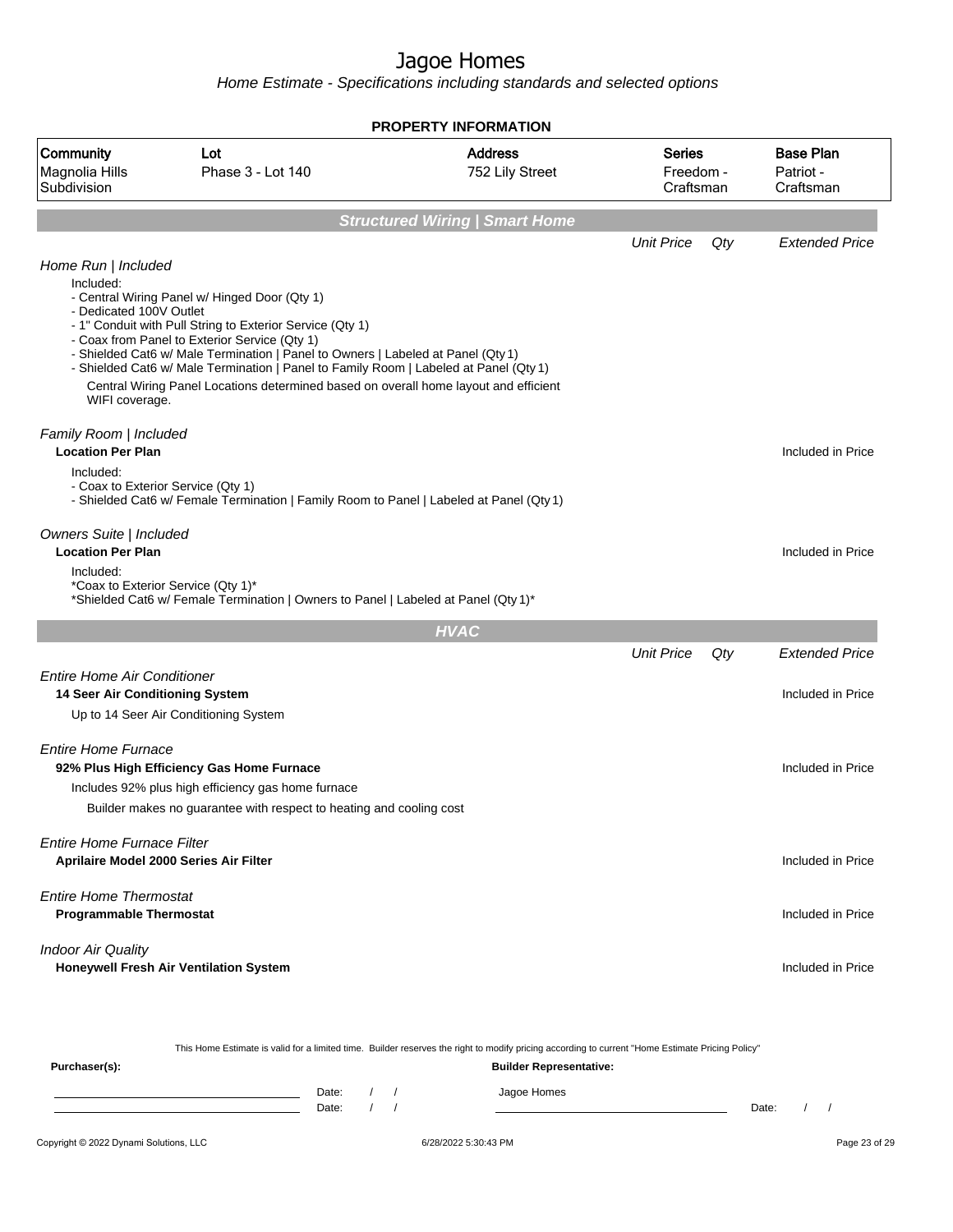Home Estimate - Specifications including standards and selected options

|                                                                           |                                                                                                                                                | <b>PROPERTY INFORMATION</b>       |                                  |     |                                            |
|---------------------------------------------------------------------------|------------------------------------------------------------------------------------------------------------------------------------------------|-----------------------------------|----------------------------------|-----|--------------------------------------------|
| Community<br>Magnolia Hills<br>Subdivision                                | Lot<br>Phase 3 - Lot 140                                                                                                                       | <b>Address</b><br>752 Lily Street | Series<br>Freedom -<br>Craftsman |     | <b>Base Plan</b><br>Patriot -<br>Craftsman |
|                                                                           |                                                                                                                                                | <b>HVAC</b>                       |                                  |     |                                            |
|                                                                           |                                                                                                                                                |                                   | <b>Unit Price</b>                | Qty | <b>Extended Price</b>                      |
| <b>Entire Home Duct System</b><br><b>Flexible Duct</b>                    |                                                                                                                                                |                                   |                                  |     | Included in Price                          |
| Entire Home Return Air<br><b>Multiple Return Air Vents</b>                | One Return per Bedroom & One Central Return                                                                                                    |                                   |                                  |     | Included in Price                          |
| Laundry Dryer Vent<br><b>Dryer Vent Vented to Outside</b>                 |                                                                                                                                                |                                   |                                  |     | Included in Price                          |
|                                                                           |                                                                                                                                                | <b>Floor Coverings</b>            |                                  |     |                                            |
|                                                                           |                                                                                                                                                |                                   | <b>Unit Price</b>                | Qty | <b>Extended Price</b>                      |
| <b>Entire Home Carpet Selection</b><br><b>Mohawk Carpet   Top Card II</b> | Our Proven Performer, Top Card II, offers colorfast and consistent solution dyed Everstrand                                                    |                                   |                                  |     | Included in Price                          |
| Color                                                                     | polyester fiber with a 15 yr Manufacturer Warranty.                                                                                            |                                   |                                  |     |                                            |
|                                                                           | Selected Color: 959 Folklore                                                                                                                   |                                   |                                  |     | Included in Price                          |
| <b>Entire Home Carpet Pad</b><br>6# Carpet Pad                            |                                                                                                                                                |                                   |                                  |     | Included in Price                          |
| <b>Front Entry Flooring</b>                                               | Luxury Vinyl Plank   Mohawk Arrington                                                                                                          |                                   |                                  |     | Included in Price                          |
|                                                                           | Mohawk's Arrington offers a water-resistant construction, comfort underfoot, and high<br>resistance to dents and scratches in a hardwood look. |                                   |                                  |     |                                            |
| Color                                                                     | Selected Color: Gotham Gray AP896                                                                                                              |                                   |                                  |     | Included in Price                          |
| Direction                                                                 |                                                                                                                                                |                                   |                                  |     |                                            |
|                                                                           | Selected Direction: Front to Back                                                                                                              |                                   |                                  |     | Included in Price                          |
| Home Office Flooring                                                      | Luxury Vinyl Plank   Mohawk Arrington                                                                                                          |                                   |                                  |     | \$470.00                                   |
|                                                                           | Mohawk's Arrington offers a water-resistant construction, comfort underfoot, and high<br>resistance to dents and scratches in a hardwood look. |                                   |                                  |     |                                            |
| Color                                                                     | Selected Color: Gotham Gray AP896                                                                                                              |                                   |                                  |     | Included in Price                          |
| Direction                                                                 | Selected Direction: Front to Back                                                                                                              |                                   |                                  |     | Included in Price                          |
|                                                                           |                                                                                                                                                |                                   |                                  |     |                                            |

This Home Estimate is valid for a limited time. Builder reserves the right to modify pricing according to current "Home Estimate Pricing Policy" **Purchaser(s): Builder Representative:**

Date: / / Jagoe Homes<br>Date: / / Jagoe Homes Date: / / Date: / /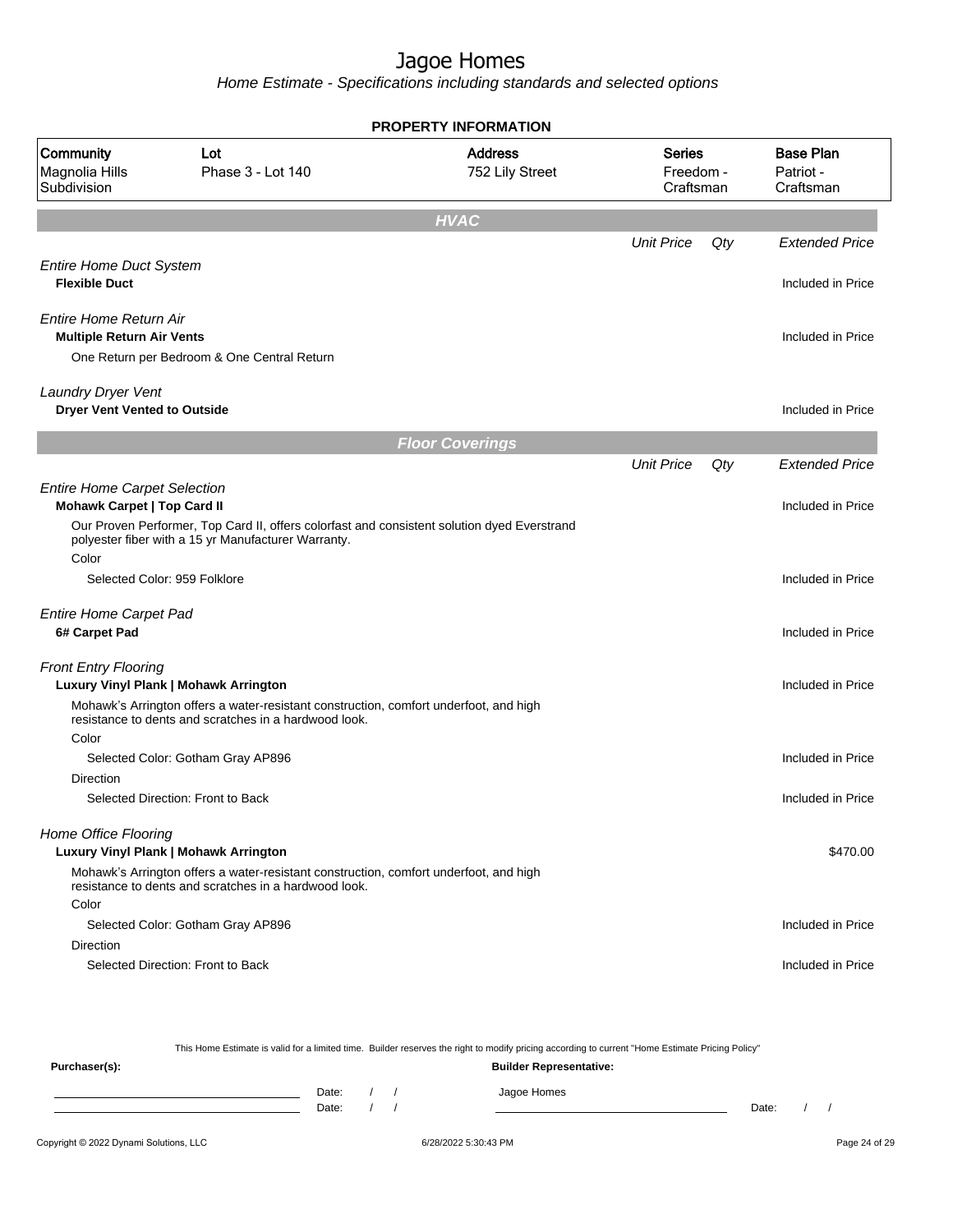Home Estimate - Specifications including standards and selected options

| <b>PROPERTY INFORMATION</b>                |                                                                                                                                                                                                |                                   |                                         |                                            |  |  |  |  |  |  |  |
|--------------------------------------------|------------------------------------------------------------------------------------------------------------------------------------------------------------------------------------------------|-----------------------------------|-----------------------------------------|--------------------------------------------|--|--|--|--|--|--|--|
| Community<br>Magnolia Hills<br>Subdivision | Lot<br>Phase 3 - Lot 140                                                                                                                                                                       | <b>Address</b><br>752 Lily Street | <b>Series</b><br>Freedom -<br>Craftsman | <b>Base Plan</b><br>Patriot -<br>Craftsman |  |  |  |  |  |  |  |
| <b>Floor Coverings</b>                     |                                                                                                                                                                                                |                                   |                                         |                                            |  |  |  |  |  |  |  |
|                                            |                                                                                                                                                                                                |                                   | <b>Unit Price</b><br>Qty                | <b>Extended Price</b>                      |  |  |  |  |  |  |  |
| <b>Family Room</b>                         |                                                                                                                                                                                                |                                   |                                         | \$1,370.00                                 |  |  |  |  |  |  |  |
|                                            | <b>Luxury Vinyl Plank   Mohawk Arrington</b><br>Mohawk's Arrington offers a water-resistant construction, comfort underfoot, and high<br>resistance to dents and scratches in a hardwood look. |                                   |                                         |                                            |  |  |  |  |  |  |  |
| Color                                      |                                                                                                                                                                                                |                                   |                                         |                                            |  |  |  |  |  |  |  |
|                                            | Selected Color: Gotham Gray AP896                                                                                                                                                              |                                   |                                         | Included in Price                          |  |  |  |  |  |  |  |
| Direction                                  |                                                                                                                                                                                                |                                   |                                         |                                            |  |  |  |  |  |  |  |
|                                            | Selected Direction: Front to Back                                                                                                                                                              |                                   |                                         | Included in Price                          |  |  |  |  |  |  |  |
| <b>Owner's Bath Flooring</b>               | Luxury Vinyl Plank   Mohawk Arrington                                                                                                                                                          |                                   |                                         | Included in Price                          |  |  |  |  |  |  |  |
|                                            | Mohawk's Arrington offers a water-resistant construction, comfort underfoot, and high<br>resistance to dents and scratches in a hardwood look.                                                 |                                   |                                         |                                            |  |  |  |  |  |  |  |
| Color                                      |                                                                                                                                                                                                |                                   |                                         |                                            |  |  |  |  |  |  |  |
|                                            | Selected Color: Gotham Gray AP896                                                                                                                                                              |                                   |                                         | Included in Price                          |  |  |  |  |  |  |  |
| Direction                                  |                                                                                                                                                                                                |                                   |                                         |                                            |  |  |  |  |  |  |  |
|                                            | Selected Direction: Front to Back                                                                                                                                                              |                                   |                                         | Included in Price                          |  |  |  |  |  |  |  |
| Kitchen/Dining Area/Pantry Flooring        |                                                                                                                                                                                                |                                   |                                         |                                            |  |  |  |  |  |  |  |
|                                            | <b>Luxury Vinyl Plank   Mohawk Arrington</b>                                                                                                                                                   |                                   |                                         | Included in Price                          |  |  |  |  |  |  |  |
|                                            | Mohawk's Arrington offers a water-resistant construction, comfort underfoot, and high<br>resistance to dents and scratches in a hardwood look.                                                 |                                   |                                         |                                            |  |  |  |  |  |  |  |
| Color                                      |                                                                                                                                                                                                |                                   |                                         |                                            |  |  |  |  |  |  |  |
|                                            | Selected Color: Gotham Gray AP896                                                                                                                                                              |                                   |                                         | Included in Price                          |  |  |  |  |  |  |  |
| <b>Direction</b>                           |                                                                                                                                                                                                |                                   |                                         |                                            |  |  |  |  |  |  |  |
|                                            | Selected Direction: Front to Back                                                                                                                                                              |                                   |                                         | Included in Price                          |  |  |  |  |  |  |  |
| <b>Bath 2 Flooring</b>                     |                                                                                                                                                                                                |                                   |                                         |                                            |  |  |  |  |  |  |  |
|                                            | Luxury Vinyl Plank   Mohawk Arrington                                                                                                                                                          |                                   |                                         | Included in Price                          |  |  |  |  |  |  |  |
|                                            | Mohawk's Arrington offers a water-resistant construction, comfort underfoot, and high<br>resistance to dents and scratches in a hardwood look.                                                 |                                   |                                         |                                            |  |  |  |  |  |  |  |
| Color                                      |                                                                                                                                                                                                |                                   |                                         |                                            |  |  |  |  |  |  |  |
|                                            | Selected Color: Gotham Gray AP896                                                                                                                                                              |                                   |                                         | Included in Price                          |  |  |  |  |  |  |  |
| Direction                                  |                                                                                                                                                                                                |                                   |                                         |                                            |  |  |  |  |  |  |  |
|                                            | Selected Direction: Front to Back                                                                                                                                                              |                                   |                                         | Included in Price                          |  |  |  |  |  |  |  |
|                                            |                                                                                                                                                                                                |                                   |                                         |                                            |  |  |  |  |  |  |  |

This Home Estimate is valid for a limited time. Builder reserves the right to modify pricing according to current "Home Estimate Pricing Policy"

**Purchaser(s): Builder Representative:** Date: / / Jagoe Homes<br>Date: / / Jagoe Homes Date: / / **Date: / / 2006** Date: / / / Date: / / / Date: / / / 2006 Date: / / / 2006 Date: / / / 2006 Date: / / / 2006 Date: / / / 2007 Date: / / / 2007 Date: / / / 2007 Date: / / / 2007 Date: / / / 2007 Date: / / / 2007 D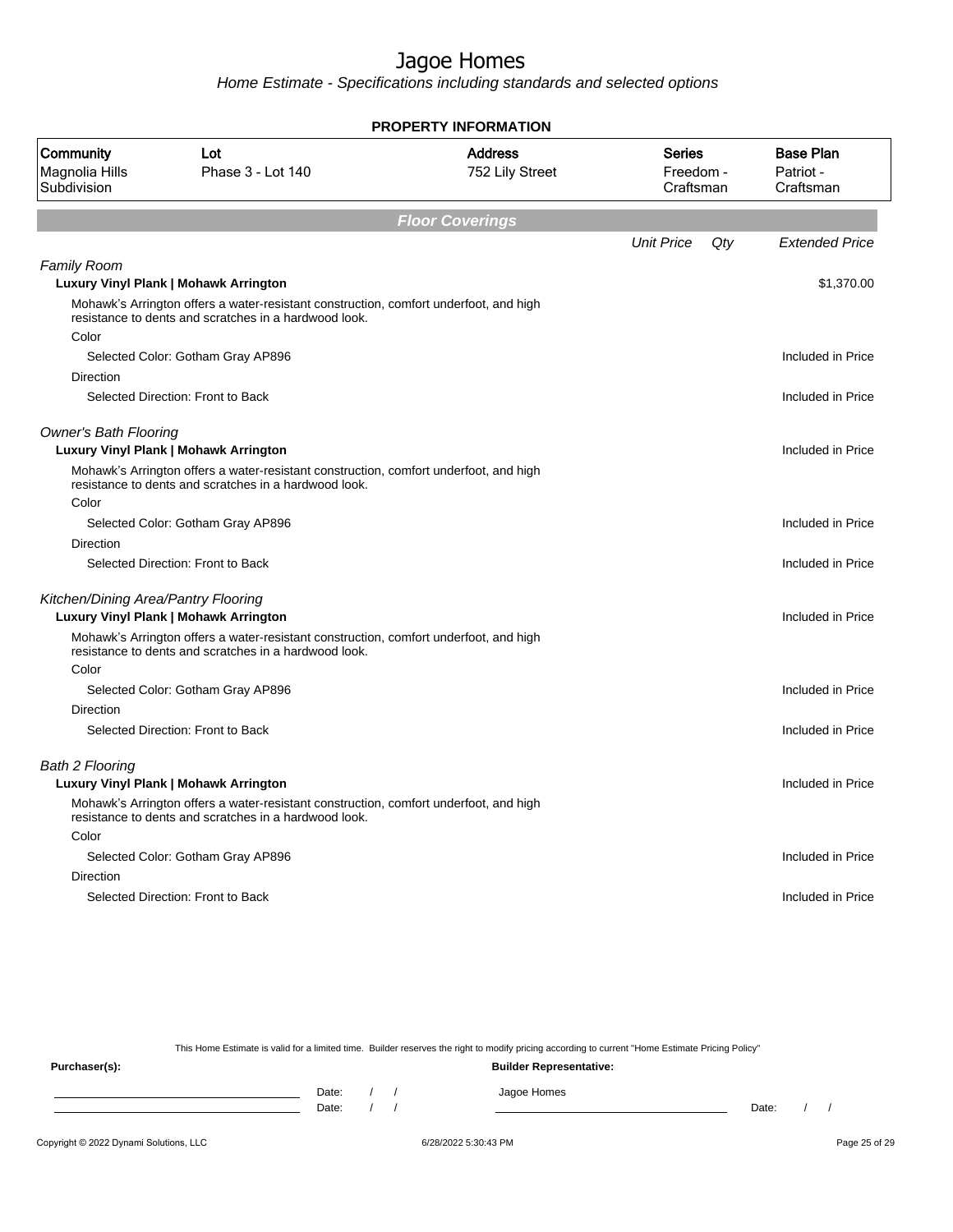Home Estimate - Specifications including standards and selected options

|                                            | <b>PROPERTY INFORMATION</b>                                                                                                                    |                                   |                                         |     |                                            |  |  |  |
|--------------------------------------------|------------------------------------------------------------------------------------------------------------------------------------------------|-----------------------------------|-----------------------------------------|-----|--------------------------------------------|--|--|--|
| Community<br>Magnolia Hills<br>Subdivision | Lot<br>Phase 3 - Lot 140                                                                                                                       | <b>Address</b><br>752 Lily Street | <b>Series</b><br>Freedom -<br>Craftsman |     | <b>Base Plan</b><br>Patriot -<br>Craftsman |  |  |  |
|                                            |                                                                                                                                                | <b>Floor Coverings</b>            |                                         |     |                                            |  |  |  |
|                                            |                                                                                                                                                |                                   | <b>Unit Price</b>                       | Qty | <b>Extended Price</b>                      |  |  |  |
| <b>Powder Room Flooring</b>                |                                                                                                                                                |                                   |                                         |     |                                            |  |  |  |
|                                            | Luxury Vinyl Plank   Mohawk Arrington                                                                                                          |                                   |                                         |     | Included in Price                          |  |  |  |
|                                            | Mohawk's Arrington offers a water-resistant construction, comfort underfoot, and high<br>resistance to dents and scratches in a hardwood look. |                                   |                                         |     |                                            |  |  |  |
| Color                                      |                                                                                                                                                |                                   |                                         |     |                                            |  |  |  |
|                                            | Selected Color: Gotham Gray AP896                                                                                                              |                                   |                                         |     | Included in Price                          |  |  |  |
| Direction                                  |                                                                                                                                                |                                   |                                         |     |                                            |  |  |  |
|                                            | Selected Direction: Front to Back                                                                                                              |                                   |                                         |     | Included in Price                          |  |  |  |
| <b>Laundry Flooring</b>                    | Luxury Vinyl Plank   Mohawk Arrington                                                                                                          |                                   |                                         |     | Included in Price                          |  |  |  |
|                                            | Mohawk's Arrington offers a water-resistant construction, comfort underfoot, and high<br>resistance to dents and scratches in a hardwood look. |                                   |                                         |     |                                            |  |  |  |
| Color                                      |                                                                                                                                                |                                   |                                         |     |                                            |  |  |  |
|                                            | Selected Color: Gotham Gray AP896                                                                                                              |                                   |                                         |     | Included in Price                          |  |  |  |
| Direction                                  |                                                                                                                                                |                                   |                                         |     |                                            |  |  |  |
|                                            | Selected Direction: Front to Back                                                                                                              |                                   |                                         |     | Included in Price                          |  |  |  |
| Storage Area Flooring                      | Luxury Vinyl Plank   Mohawk Arrington                                                                                                          |                                   |                                         |     | \$215.00                                   |  |  |  |
|                                            | Mohawk's Arrington offers a water-resistant construction, comfort underfoot, and high<br>resistance to dents and scratches in a hardwood look. |                                   |                                         |     |                                            |  |  |  |
| Color                                      |                                                                                                                                                |                                   |                                         |     |                                            |  |  |  |
|                                            | Selected Color: Gotham Gray AP896                                                                                                              |                                   |                                         |     | Included in Price                          |  |  |  |
| <b>Direction</b>                           |                                                                                                                                                |                                   |                                         |     |                                            |  |  |  |
|                                            | Selected Direction: Front to Back                                                                                                              |                                   |                                         |     | Included in Price                          |  |  |  |
|                                            |                                                                                                                                                | <b>Shelving</b>                   |                                         |     |                                            |  |  |  |
|                                            |                                                                                                                                                |                                   | <b>Unit Price</b>                       | Qty | <b>Extended Price</b>                      |  |  |  |
| <b>Owner's Closet Shelf &amp; Rod</b>      |                                                                                                                                                |                                   |                                         |     |                                            |  |  |  |
|                                            | Closet Shelf 12" Shelf & Rod - 2 Runs Width of Closet - Supported 2'0" O.C. Vented                                                             |                                   |                                         |     | Included in Price                          |  |  |  |
| Long Garment Hanging                       |                                                                                                                                                |                                   |                                         |     |                                            |  |  |  |
|                                            | Selected Long Garment Hanging: None                                                                                                            |                                   |                                         |     | Included in Price                          |  |  |  |
| Standard Hanging                           |                                                                                                                                                |                                   |                                         |     |                                            |  |  |  |
|                                            | Selected Standard Hanging: Standard Hanging (42" & 84")                                                                                        |                                   |                                         |     | Included in Price                          |  |  |  |

This Home Estimate is valid for a limited time. Builder reserves the right to modify pricing according to current "Home Estimate Pricing Policy"

**Purchaser(s): Builder Representative:** Date: / / Jagoe Homes<br>Date: / / Jagoe Homes Date: / / Date: / /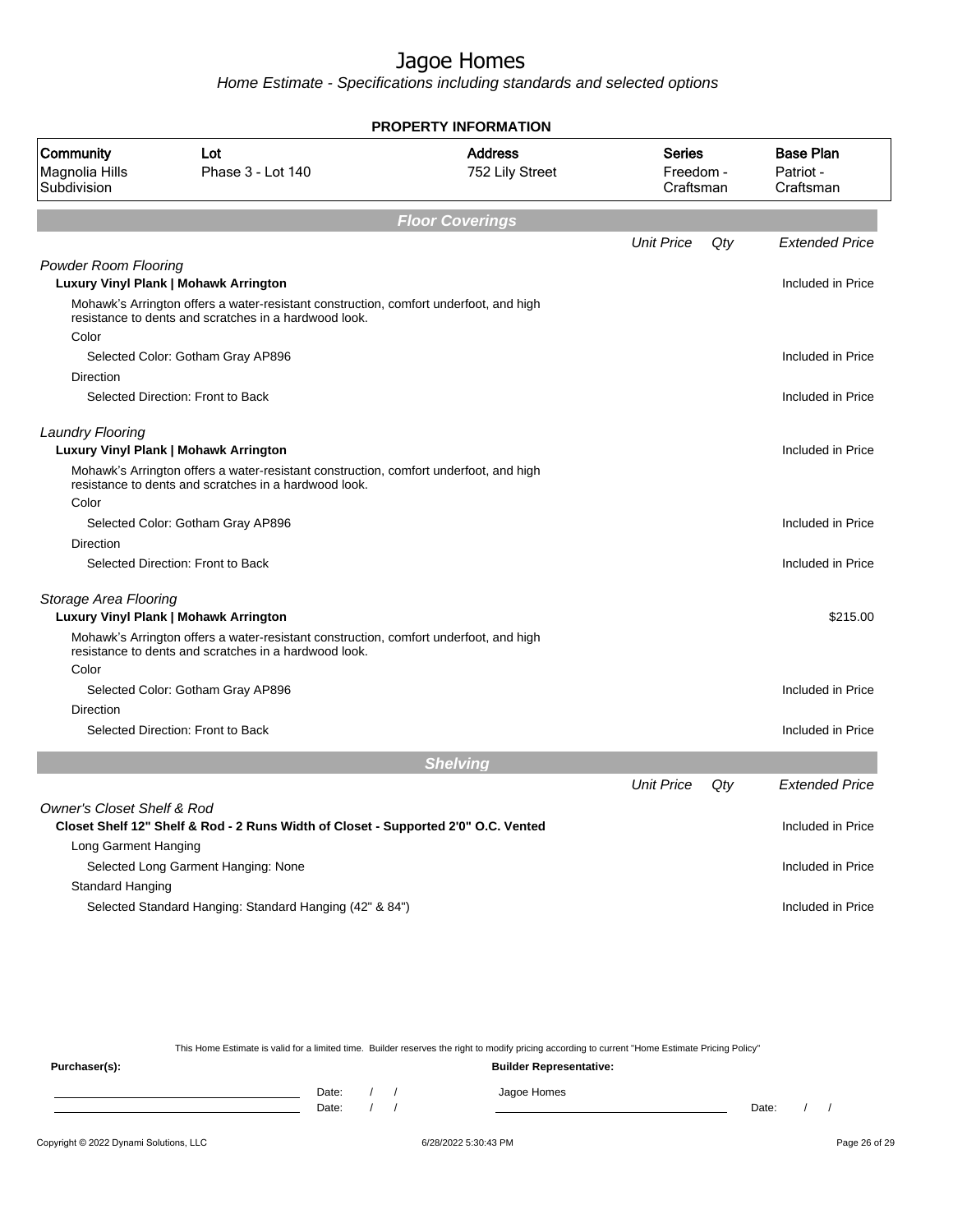| <b>PROPERTY INFORMATION</b>                                      |                                                                                                                                                                                                                                                 |                                         |                                         |                   |                                            |  |  |  |
|------------------------------------------------------------------|-------------------------------------------------------------------------------------------------------------------------------------------------------------------------------------------------------------------------------------------------|-----------------------------------------|-----------------------------------------|-------------------|--------------------------------------------|--|--|--|
| Community<br>Magnolia Hills<br>Subdivision                       | Lot<br>Phase 3 - Lot 140                                                                                                                                                                                                                        | <b>Address</b><br>752 Lily Street       | <b>Series</b><br>Freedom -<br>Craftsman |                   | <b>Base Plan</b><br>Patriot -<br>Craftsman |  |  |  |
|                                                                  |                                                                                                                                                                                                                                                 | <b>Shelving</b>                         |                                         |                   |                                            |  |  |  |
|                                                                  |                                                                                                                                                                                                                                                 |                                         | <b>Unit Price</b>                       | Qty               | <b>Extended Price</b>                      |  |  |  |
| Bedroom 2 Closet Shelf & Rod                                     | Closet Shelf 12" Shelf & Rod - 2 Runs Width of Closet - Supported 2'0" O.C. Vented                                                                                                                                                              |                                         |                                         |                   | Included in Price                          |  |  |  |
| Long Garment Hanging<br>Standard Hanging                         | Selected Long Garment Hanging: None                                                                                                                                                                                                             |                                         |                                         |                   | Included in Price                          |  |  |  |
|                                                                  | Selected Standard Hanging: Standard Hanging (42" & 84")                                                                                                                                                                                         |                                         |                                         |                   | Included in Price                          |  |  |  |
| Bedroom 3 Closet Shelf & Rod<br>Long Garment Hanging             | Closet Shelf 12" Shelf & Rod - 2 Runs Width of Closet - Supported 2'0" O.C. Vented                                                                                                                                                              |                                         |                                         | Included in Price |                                            |  |  |  |
| <b>Standard Hanging</b>                                          | Selected Long Garment Hanging: None                                                                                                                                                                                                             |                                         |                                         |                   | Included in Price                          |  |  |  |
|                                                                  | Selected Standard Hanging: Standard Hanging (42" & 84")                                                                                                                                                                                         |                                         |                                         |                   | Included in Price                          |  |  |  |
| Bedroom 4 Closet Shelf & Rod                                     | Closet Shelf 12" Shelf & Rod - 2 Runs Width of Closet - Supported 2'0" O.C. Vented                                                                                                                                                              |                                         |                                         |                   | Included in Price                          |  |  |  |
| Long Garment Hanging                                             | Selected Long Garment Hanging: None                                                                                                                                                                                                             |                                         |                                         |                   | Included in Price                          |  |  |  |
| Standard Hanging                                                 | Selected Standard Hanging: Standard Hanging (42" & 84")                                                                                                                                                                                         |                                         |                                         |                   | Included in Price                          |  |  |  |
| <b>Entire Home Storage Shelf</b>                                 | Storage Shelf 12" and 16" deep- Vented (per plan)                                                                                                                                                                                               |                                         |                                         |                   | Included in Price                          |  |  |  |
|                                                                  |                                                                                                                                                                                                                                                 | <b>Foundations</b>                      |                                         |                   |                                            |  |  |  |
|                                                                  |                                                                                                                                                                                                                                                 |                                         | <b>Unit Price</b>                       | Qty               | <b>Extended Price</b>                      |  |  |  |
| <b>Entire Home Footing Size</b><br>19" Wide x 8" Deep, 3000 psi, |                                                                                                                                                                                                                                                 |                                         |                                         |                   | \$0.00                                     |  |  |  |
|                                                                  |                                                                                                                                                                                                                                                 | Framing                                 |                                         |                   |                                            |  |  |  |
|                                                                  |                                                                                                                                                                                                                                                 |                                         | <b>Unit Price</b>                       | Qty               | Extended Price                             |  |  |  |
| Entire Home 2 x 4 Wall Studs<br>Studs 2 x 4 @ 16" oc, SPF Grade  |                                                                                                                                                                                                                                                 |                                         |                                         |                   | Included in Price                          |  |  |  |
| Entire Home 2 x 6 Wall Studs                                     | Studs 2 x 6 @ 24" oc, SPF Grade (Per Plan)                                                                                                                                                                                                      |                                         |                                         |                   | Included in Price                          |  |  |  |
| <b>Entire Home Exterior Wall Sheathing</b>                       | Exterior Wall Sheathing (7/16" OSB &/or 1/2" Styrofoam)                                                                                                                                                                                         |                                         |                                         |                   | Included in Price                          |  |  |  |
| Purchaser(s):                                                    | This Home Estimate is valid for a limited time. Builder reserves the right to modify pricing according to current "Home Estimate Pricing Policy"                                                                                                | <b>Builder Representative:</b>          |                                         |                   |                                            |  |  |  |
|                                                                  | Date:<br>$\sqrt{2}$<br><u> 1989 - Johann Barn, mars ann an t-Amhair an t-Amhair an t-Amhair an t-Amhair an t-Amhair an t-Amhair an t-A</u><br>$\sqrt{ }$<br>the control of the control of the control of the control of the control of<br>Date: | Jagoe Homes<br>$\sqrt{ }$<br>$\sqrt{ }$ |                                         |                   | $1 \quad 1$<br>Date:                       |  |  |  |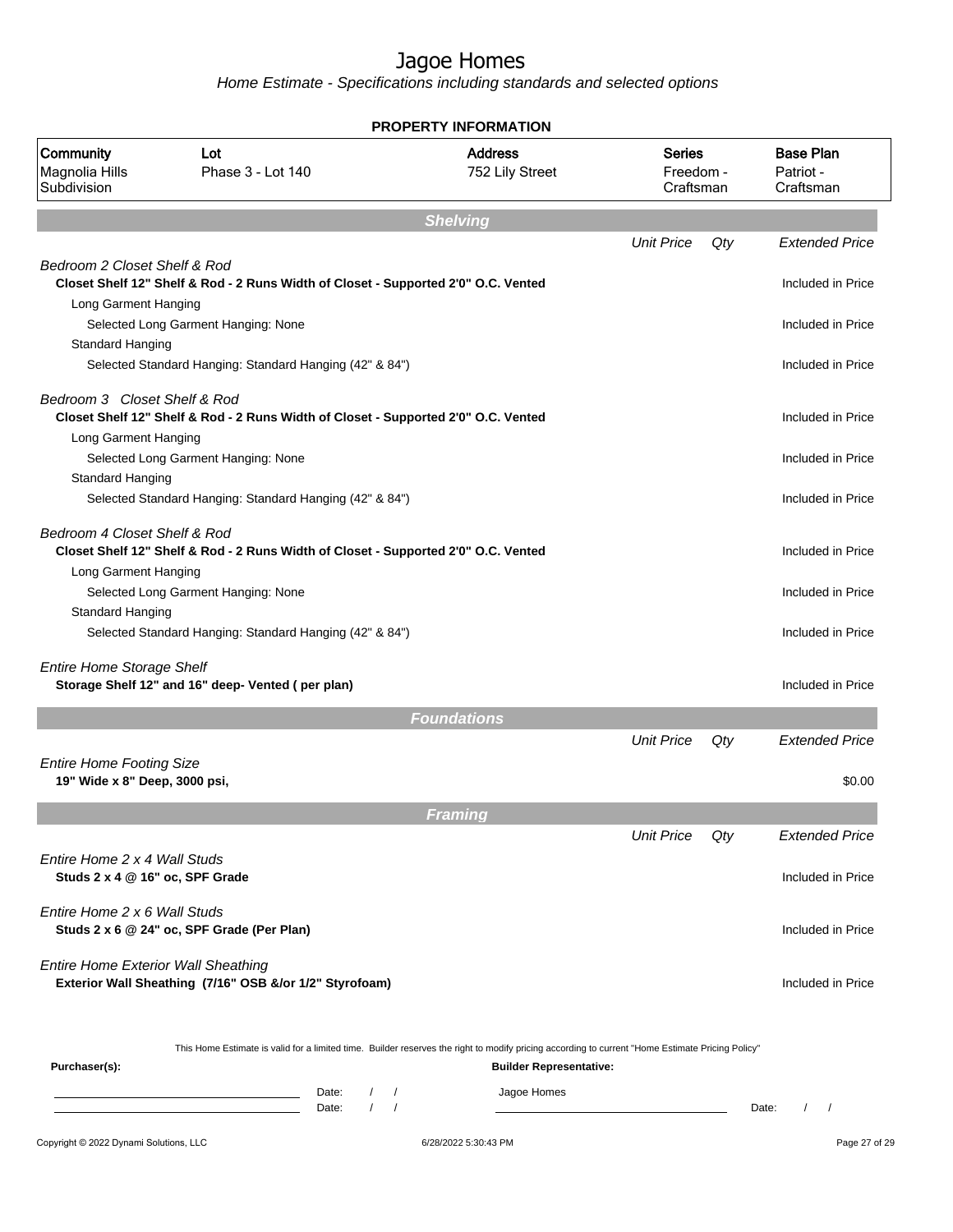|                                                                                                      |                                                                                                 |                |                                                    | <b>PROPERTY INFORMATION</b>                                                                                                                                                        |                                         |     |                                            |
|------------------------------------------------------------------------------------------------------|-------------------------------------------------------------------------------------------------|----------------|----------------------------------------------------|------------------------------------------------------------------------------------------------------------------------------------------------------------------------------------|-----------------------------------------|-----|--------------------------------------------|
| Community<br>Magnolia Hills<br>Subdivision                                                           | Lot<br>Phase 3 - Lot 140                                                                        |                |                                                    | <b>Address</b><br>752 Lily Street                                                                                                                                                  | <b>Series</b><br>Freedom -<br>Craftsman |     | <b>Base Plan</b><br>Patriot -<br>Craftsman |
|                                                                                                      |                                                                                                 |                |                                                    | <b>Framing</b>                                                                                                                                                                     |                                         |     |                                            |
| Entire Home Exterior Wall House Wrap<br><b>Exterior Wall Covering House Wrap</b>                     |                                                                                                 |                |                                                    |                                                                                                                                                                                    | <b>Unit Price</b>                       | Qty | <b>Extended Price</b><br>Included in Price |
|                                                                                                      |                                                                                                 |                |                                                    |                                                                                                                                                                                    |                                         |     |                                            |
| <b>Entire Home Foundation Plates</b>                                                                 | Foundation Plates treated yellow pine                                                           |                |                                                    |                                                                                                                                                                                    |                                         |     | Included in Price                          |
|                                                                                                      | Entire Home - Sub Floor (Where Applicable)<br>Sub Floor 3/4" OSB T&G, glued & screwed or nailed |                |                                                    |                                                                                                                                                                                    |                                         |     | Included in Price                          |
| Main Level Ceiling Heights<br>Interior Flat Ceiling Height 9'0"<br>Certain ceiling heights may vary. |                                                                                                 |                |                                                    |                                                                                                                                                                                    |                                         |     | Included in Price                          |
| Per Plan Roof Trusses<br><b>Roof Trusses</b>                                                         |                                                                                                 |                |                                                    |                                                                                                                                                                                    |                                         |     | Included in Price                          |
| <b>Roof Sheathing</b><br>Roof Sheathing 7/16" OSB                                                    |                                                                                                 |                |                                                    |                                                                                                                                                                                    |                                         |     | Included in Price                          |
| 2nd Level Ceiling Heights<br>Interior Flat Ceiling Height 8'0"<br>Certain ceiling heights may vary.  |                                                                                                 |                |                                                    |                                                                                                                                                                                    |                                         |     | Included in Price                          |
| 2nd Floor Floor System<br>14" I-Joists (Spacing per Mfg)                                             |                                                                                                 |                |                                                    |                                                                                                                                                                                    |                                         |     | Included in Price                          |
|                                                                                                      |                                                                                                 |                |                                                    | <b>Landscaping &amp; Yard</b>                                                                                                                                                      |                                         |     |                                            |
|                                                                                                      |                                                                                                 |                |                                                    |                                                                                                                                                                                    | <b>Unit Price</b>                       | Qty | <b>Extended Price</b>                      |
| <b>Exterior Lawn Sod</b><br><b>Basins</b> )                                                          | Sod All of Yard, Fescue & Bluegrass (Excludes Areas with Brush & Trees & Retention              |                |                                                    |                                                                                                                                                                                    |                                         |     | Included in Price                          |
| Shrubs & Trees                                                                                       | Shrubs & Trees 5/18" shrubs, 3/3' upright shrubs, 1 tree and landscape mulch                    |                |                                                    |                                                                                                                                                                                    |                                         |     | Included in Price                          |
|                                                                                                      |                                                                                                 |                |                                                    | <b>Ventilation</b>                                                                                                                                                                 |                                         |     |                                            |
|                                                                                                      |                                                                                                 |                |                                                    |                                                                                                                                                                                    | <b>Unit Price</b>                       | Qty | <b>Extended Price</b>                      |
| <b>Bath Vent Fans</b><br><b>Bath Fans Vented to Exterior</b>                                         |                                                                                                 |                |                                                    |                                                                                                                                                                                    |                                         |     | Included in Price                          |
| Purchaser(s):                                                                                        |                                                                                                 |                |                                                    | This Home Estimate is valid for a limited time. Builder reserves the right to modify pricing according to current "Home Estimate Pricing Policy"<br><b>Builder Representative:</b> |                                         |     |                                            |
|                                                                                                      | <u> 1989 - Johann Barn, mars eta bainar eta idazlea (</u>                                       | Date:<br>Date: | $\sqrt{2}$<br>$\prime$<br>$\sqrt{ }$<br>$\sqrt{ }$ | Jagoe Homes                                                                                                                                                                        |                                         |     | $\prime$<br>Date:<br>$\prime$              |
| Copyright © 2022 Dynami Solutions, LLC                                                               |                                                                                                 |                |                                                    | 6/28/2022 5:30:43 PM                                                                                                                                                               |                                         |     | Page 28 of 29                              |